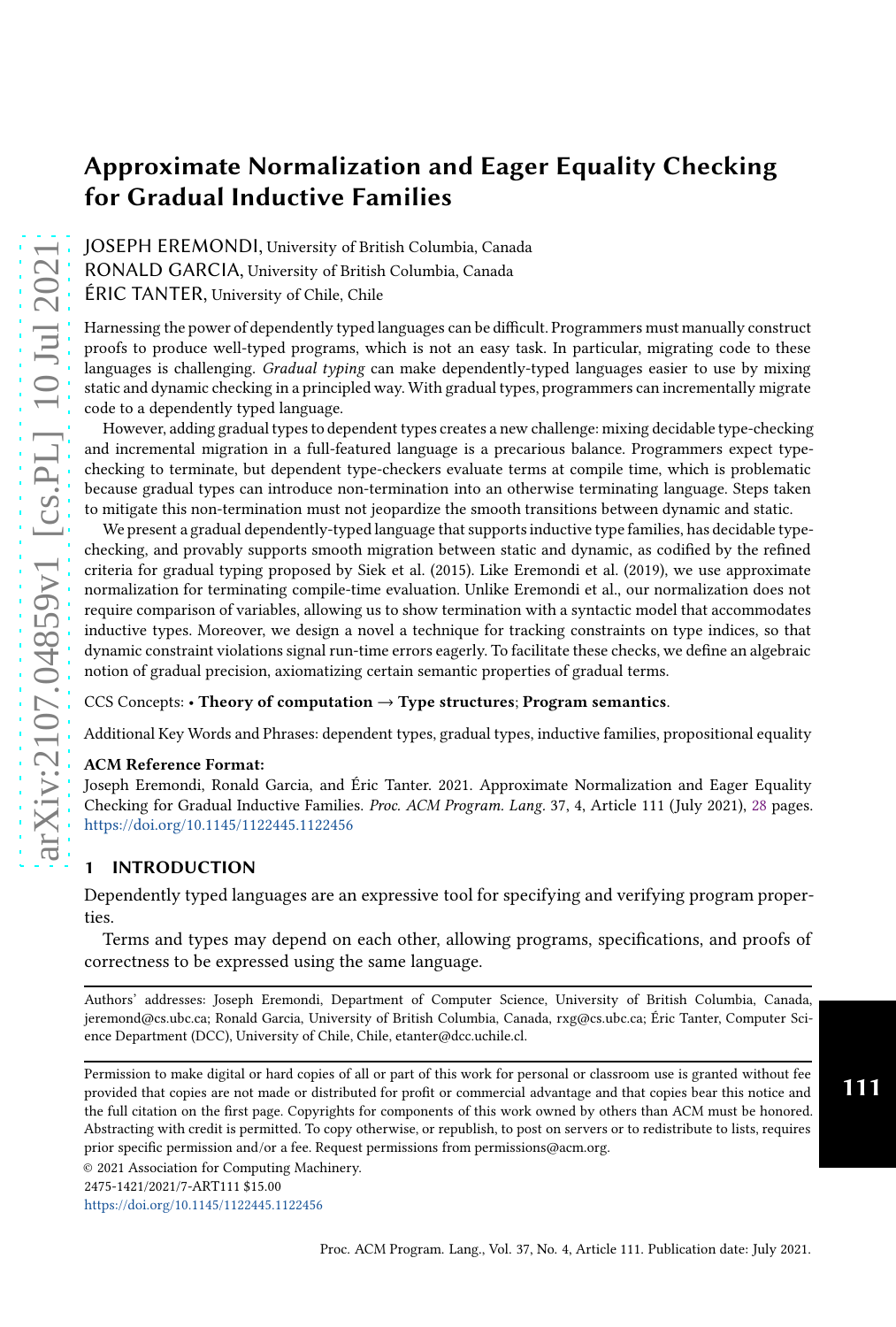Programmers have the power of a higher-order logic available to formulate and prove program invariants.

However, when a programmer uses dependent types, they have replaced one problem with two problems: they must write a correct algorithm and also prove that it is correct. Well-typed programs in dependently-typed languages are guaranteed to meet their specifications, but producing those well typed programs is challenging. Migrating programs from non-dependently typed languages is particularly tricky. In practice, dependent types are currently used by a few experts, who often have close ties to the developers of the tools they are using [\[Ringer et al. 2019](#page-27-1)].

In this paper, we contribute to the recent line of work integrating gradual types with dependent types, with the aim of making it easier to learn and migrate code to dependently-typed languages such as Idris [\[Brady 2013\]](#page-26-0). Gradual types facilitate the migration of code between dynamic and static type disciplines. Programmers may assign any expression the *unknown type* ?. For gradual type-checking, type equality is replaced with type consistency [\[Anderson and Drossopoulou 2003;](#page-26-1) [Siek and Taha 2006](#page-27-2)]: equality up to occurrences of ?, allowing terms with precise and imprecise types to be used together.

This mixing is principled: gradual languages provide  $\mathfrak{sofet}$ , ensuring that type inconsistencies at run-time cause an error to be raised, but no other unsafe behavior is possible. Fully gradual languages satisfy the *gradual guarantees* [\[Siek et al. 2015](#page-27-3)], which ensure that programs can be smoothly migrated between the static and dynamic paradigms, while knowing that any errors indicate a fundamental inconsistency in the program's type structure.

#### Example: Migrating Quicksort.

To demonstrate the utility of gradual types for moving code to a dependently typed language, we describe the example due to [Eremondi et al.](#page-27-4) [\[2019](#page-27-4)]: migrating quicksort. Consider the classic list type and a standard quicksort implementation.

| data List : $(X : Type) \rightarrow Type$ where   | sort : List Float $\rightarrow$ List Float                                               |
|---------------------------------------------------|------------------------------------------------------------------------------------------|
| Nil: List X                                       | sort $Nil = Nil$                                                                         |
| Cons: $X \rightarrow$ List $X \rightarrow$ List X | sort (Cons h t) = (sort (filter $(< h)$ t)) + (Cons h (sort (filter $(> h)$ t)))         |
|                                                   | In place of lists, dependent types allow programmer to use <i>size-indexed vectors</i> : |

```
data Vec : (X : Type) \rightarrow (n : \mathbb{N}) \rightarrow Type where sort 0 Nil = Nil
     Nil : Vec X 0
     Cons : X \rightarrow \text{Vec } X n \rightarrow \text{Vec } X (1+n)sort : (n : \mathbb{N}) \rightarrow Vec Float n \rightarrow Vec Float n
                                                                     sort (1 + n') (Cons h t) =
                                                                          (sort ??? (filter (< h) t)) + (Cons h (sort ??? (filter (> h) t)))
```
Vectors are an *indexed inductive type family*: for each element type  $X$  and number n, Vec  $X$  n is a distinct type, inhabited only by vectors with  $n$  elements. They have the same constructors as lists, but the constructors' return types specify a value for the index n that reflects the length of the result. This lets programmers specify types that rule out erroneous inputs, such as head : Vec X  $(1 + n) \rightarrow X$ , which only accepts non-empty vectors.

Although lists and vectors have the same constructors, we encounter two problems when adapting sort to vectors. The first problem is length indexing. The dependent sort needs an argument for the vector's length. What length should we give to the recursive calls? We do not statically know how many elements are smaller than  $h$ . Also, the result of sort should have length  $n = 1 + n'$ , but it has length  $n_1 + 1 + n_2$ , where  $n_1$  and  $n_2$  are the lengths of filter (< h) t and filter (> h) t. Even the type of filter is non-obvious: it must return type  $(n : \mathbb{N}) \times \mathbb{V}$ ec  $\mathbb{N}$  n i.e. a dependent pair with a length and a vector of that length.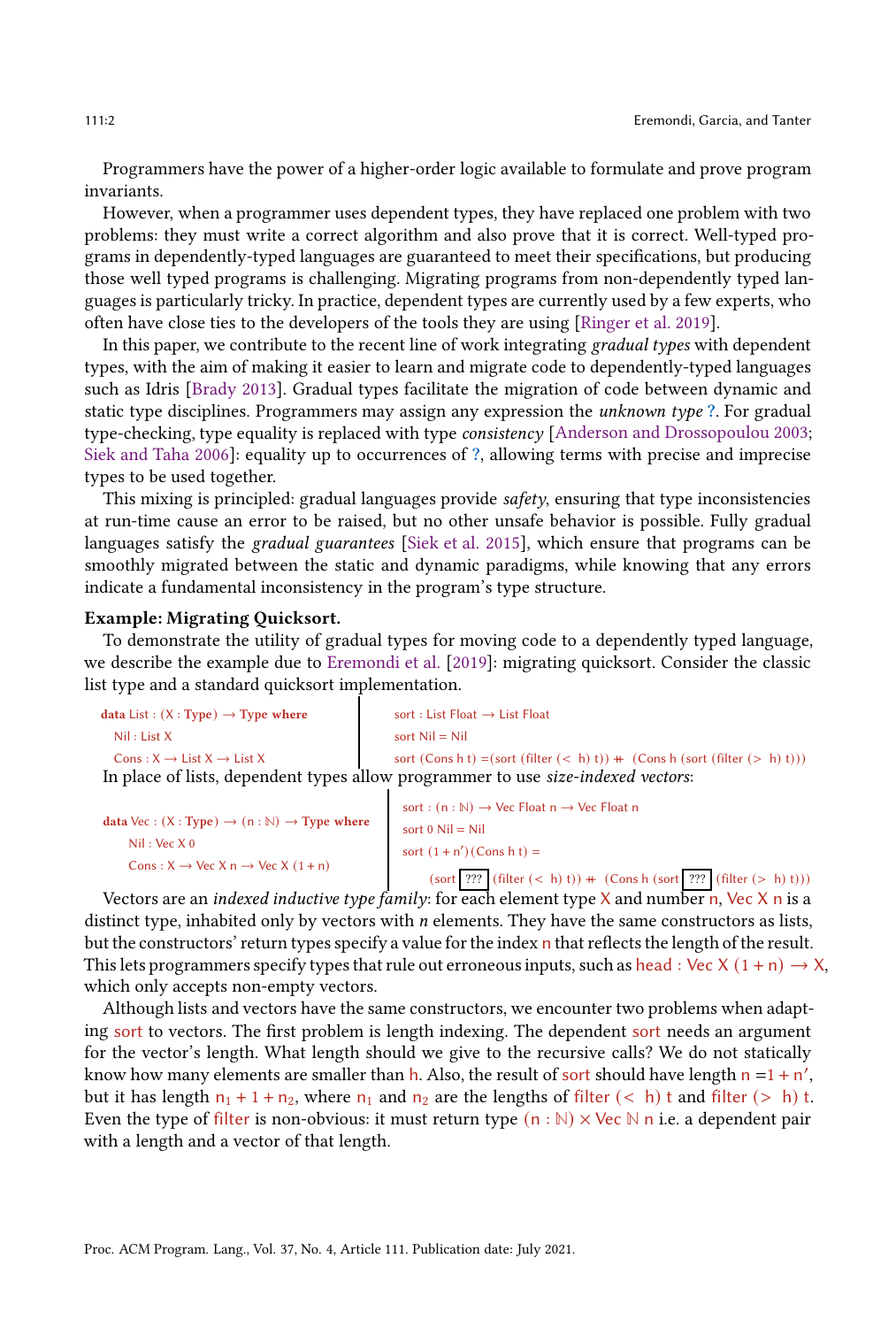The second problem is that the recursive calls do not take structurally smaller arguments, so termination is not obvious to the type-checker. While the programmer could use a function for well-founded induction on  $\mathbb{N}$ , they must prove that  $n_1$  and  $n_2$  are smaller than n.

Now, development is blocked until the above problems are solved. Both are solvable: the programmer can write a proof that  $n \equiv n_1 + 1 + n_2$  and that  $n_1 < n \equiv$  true and  $n_2 < n \equiv$  true. However, they cannot run or test their sort function until those proofs are provided!

## Gradual Types to the Rescue:

Gradual dependent types allow the programmer to run and test their sort function before writing the missing proofs, by letting ? stand in for any term. We write gradual terms using blue serif font, to distinguish them from the red sans-serif font of static terms. Instead of returning a dependent pair, we write a gradual filter, so that filter  $(< h)$  t and filter $(> h)$  t check at type Vec Float ?. We then use ? as the length argument for the recursive calls to sort, so concatenating gives length  $? + 1 + ?$ , which is consistent with n. We use ? to represent imprecision in the type index, but preserve the knowledge that sort produces a Vec.

Likewise, gradual types help with the termination problem by allowing ? as a *proof*. The programmer can show termination by using a wfInd library function for well-founded induction with the type  $(P : \mathbb{N} \to \text{Type}) \to ((n : \mathbb{N}) \to (rec : (m : \mathbb{N}) \to m < n \equiv true \to P m \to P n) \to (n : \mathbb{N}) \to P n$ . Each call to rec still requires a proof that  $m < n \equiv$  true, but with gradual dependent types, the programmer can use ? as a placeholder for that proof.

The resulting gradual code is:

sort :  $(n : \mathbb{N}) \rightarrow$  Vec Float  $n \rightarrow$  Vec Float n sort = wfInd ( $\lambda$ n  $\rightarrow$  Vec Float n  $\rightarrow$  Vec Float n) sort' where sort′ 0 rec Nil = Nil sort'  $(1 + n')$  rec  $(Cons h t) = (rec ? ? (filter (< h) t)) + (Cons h (rec ? ? (filter (< h) t)))$ 

Gradual types are useful not only because of what they allow statically, but what they prevent dynamically, and gradual dependent types are no exception. By keeping run-time information about types and indices, we ensure that unsafe operations are never performed. The keen-eyed reader will notice that **our implementation of sort is flawed**: the list is partitioned using  $\lt$  and  $>$ , so duplicate occurrences of h are removed. When sort runs on a list containing duplicates, a run-time error is raised, notifying the programmer that the actual length does not match the one specified in the type. A major contribution of this work is the ability to raise such errors when a list is constructed, while still satisfying important metatheoretic properties about the language.

RelatedWork. The flexibility of gradual typing means that some terms do not terminate [\[Siek and Taha](#page-27-2) [2006\]](#page-27-2). Since types depend on terms, dependent type-checking evaluates some terms at compiletime, meaning that non-termination must be managed in order for type-checking to remain decidable. We must also account for the possibility of dynamic type errors during type-checking. GrInd builds on two existing languages with different approaches to this challenge: GDTL [\[Eremondi et al.](#page-27-4) [2019\]](#page-27-4) and GCIC [\[Lennon-Bertrand et al. 2020\]](#page-27-5).

GDTL is a foundational (but minimal) calculus for gradual dependent types. Like GDTL, GrInd gives dynamic semantics to programs with ? standing in for arbitrary types or terms. Both have an exact but possibly-diverging run-time semantics, but use approximate normalization to provide decidable normalization during type-checking by producing ? when termination is not guaranteed. Unlike GDTL, we show that all features of GrInd except non-positive types can be simulated in a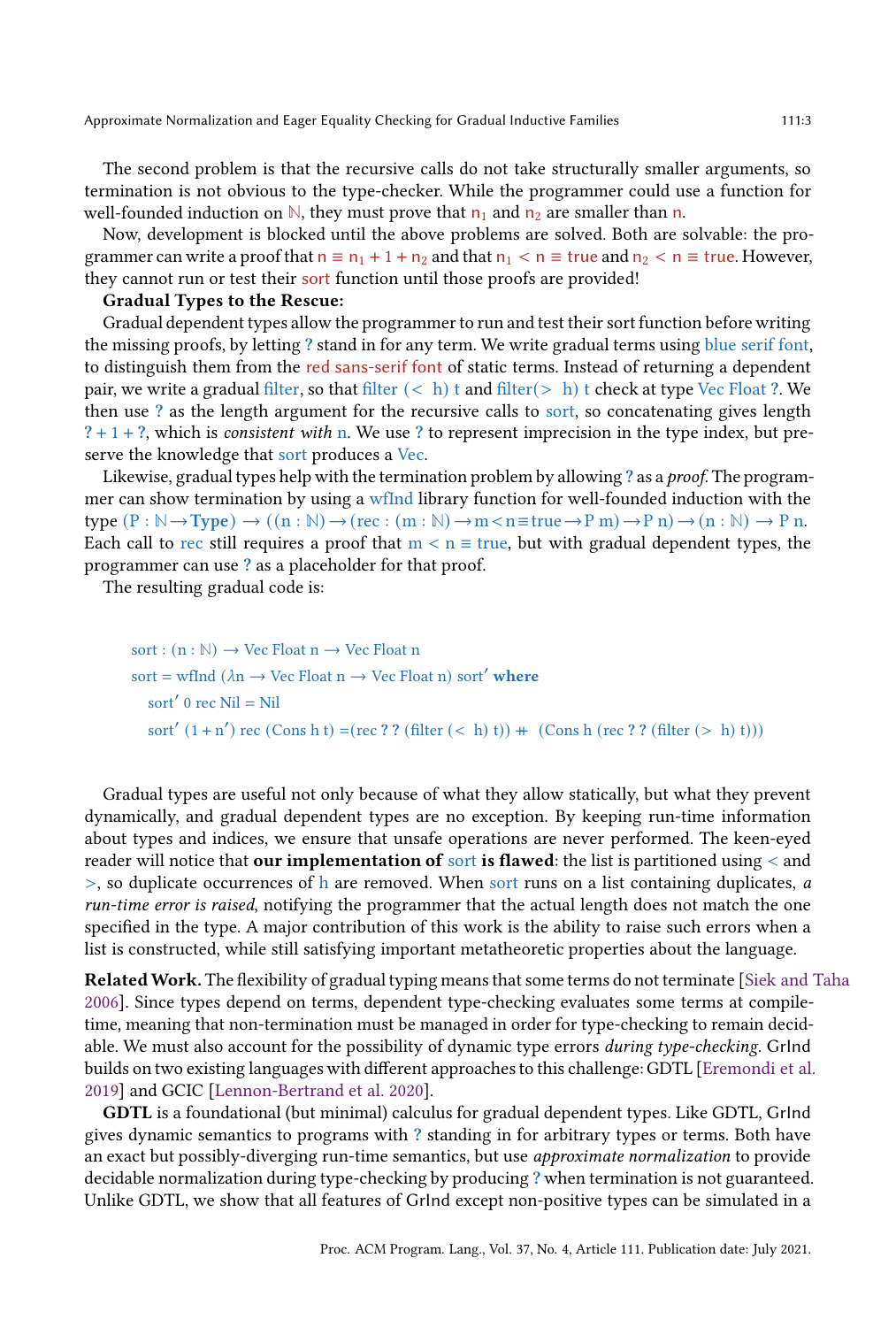strongly-normalizing language. Thus, we approximate in fewer places, allowing more types to be checked statically.

While GDTL provides dynamic checking of dependent properties like our sort example, the proof of decidable type-checking does not extend to inductive types. GDTL's approximate normalization was based on hereditary substitution, but extending this to inductive types is an open problem, even without gradual types.

Instead we use a syntactic model to show termination for GrInd, which is possible because GrInd defers the comparison of bound variables until they have concrete values. We can then prove termination by simulating approximate normalization in a strongly-normalizing language, which was not possible for GDTL.

GCIC provides a gradual version of the Calculus of Inductive Constructions (CIC). It integrates gradual types with inductive families in three languages, giving a choice from any two of decidable type-checking, fully embedding CIC, and graduality [New and Ahmed 2018], a strengthened version of the gradual guarantees. GrInd achieves decidable type-checking, fully embeds CIC, and satisfies the gradual guarantees. As with GCIC, we define GrInd's semantics using a gradual cast calculus, and prove decidable type-checking using simulation by CIC. However, GCIC's version of gradual propositional equality is inhabited for every pair of terms, regardless of whether they are consistent, and safety is ensured using casts when eliminating an equality proof. So for sort, no error is raised when wrong-sized output is given, only when that output is accessed in an unsafe way. Our version of gradual propositional equality keeps information through the run of a program, allowing more eager reporting of when gradual values do not match their types.

#### Our Contribution to Gradual Dependent Types.

This work contributes to the theoretical foundations of gradual dependent types, helping fulfill the goals and address the challenges above. We present GrInd, a gradual dependently-typed language with inductive families. Accompanying GrInd are proofs of important metatheoretic properties: decidable type-checking, and the criteria for principled gradual typing, namely safety and the gradual guarantees [\[Siek et al. 2015](#page-27-3)].

Our work has applied and theoretical contributions. Our applied contribution is a gradual dependently typed language with run-time checking of equality constraints. With static dependent types, the propositional equality  $t_1 \equiv_T t_2$  type denotes proofs that  $t_1$  and  $t_2$  are equal. In GrInd, the programmer can prove  $t_1 \cong_T t_2$  for any consistent  $t_1$  and  $t_2$ . We call this propositional consistency, since it relaxes equality to accommodate imprecision. Our insight is to implement propositional consistency between two terms by tracking evidence that the two terms are consistent, akin to the AGT [\[Garcia et al. 2016\]](#page-27-6) or threesomes [\[Siek and Wadler 2010\]](#page-27-7) approach. This evidence is represented by a third term at least as precise as both terms. New evidence can be composed with existing evidence. We propose that, for variables, this composition should be deferred until they have concrete values, since this allows equalities to be checked lazily as the program executes, as well as allowing us to prove important properties of GrInd.

Our theoretical contribution is a proof that GrInd satisfies both the gradual guarantees and decidable type-checking, which have never previously been achieved for a dependently-typed language with inductive types. Our insight is that these metatheoretic properties can be proven in a language with propositional consistency by carefully defining what it means for one term to be more precise than another. We establish decidable type-checking via the termination of approximate normalization using a syntactic model in the style of Boulier et al. [2017]. That is, we provide a type-preserving translation to a strongly normalizing language, and establish a simulation between the dynamic semantics. This allows the semantics of GrInd to be understood through the well-known Calculus of Inductive Constructions (CIC) [\[Paulin-Mohring 2015\]](#page-27-8), and provides a path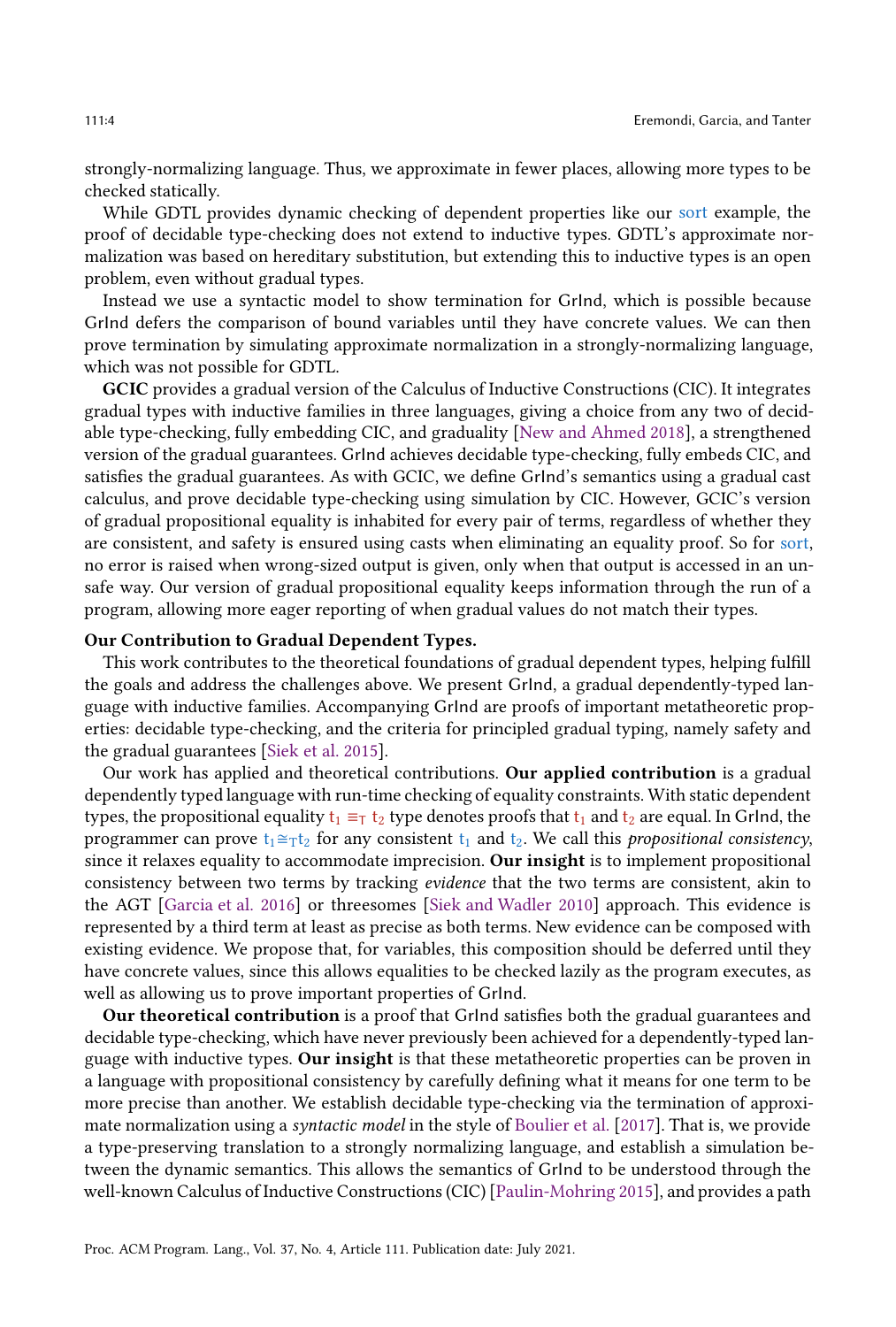<span id="page-4-0"></span>

Fig. 1. Relationships between calculi in this paper

towards implementation. To establish that the gradual guarantees are compatible with evolving evidence of propositional consistency, we define algebraic precision. Algebraic precision extends the usual syntactic precision relation with laws about how evidence of consistency is composed in GrInd, and with laws relating casts between different types. We show that normalizing GrInd terms preserves algebraic precision, and that reducing algebraic precision of a type preserves its consistency with other types.

Road map and Calculi. To mitigate the complexity of our development, we present several languages, progressing from a small language to one with inductive types. Fig. [1](#page-4-0) shows the relationship between these languages.

First we gradualize StIf ([§2\)](#page-4-1), a subset of CIC with dependent functions, a universe hierarchy, booleans, and conditionals. We add ? to obtain GrIf, our first gradual surface language ([§3\)](#page-6-0), which replaces type equality with type consistency. We define the dynamic semantics of GrIf terms by elaboration to CastIf, which extends GrIf with explicit casts (§[§4](#page-7-0) and [5\)](#page-10-0). We then develop StEq, GrEq, and CastEq, which introduce propositional equality to StIf, GrIf and CastIf respectively ([§8\)](#page-19-0). For the static and gradual languages, we need only the usual refl constructor, but for CastEq we must keep evidence of propositional equality between two terms. To compose evidence, we also add an explicit composition operator in CastEq.

We use propositional consistency to add support for inductive types ([§8.3\)](#page-24-0): StEq, GrEq and CastEq become StInd, GrInd, and CastInd.

In addition to defining these languages, we develop their metatheory. We first show the results for GrIf and CastIf, but they are easily extended to GrEq/CastEq and GrInd/CastInd. We present a precision relation in [§6](#page-12-0) and prove the gradual guarantees.

Likewise, we show the termination of approximate normalization by a syntactic model ([§7\)](#page-16-0), where we translate the cast calculi to StIR, which is StInd (i.e. predicative, non-cumulative CIC) extended with inductive-recursive types [\[Dybjer and Setzer 2003\]](#page-27-9). Operationally, the reader may think of StIR as being Agda [\[Norell 2009](#page-27-10)]. A mechanization of the translation in Agda is ongoing.

## <span id="page-4-1"></span>2 STIF: THE STATIC STARTING LANGUAGE

We begin with StIf, a Static language with If-else branching, from which we progress to GrInd. StIf is a small subset of CIC [\[Paulin-Mohring 2015\]](#page-27-8) with dependent functions, booleans with nondependent conditionals, and a hierarchy of type universes. For simplicity, we omit cumulativity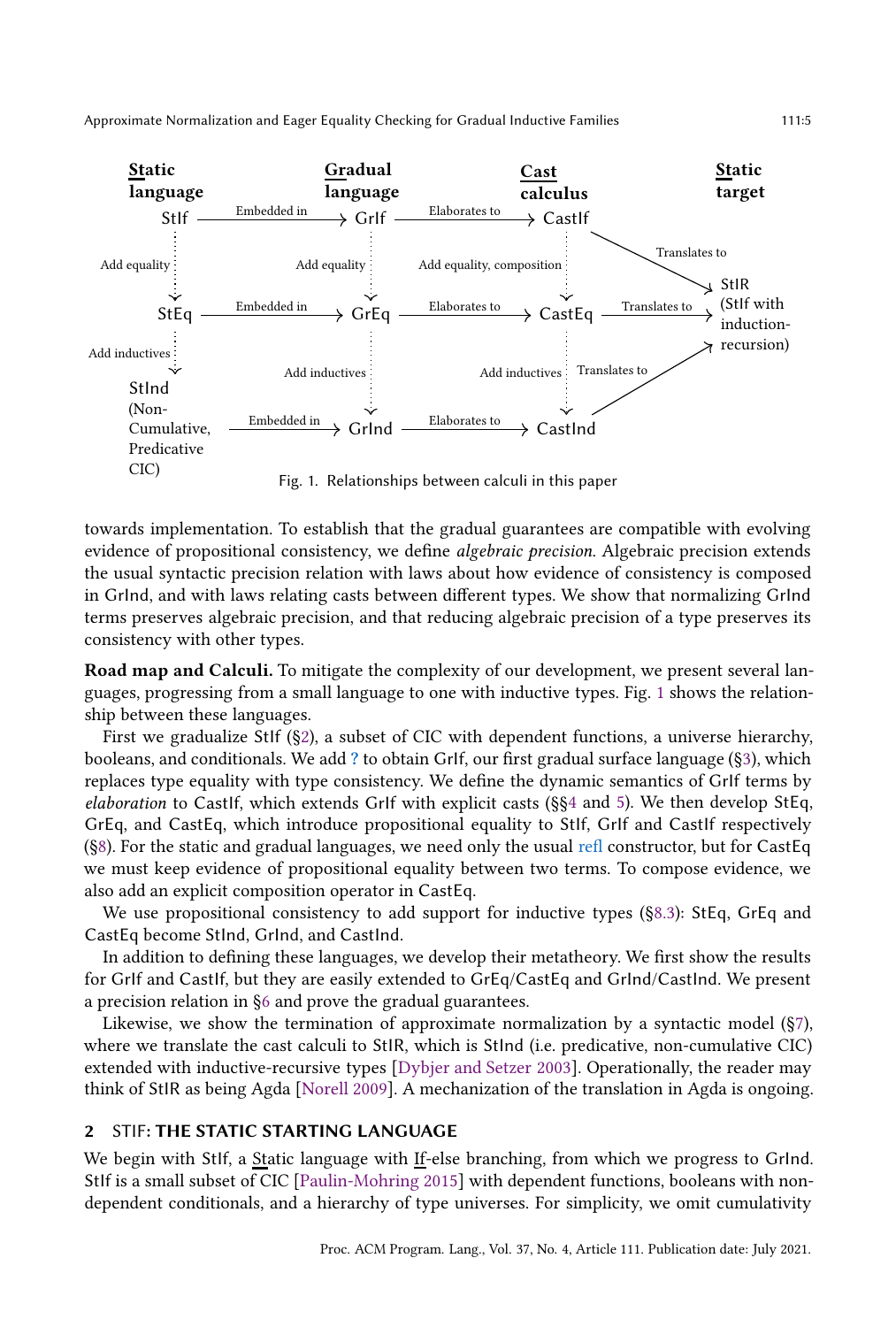<span id="page-5-0"></span>

| $\Gamma$ + t $\Rightarrow$ T (Synthesis)                                                                                                                                                                    |                                                                                                                                                      | $\Gamma \vdash t \Leftarrow V$ (Checking)                                                                                                      |                                                                                       |                                          |
|-------------------------------------------------------------------------------------------------------------------------------------------------------------------------------------------------------------|------------------------------------------------------------------------------------------------------------------------------------------------------|------------------------------------------------------------------------------------------------------------------------------------------------|---------------------------------------------------------------------------------------|------------------------------------------|
| <b>SVAR</b>                                                                                                                                                                                                 |                                                                                                                                                      |                                                                                                                                                | <b>STF</b>                                                                            |                                          |
| $\Gamma(x) = T$                                                                                                                                                                                             | <b>STYPE</b>                                                                                                                                         | SBool                                                                                                                                          |                                                                                       | $b \in \{true, false\}$                  |
| $\Gamma \vdash x \Rightarrow T$                                                                                                                                                                             | $\Gamma \vdash \text{Type}_e \Rightarrow \text{Type}_{1+\ell}$                                                                                       | $\Gamma \vdash \mathbb{B} \Rightarrow \text{Type}_0$                                                                                           |                                                                                       | $\Gamma \vdash b \Rightarrow \mathbb{B}$ |
| <b>SASCR</b>                                                                                                                                                                                                | <b>SAPP</b>                                                                                                                                          |                                                                                                                                                | <b>SCONV</b>                                                                          |                                          |
|                                                                                                                                                                                                             | $\Gamma \vdash \mathsf{T} \Rightarrow \text{Type}_e$ $\Gamma \vdash t_0 \Rightarrow \mathsf{T}$ $\Gamma \vdash \mathsf{T} \Rightarrow \text{Type}_e$ |                                                                                                                                                | $\Gamma: V \Rightarrow \text{Type}_e \qquad \Gamma \vdash t \Rightarrow \text{T}$     |                                          |
| $\Gamma \vdash \top \longrightarrow_n^* V : \text{Type}_\ell \qquad \Gamma \vdash \top \longrightarrow_n^* (x : V_1) \rightarrow V_2 : \text{Type}_\ell$                                                    |                                                                                                                                                      |                                                                                                                                                | $\Gamma \vdash \top \Leftarrow \text{Type}_\ell$                                      |                                          |
| $\Gamma \vdash t \Leftarrow V$                                                                                                                                                                              |                                                                                                                                                      | $\Gamma \vdash t_1 \Leftarrow V_1$                                                                                                             | $\Gamma \vdash \top \longrightarrow_{n}^{*} V'$ : Type <sub>e</sub> $V =_{\alpha} V'$ |                                          |
| $\Gamma$ + t :: $\Gamma \Rightarrow \Gamma$                                                                                                                                                                 |                                                                                                                                                      | $\Gamma$ + t <sub>0</sub> t <sub>1</sub> $\Rightarrow$ $[t_1/x]$ $V_2$                                                                         | $\Gamma \vdash t \Leftarrow V$                                                        |                                          |
| SPI                                                                                                                                                                                                         |                                                                                                                                                      | SIF                                                                                                                                            |                                                                                       |                                          |
| $\Gamma \vdash \mathsf{T}_1 \Rightarrow \mathsf{Type}_e$                                                                                                                                                    |                                                                                                                                                      | $\Gamma \vdash t_1 \Leftarrow \mathbb{B}$                                                                                                      | <b>SLAM</b>                                                                           |                                          |
| $(x : T_1)\Gamma \vdash T_2 \Rightarrow Type_{\ell_2}$                                                                                                                                                      |                                                                                                                                                      | $\Gamma \vdash t_2 \leftarrow \mathsf{V}$ $\Gamma \vdash t_3 \leftarrow \mathsf{V}$                                                            |                                                                                       | $(x:V_1)\Gamma \vdash t \Leftarrow V_2$  |
| $\Gamma \vdash (x : T_1) \rightarrow T_2 \Rightarrow Type_{max(\ell_1, \ell_2)}$                                                                                                                            |                                                                                                                                                      | $\Gamma$ + if t <sub>1</sub> t <sub>2</sub> t <sub>3</sub> $\Leftarrow$ $V$ $\Gamma$ + $\lambda$ x. t $\Leftarrow$ $(x : V_1) \rightarrow V_2$ |                                                                                       |                                          |
|                                                                                                                                                                                                             |                                                                                                                                                      |                                                                                                                                                |                                                                                       |                                          |
| $t_1 \rightsquigarrow t_2$ (Reduction) $\ \Gamma \vdash t \longrightarrow_\eta v : \Gamma$ ( $\eta$ -expansion, non-structural rules) $\ \Gamma \vdash t \longrightarrow_\eta^* v : \Gamma$ (Normalization) |                                                                                                                                                      |                                                                                                                                                |                                                                                       |                                          |
|                                                                                                                                                                                                             | $((\lambda x. t_2) :: (x : T_1) \rightarrow T_2) t_1 \rightsquigarrow_{\beta} ([t_1/x]t_2) :: [t_1/x]T_2$                                            |                                                                                                                                                | if true $t_1$ $t_2 \sim t_{true}$ $t_1$                                               |                                          |
|                                                                                                                                                                                                             | if false $t_1$ $t_2 \rightsquigarrow_{\text{false}} t_2$                                                                                             | t :: T $\rightsquigarrow$ t when t $\in$ {true, false, $\mathbb{B}$ , Type,}                                                                   |                                                                                       |                                          |
| <b>ETANE</b>                                                                                                                                                                                                |                                                                                                                                                      |                                                                                                                                                |                                                                                       |                                          |
|                                                                                                                                                                                                             | $(x:V_1)\Gamma \vdash N x \longrightarrow_n v:V_2$                                                                                                   |                                                                                                                                                | $t \longrightarrow^* v'$ $\Gamma \vdash v' \longrightarrow_{\eta} v : V$              |                                          |
|                                                                                                                                                                                                             | $\Gamma \vdash N \longrightarrow_{\eta} \lambda(x:V_1).v:(x:V_1) \rightarrow V_2$                                                                    |                                                                                                                                                | $\Gamma \vdash t \longrightarrow_n^* v : V$                                           |                                          |

Fig. 2. StIf: Static and Dynamic Semantics

and subtyping. We use StIf to introduce the structure of a gradual surface language ([§3\)](#page-6-0) and cast calculus ([§4\)](#page-7-0).

## 2.1 Syntax and Typing

StIf includes universes, variables, type ascriptions, function types, functions, applications, booleans, and if-else branching. The dependent function type  $(x : T_1) \rightarrow T_2$  is like a normal function type, but the variable x is bound, and may occur in  $T_2$  to refer to the function argument value. Normal and neutral terms are a mutually-recursively defined subset of terms: normal terms cannot be further evaluated, and neutral terms are those normal terms that are immediately blocked because they eliminate a variable.

```
TERM \Rightarrow t, T \Rightarrow Type<sub>l</sub> | x | t :: T | (x : T<sub>1</sub>) \rightarrow T<sub>2</sub> | \lambdax. t | t<sub>1</sub> t<sub>2</sub> | \mathbb{B} | true | false | if t<sub>1</sub> t<sub>2</sub> t<sub>3</sub>
NORMAL ∋ v, V \cong N | Type<sub>ℓ</sub> | v :: V | (x : V<sub>1</sub>) → V<sub>2</sub> | \lambdax. v | B | true | false
 NEUTRAL \exists N \ ::= x \mid N \vee \mid \text{if } N \vee_2 \vee_3
```
The type system (Fig. [2\)](#page-5-0) follow a bidirectional style [\[Pierce and Turner 2000\]](#page-27-11): synthesis treats the type as outputs, while checking takes as input a type and checks a term against it. We are very precise about where we normalize: before checking against a type (SApp, SAscr), and at the synthesis-checking boundary (Conv).

The bidirectional style simplifies the process of adding gradual types to StIf ([§3\)](#page-6-0), since we can check for consistency at the synthesis-checking boundary. Additionally, it allows top-level type annotations to provide information for deeper terms, so the can write fewer annotation.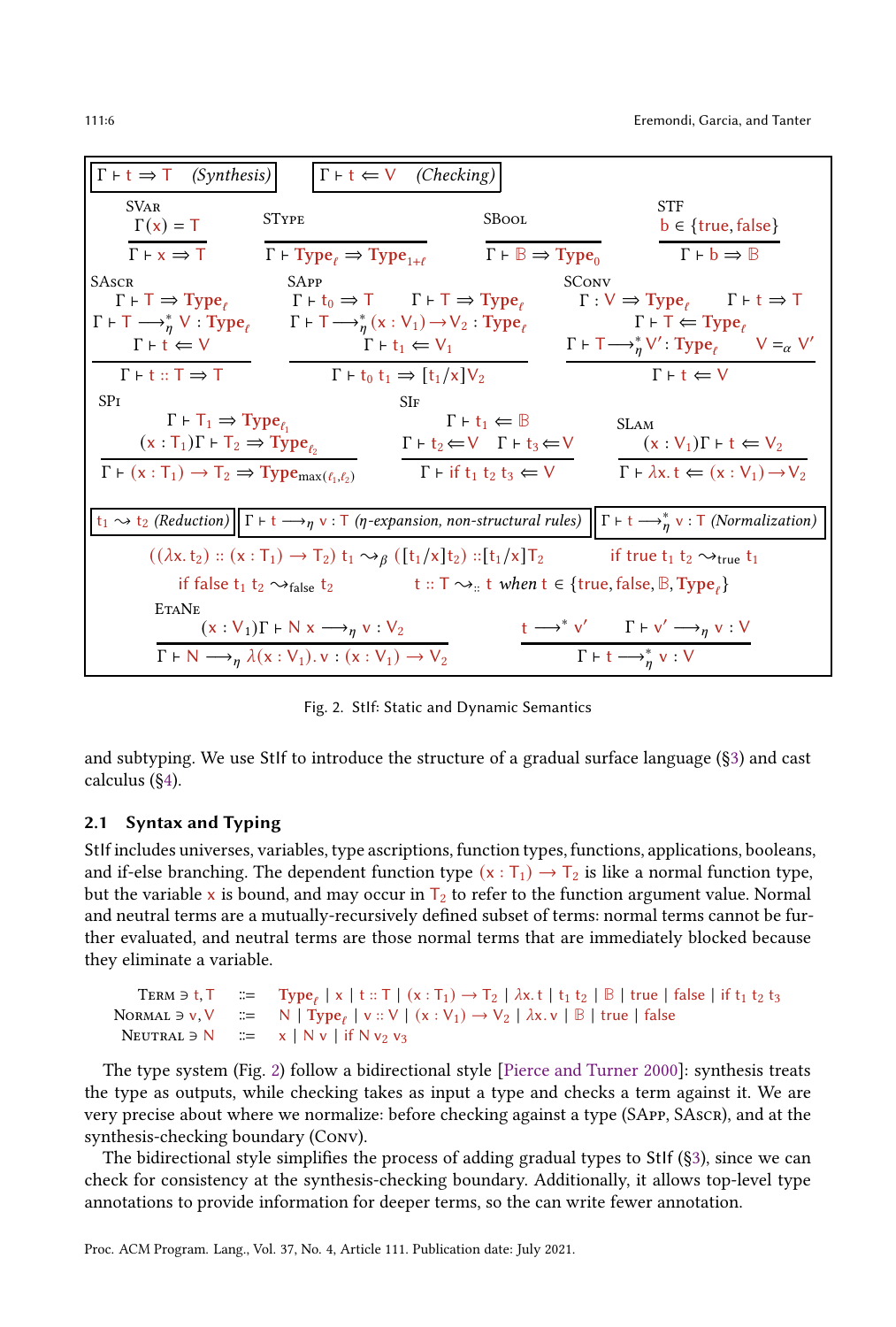The rules SApp and SConv enable types to depend on terms. SApp allows the type of an application to depend on the argument's value: to synthesize an application's type, we synthesize a type for the function, normalize it to a function type, and check the argument against the domain. The return type is the codomain, but with the bound parameter replaced by the concrete argument. SConv accounts for computation in types: a term checks against a type if it synthesizes a type that normalizes to (is convertible with) the checked type, modulo  $\alpha$ -equivalence.

The remaining rules are standard. Variables synthesize types from the context (SVar). The type  $\mathbb B$  synthesizes  $\mathbf{Type}_{0}$  (SBool), while functions synthesize the greater universe of the domain and codomain universes (SPi). Each universe synthesizes a universe one level up (SType), while booleans synthesize **B** (STF). If-expressions check against a type if the scrutinee is boolean and both branches check against that type (SIF), and functions check against a function type if their bodies check against the return type in a context extended with the argument's type.

## 2.2 Semantics

We describe the semantics of StIf as the compatible closure of a set of reductions. Each reduction corresponds to an elimination form in our language or the removal of a redundant annotation. The core reduction rules are defined as a relation  $\sim \subseteq$  TERM× TERM, which we specify in Fig. [2.](#page-5-0) The reductions are standard,

including  $\beta$  reductions, if-branching, and removal of redundant ascriptions.

StIf enjoys confluence and strong normalization, so we do not need evaluation contexts. Instead, we define a contextual step relation  $\longrightarrow$  ⊆ TERM  $\times$  TERM which applies a single reduction to any sub-term. The multi-step relation \_→<br>\*\_ ⊆ TERM  $\times$  TERM is the reflexive-transitive closure of →. Since normal forms do not reduce,  $T \longrightarrow^* V$  denotes the maximally reduced form of T.

As a final consideration, we wish  $f : V_1 \to V_2$  to be equivalent to  $\lambda x$ . f x when compared in e.g. Cong. We  $\eta$ -expand normal forms before comparing them syntactically.

Figure [2](#page-5-0) includes the standard type-directed  $\eta$ -expansion rules: a neutral term (possibly a variable) with a function type is expanded into a  $\lambda$ -abstraction. Structural rules (omitted) mirror the structure of the typing rules. Note that  $\eta$ -expansion only takes normal forms, which simplifies the reasoning about confluence.

The  $\eta$ -rules provide the final piece we need to fully define our normalization relation  $\Gamma \vdash t \longrightarrow_\eta^* v : T$ : a term is contextually reduced until it is in normal form, then  $\eta$ -expanded (Fig. [2\)](#page-5-0).

## <span id="page-6-0"></span>3 GRIF: THE SURFACE LANGUAGE

With our static starting point defined, we now turn to GrIf, a Gradual language with If-else branching. In this section, we give the syntax of GrIf, along with some typing intuitions. The idea behind GrIf is that a term checks against any type that is consistent with the type it synthesizes. Because these conversions are implicit, we elaborate them into a calculus with explicit casts ([§4\)](#page-7-0), for which a dynamic semantics is easily defined.

We denote GrIf terms with the metavariables s and S. Compared to StIf, GrIf differs only by the introduction of  $?_{@l}$ , that is, the unknown term ascribed with the level of its type. Using bidirectional typing means that the programmer need not ascribe ? with its precise type. We conjecture that level annotations can be inferred in practice, and write ? when the level is not relevant.

TERM  $\subseteq$  GTERM  $\Rightarrow$  s, S +::= ? $@l$ 

The key feature of GrIf is that, whenever StIf compares types for equality, GrIf instead compares them for consistency, which allows the programmer to use ? to express type imprecision. Because a we need to explicitly track type information to ensure safety, we cannot define a semantics for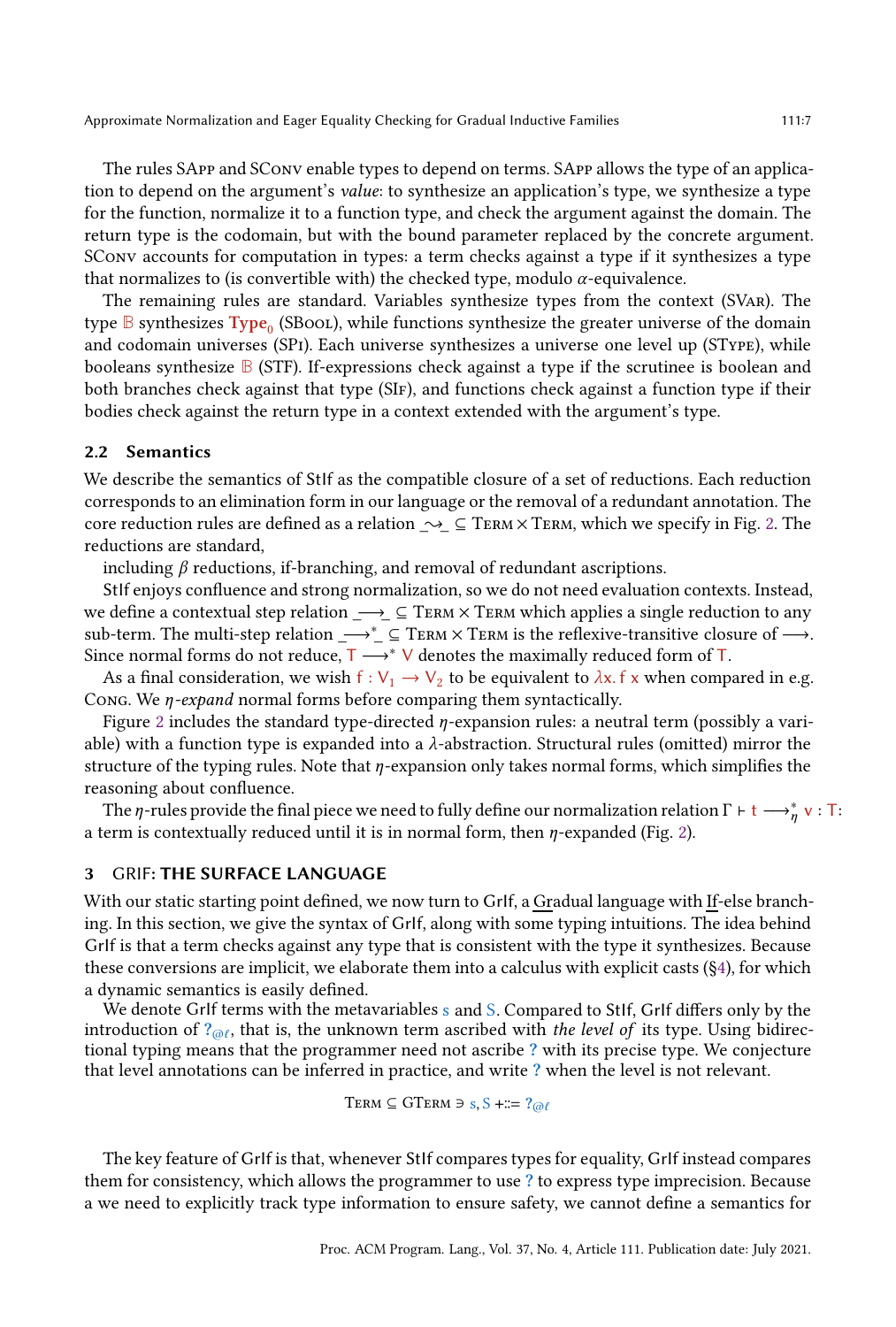<span id="page-7-1"></span>

| $\Gamma \vdash s \Rightarrow S$ $\Gamma \vdash s \Leftarrow S$ (Checking and Synthesis) GVAR, GTYPE, GBOOL, GTF, GIF: analogous to Stlf                       |                                                                                         |                                                                              |
|---------------------------------------------------------------------------------------------------------------------------------------------------------------|-----------------------------------------------------------------------------------------|------------------------------------------------------------------------------|
| <b>GLAM</b><br>$S \cong^* (x : S_1) \rightarrow S_2$ $(x : S_1) \rightarrow s \Longleftrightarrow S_2$                                                        | GAPP<br>$\cdot \vdash s_0 \Rightarrow S$                                                | $S \cong^* (x : S_1) \rightarrow S_2 \quad \rightarrow F s_1 \leftarrow S_1$ |
| $\cdot \vdash \lambda x \ s \Leftarrow S$                                                                                                                     | $\cdot$ + s <sub>0</sub> s <sub>1</sub> $\Rightarrow$ [s <sub>1</sub> /x]S <sub>2</sub> |                                                                              |
| GASCR (GPI follows same pattern)<br>$\cdot$ + S $\Rightarrow$ S <sub>2</sub> $\leq$ S <sub>2</sub> $\cong$ Type <sub>e</sub><br>$\cdot \vdash s \Leftarrow S$ | GConv<br>$S \cong^* S'$<br>$\cdot \vdash s \Rightarrow S'$                              | <b>GUNK</b><br>$\cdot \vdash S \Leftarrow Type$                              |
| $\cdot$ + s :: S $\Rightarrow$ S                                                                                                                              | $\cdot$ $\vdash$ s $\Leftarrow$ S                                                       | $\cdot$ + ? $_{\odot}$ e S                                                   |

Fig. 3. GrIf: Admissible Type Judgment Properties

GrIf directly. However, the StIf typing rules depend on the semantics (e.g SConv), so we cannot gradualize them without a dynamic semantics.

Instead, we defer the definition of GrIf's type system until [§5,](#page-10-0) but present here admissible rules conveying the essence of GrIf typing (Fig. [3\)](#page-7-1). In place of equality, we use  $\cong^*$ , syntactic consis-tency modulo conversion, whose definition we defer until [§5.](#page-10-0) Roughly,  $T_1 \cong T_2$  means that  $T_1$  and  $T_2$  normalize to values that are equal up to occurrences of ?. These type rules can be viewed as programmer-friendly explanation of GrIf typing. We can also view it as a list of desiderata for GrIf's full type system. Indeed, the full type system for GrIf admits each rule as a lemma.

The GUnk rule allows  $?_{@l}$  to check against any type, so long as that type has the correct level. The main rule is GConv, where the equality check of SConv is replaced by a consistency check. In particular, this ensures that any term that synthesizes a type checks against  $?_{@l}$ . Similarly, GLAM allows functions to check against arrow types or  $?_{@l}$ , which is also consistent with an arrow type.

In GAscr, instead of requiring that the type synthesize  $Type_{\ell}$ , we require that it synthesize a type consistent with  $Type_{\ell}$ . We omit rule GP1, but it uses the same relaxation as SP1. GAPP allows applications whose functions synthesize a type consistent with a function type, and use that function type to determine the synthesized result.

## <span id="page-7-0"></span>4 CASTIF: A GRADUAL CAST CALCULUS

Much of the subtlety of gradual dependent types lies in defining the run-time semantics. Because types depend on terms and type-checking normalizes terms, the dynamic semantics deeply affect typing. Here we define Castlf, a Cast calculus with If-else branching. Castlf features type imprecision while introducing explicit casts. Given these casts, we define a static and dynamic semantics for CastIf. The dynamic semantics for the surface language GrIf is defined by elaboration to CastIf.

#### 4.1 Syntax

We denote CastIf terms using the metavariables t and T. The syntax for CastIf is mostly the same as StIf, with changes highlighted in grey .

$$
\begin{array}{rcl}\n\text{CTerM } \ni t, T & ::= & \mathbf{?}_T \mid \mathbf{U}_T \mid \langle h \rangle_{\ell} t \mid \langle T_2 \Leftarrow T_1 \rangle t \mid (\lambda x : T \cdot t) \mid \text{if } T \mid t_1 t_2 t_3 \\
 & & \quad | \ (x : T_1) \rightarrow T_2 \mid t_1 t_2 \mid \mathbb{B} \mid \text{true} \mid \text{false} \mid \text{Type}_{\ell} \mid x \\
 & ::= & \Pi \mid \mathbb{B} \mid \text{Type} \qquad \text{TAG } \ni \mid H \mid ::= h \mid \lambda \mid \text{true} \mid \text{false}\n\end{array}
$$

Conditionals and functions have type annotations: some reductions produce casts that require dynamic type information.  $?_T$  is the *unknown* term of type T, and  $\mathbb{U}_T$ , the *error* term of type T. These are the least and most precise terms of type  $T$  respectively. Unlike with GrIf, we explicitly ascribe ? with its type, though its universe level can be synthesized from the ascribed type. Casts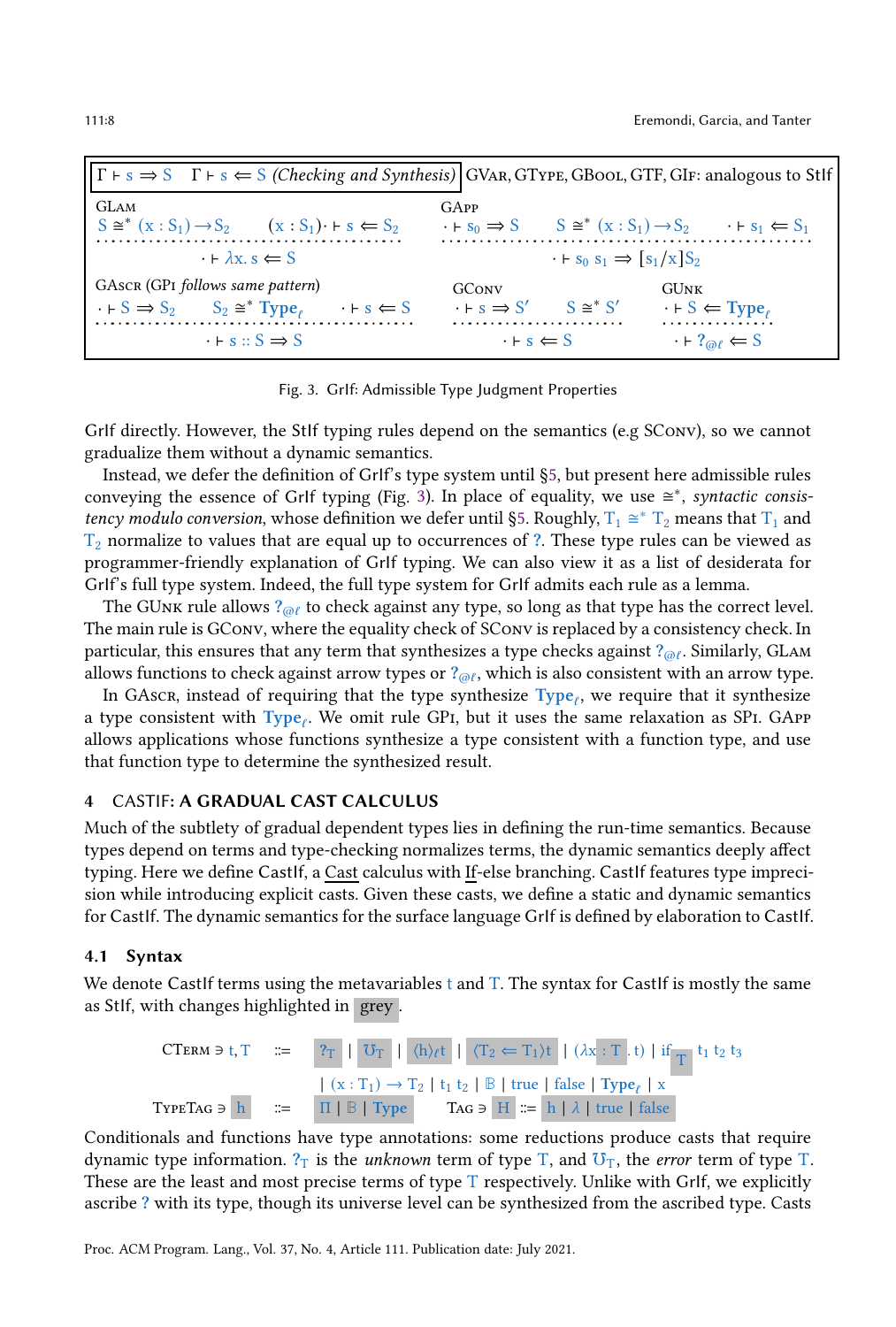<span id="page-8-0"></span>

| $tagOf : CTERM \rightarrow Tag$           | $typeTagOf : CTERM \rightarrow TypeTAG$                                                    | $\mathcal{L}^1$ e : Tag $\rightarrow$ CTERM                                                                     |
|-------------------------------------------|--------------------------------------------------------------------------------------------|-----------------------------------------------------------------------------------------------------------------|
|                                           |                                                                                            | $\mathcal{L}^1$ <sub>l</sub> ( $\Pi$ ) = (x : ? $T_{\text{Type}_\ell}$ ) $\rightarrow$ ? $T_{\text{type}_\ell}$ |
| $tagOf(true) = true$                      | $typeTagOf(true) = \mathbb{B}$                                                             |                                                                                                                 |
| $tagOf(false) = false$                    | $typeTagOf(false) = \mathbb{B}$                                                            | $\mathcal{L}^1$ <sub>l</sub> ( $\mathbb{B}$ ) = $\mathbb{B}$                                                    |
| $tagOf((\lambda x : T.v)) = \lambda$      | $typeTagOf((\lambda x : T, v)) = \Pi$                                                      | $\mathcal{L}^1$ <sub>l</sub> (Type) = Type <sub>l</sub>                                                         |
| $tagOf((x:V_1) \rightarrow V_2) = \Pi$    | $typeTagOf((x:V_1) \rightarrow V_2) = Type \mathcal{L}^1_{\ell M} : TAG \rightarrow CTERM$ |                                                                                                                 |
| $tagOf(\mathbb{B}) = \mathbb{B}$          | $typeTagOf(\mathbb{B}) = Type$                                                             | $\mathcal{L}^1{}_{\ell}(\Pi)$ undefined                                                                         |
| $tagOf(\text{Type}_{\ell}) = \text{Type}$ | $typeTagOf(Type_{\ell}) = Type$                                                            | $\mathcal{L}^1{}_{\ell\Pi}(\mathbf{h}) = \mathcal{L}^1{}_{\ell}(\mathbf{h})$ o/w                                |

<span id="page-8-1"></span>

| $\Gamma$ + t $\Rightarrow$ T $\Gamma$ + t $\Leftarrow$ V(Synthesis and Checking) CVAR, CTYPE, CB00L, CTF, CPI, CAPP: same as Stlf                                                                                                                                                                                                                       |                                                                                                                                                                                                                                                      |  |
|---------------------------------------------------------------------------------------------------------------------------------------------------------------------------------------------------------------------------------------------------------------------------------------------------------------------------------------------------------|------------------------------------------------------------------------------------------------------------------------------------------------------------------------------------------------------------------------------------------------------|--|
| <b>CCONV</b><br>$\Gamma \vdash t \Rightarrow \Gamma'$ $\Gamma \vdash \Gamma' \Rightarrow \text{Type}_e$ $\Gamma \vdash \Gamma \Leftarrow \text{Type}_e$<br>$\Gamma \vdash \mathrm{T} \longrightarrow_n^* \mathrm{V}$ : Type <sub><math>\ell</math></sub> $\Gamma \vdash \mathrm{T}' \longrightarrow_n^* \mathrm{V}$ : Type <sub><math>\ell</math></sub> | CIF<br>$\Gamma \vdash t_1 \Leftarrow \mathbb{B}$ $\Gamma \vdash T \Rightarrow \text{Type}_e$<br>$\Gamma \vdash t_2 \Leftarrow T \qquad \Gamma \vdash t_3 \Leftarrow T$                                                                               |  |
| $\Gamma \vdash t \Leftarrow T$<br><b>CCAST</b><br>$\Gamma \vdash T_1 \Rightarrow \text{Type}_e \qquad \Gamma \vdash t \Leftarrow T_1 \qquad \Gamma \vdash T_2 \Leftarrow \text{Type}_e$                                                                                                                                                                 | $\Gamma$ + if <sub>T</sub> t <sub>1</sub> t <sub>2</sub> t <sub>3</sub> $\Rightarrow$ T<br><b>CLAM</b><br>$(x: T_1)\Gamma \vdash t \Rightarrow T_2$                                                                                                  |  |
| $\Gamma \vdash \langle T_2 \leftarrow T_1 \rangle t \Rightarrow T_2$                                                                                                                                                                                                                                                                                    | $\Gamma \vdash (\lambda x : T_1, t) \Rightarrow (x : T_1) \rightarrow T_2$                                                                                                                                                                           |  |
| <b>CTAGFUN</b><br><b>CTAG</b><br>$\Gamma \vdash t \Leftarrow \mathcal{L}^1_{\ell}(\mathfrak{n})$<br>$\Gamma \vdash v \Leftarrow ?_{Type}$<br>$\Gamma \vdash \langle h \rangle_{\ell} t \Rightarrow ?_{Type}$<br>$\Gamma \vdash \langle \Pi \rangle_{\ell} (\lambda x : ?_{Type_{\ell}} \cdot v) \Rightarrow ?_{Type_{\ell}}$                            | <b>CERR</b><br>CUNK<br>$\Gamma \vdash T \Rightarrow \text{Type}_\ell$<br>$\Gamma \vdash \Gamma \Rightarrow \text{Type}_e$<br>$\Gamma \vdash \mathbb{U}_{\mathbb{T}} \Rightarrow \mathbb{T}$<br>$\Gamma \vdash ?_{\mathrm{T}} \Rightarrow \mathrm{T}$ |  |

Fig. 4. Tags and Unknown Types for Terms

#### Fig. 5. CastIf: Typing

from  $T_1$  to  $T_2$  are written  $\langle T_2 \Leftarrow T_1 \rangle$ t. *Tagged* terms  $\langle h \rangle_\ell$ t construct elements of ? $_{Type_\ell}$ . If the type of t has tag h, then we inject t into the unknown type  $?_{Type_{\ell}}$  by tagging it.

The metafunction typeTagOf gives the tag its type must have if it is well typed (Fig. [4\)](#page-8-0). We also define tagOf to get a term's constructor, which is useful in [§8.](#page-19-0)

Normal and neutral terms are similar to those of StIf. Terms  $?_T$  and  $\mathbb{U}_T$  are normal when T is, and wrapping a normal term in  $\langle h \rangle_{\ell}$  produces a normal term. Casts cannot reduce when either the term or the types are neutral. There are a few exceptions to this: casting  $U_V$  reduces to  $U_T$  for target type T, and casting to or from  $\overline{\text{U}}_{\text{Type}_{\ell}}$  reduces to  $\overline{\text{U}}$ . Likewise, a neutral term is cast between function types by  $\eta$ -expanding. Casting a neutral term to  $?_{Type_\ell}$  reduces by wrapping in  $\langle h\rangle_\ell$  when the source type is not neutral, or produces the original term when the source type is  $?_{Type_{\ell}}$ . All reduction rules are given in [§4.3.](#page-9-0)

$$
v, V ::= \begin{array}{c|c|c|c|c|c|c|c} \hline \mathbf{r} & 0 & 0 \\ \hline \mathbf{r} & 0 & 0 & 0 \\ \hline \mathbf{r} & 0 & 0 & 0 \\ \hline \mathbf{r} & 0 & 0 & 0 \\ \hline \mathbf{r} & 0 & 0 & 0 \\ \hline \mathbf{r} & 0 & 0 & 0 \\ \hline \mathbf{r} & 0 & 0 & 0 \\ \hline \mathbf{r} & 0 & 0 & 0 \\ \hline \mathbf{r} & 0 & 0 & 0 \\ \hline \mathbf{r} & 0 & 0 & 0 \\ \hline \mathbf{r} & 0 & 0 & 0 \\ \hline \mathbf{r} & 0 & 0 & 0 \\ \hline \mathbf{r} & 0 & 0 & 0 \\ \hline \mathbf{r} & 0 & 0 & 0 \\ \hline \mathbf{r} & 0 & 0 & 0 \\ \hline \mathbf{r} & 0 & 0 & 0 \\ \hline \mathbf{r} & 0 & 0 & 0 \\ \hline \mathbf{r} & 0 & 0 & 0 \\ \hline \mathbf{r} & 0 & 0 & 0 \\ \hline \mathbf{r} & 0 & 0 & 0 \\ \hline \mathbf{r} & 0 & 0 & 0 \\ \hline \mathbf{r} & 0 & 0 & 0 \\ \hline \mathbf{r} & 0 & 0 & 0 \\ \hline \mathbf{r} & 0 & 0 & 0 \\ \hline \mathbf{r} & 0 & 0 & 0 \\ \hline \mathbf{r} & 0 & 0 & 0 \\ \hline \mathbf{r} & 0 & 0 & 0 \\ \hline \mathbf{r} & 0 & 0 & 0 \\ \hline \mathbf{r} & 0 & 0 & 0 \\ \hline \mathbf{r} & 0
$$

#### 4.2 Typing

Typing for CastIf, given in Fig. [5,](#page-8-1) is similar to StIf. However, the addition of type annotations means that all forms can synthesize, and since conversion is the only checking rule, we check against non-normal types. All casts are explicit, so we need not reason about consistency, although casts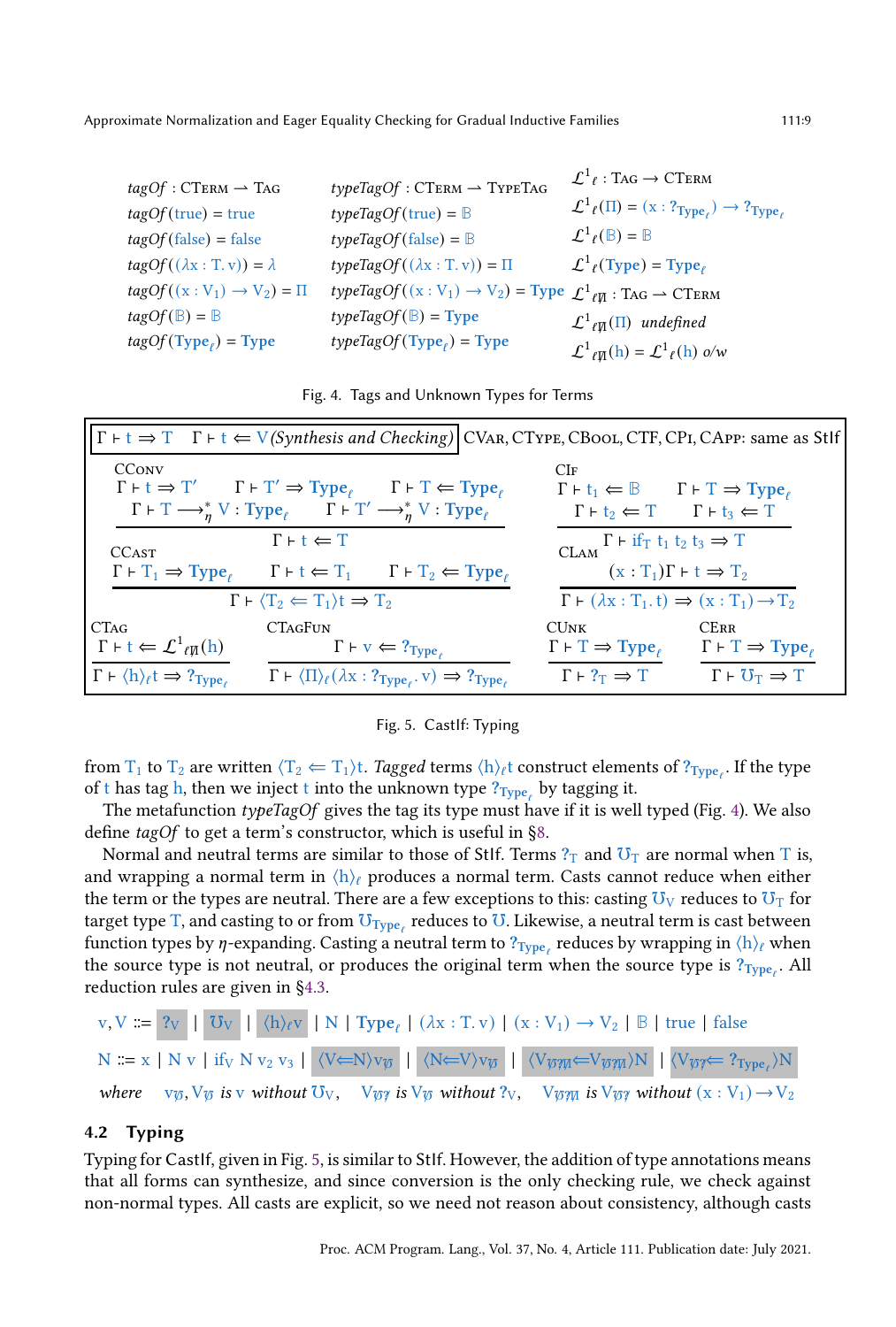between inconsistent types produce ℧. CLam and CIf are synthesis versions of the StIf rules, and CConv ensures synthesized and input types have the same normal form. In CUnk and CErr, ? and U synthesize their ascriptions. In CCAST,  $\langle T_2 \leftarrow T_1 \rangle$ t synthesizes  $T_2$ , provided t checks against  $T_1$ .

Finally, there are rules that synthesize  $?_{Type_{\ell}}$ . Tag injects a value of non-function type  $?_{Type_{\ell}}$ if it is tagged accordingly. The term is typed against a *level-1 unknown type*, written  $\mathcal{L}^1$ , which is the least precise type with the given tag (Fig. [4\)](#page-8-0). The name level-1 type refers to the depth of knowledge we have about the type: ? is a level-0 imprecise type (zero knowledge), ?  $\rightarrow$  ? is level-1 imprecise type, etc. When casting to ?, we always cast through the corresponding  $\mathcal{L}^1$  type first.  $\mathcal{L}^1$ is trivial for **B** and Type<sub>ℓ</sub>, but is relevant with the introduction of inductive types. TaGFun allows a function to be injected into  $?_{Type_\ell}$ , provided that the function does not refer to its argument This assumption is critical for ensuring that functions are properly approximated before being cast to type ?<sub>Type,</sub>.

#### <span id="page-9-0"></span>4.3 Semantics

Reductions. CastIf's reductions (Fig. [6\)](#page-10-1) come in three groups. First, we have rules inherited from Stlf: True, False and  $\beta$ . Second, we have the unknown- and error-producing rules  $\beta$ ?,  $\beta$ U, IF? and If℧, which are versions of the StIf rules for ? and ℧. Unlike eager exceptions, an expression containing  $U$  might not reduce to  $U$ , such as when it is passed to a function ignoring its argument.

The remaining rules are for casts, labeled according to their source and destination types. To? does casts from non-functions to ? by casting through the level-1 type and affixing a tag. For functions, ?Π injects a function into  $?_{Type_{\ell}}$ . To ensure termination, we create a λ-abstraction that ignores its argument and produces the least precise value in the image of the original function. Since this upper bound has type  $[?_{T_1}/x]T_2$ , we cast that result into  $?_{Type_\ell}$ . As we show in [§6,](#page-12-0) all functions in Castlf are monotone, so applying  $?_{T_1}$  yields the least precise value in the function's image. The remaining rules handle trivial casts from a type to itself, as well as casts that produce ℧, either from ℧ in the source, destination, or cast term, or from casting when tags do not match. Finally, ΠΠ casts between function types by producing a new function that casts its argument to the source domain, applies the given function, then casts to the target codomain. Because function types are dependent, we cast the argument when computing the target return type.

 $\eta$ -Expansion.  $\eta$ -expansion is largely the same as in Stlf, but must account for ? and  $\sigma$ :

$$
\frac{(x:V_1) \times V_2 \longrightarrow_{\eta} V'}{\Gamma \vdash ?_{(x:V_1) \rightarrow V_2} \longrightarrow_{\eta} (\lambda x:V_1. ?_{V'}) : (x:V_1) \rightarrow V_2}
$$
\n
$$
\frac{\Gamma \vdash V_{(x:V_1) \rightarrow V_2} \longrightarrow_{\eta} (\lambda x:V_1. \cdot V_{V'}) : (x:V_1) \rightarrow V_2}{\Gamma \vdash U_{(x:V_1) \rightarrow V_2} \longrightarrow_{\eta} (\lambda x:V_1. \cdot V_{V'}) : (x:V_1) \rightarrow V_2}
$$

These rules allow normalization to reflect the behavioral equivalence of  $?_{(x:V_1)\to V_2}$  to  $\lambda x:V_1$  .  $?_{V_2}$  and  $\sigma_{(x:V_1)\to V_2}$ to  $\lambda$ x : V.  $\sigma_{V_2}$  for function types.

## 4.4 Metatheory: Confluence and Safety

Standard techniques yield the required properties of CastIf, namely confluence, progress and preservation. By treating  $U$  as a value in Castlf, we show that terms are never "stuck", but some reach error in a controlled manner.

CastIf is confluent, which is needed to show type preservation:

LEMMA 4.1 (CONFLUENCE). If  $t \rightarrow^* t_1$  and  $t \rightarrow^* t_2$ , then  $t_1 \rightarrow^* t_3$  and  $t_2 \rightarrow^* t_3$  for some  $t_3$ .

Confluence allows us to show canonicity by a direct induction over typing derivations.

LEMMA 4.2 (CANONICAL FORMS). Consider v where  $\Gamma \vdash v \Leftarrow T$  or  $\Gamma \vdash v \Rightarrow T$ .

(1) If  $T \longrightarrow^*$   $(x : T_1) \longrightarrow T_2$ , then v is either neutral,  $\mathbb{U}_{(x : T_1) \rightarrow T_2}$ ,  $(\lambda x : T_1, v')$  for some v', or  $?_{(x:T_1)\to T_2};$ 

Proc. ACM Program. Lang., Vol. 37, No. 4, Article 111. Publication date: July 2021.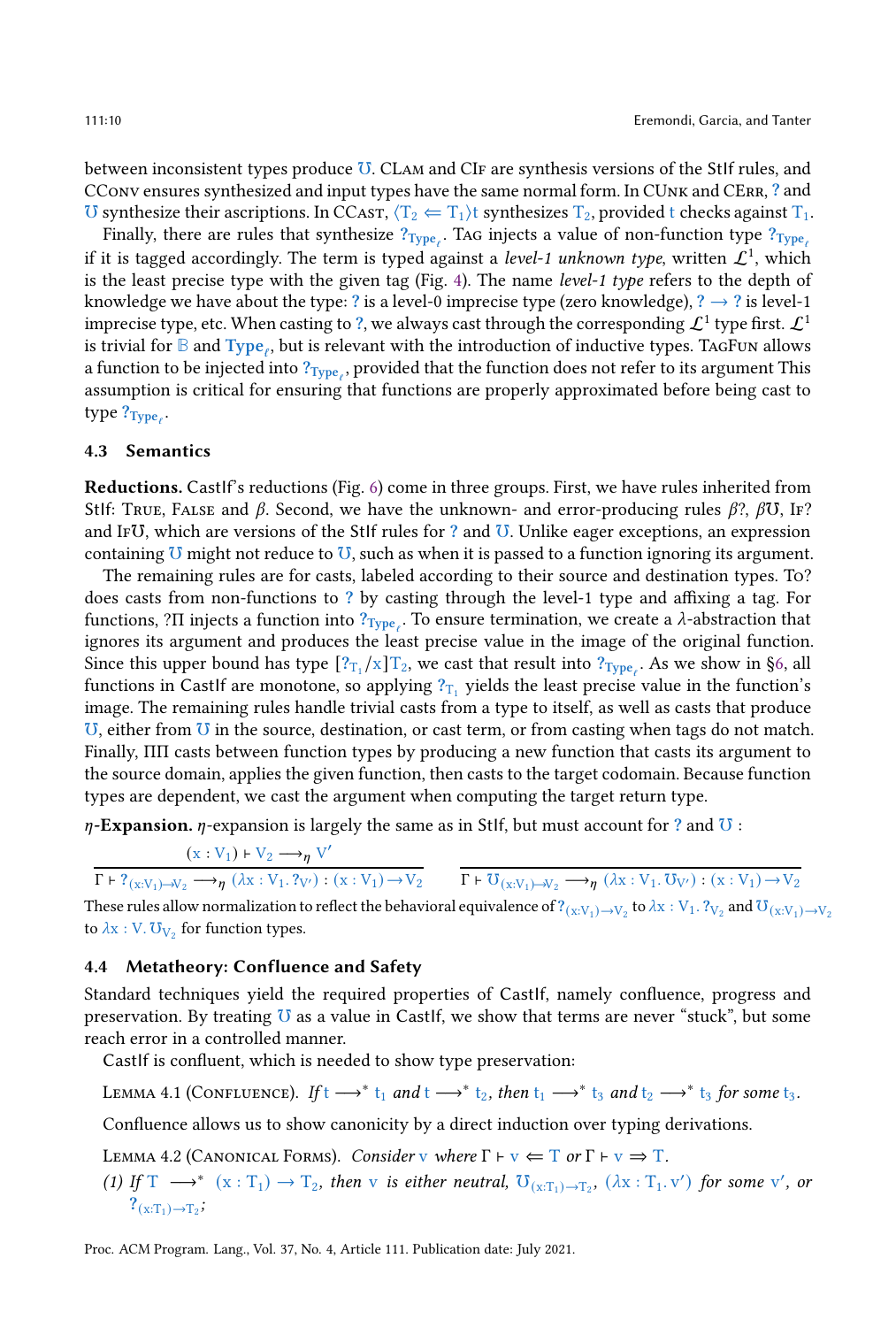<span id="page-10-1"></span> $\ket{{\rm t}_1 \leadsto {\rm t}_2}$  (Reductions)  $\beta,$ True,False as in StIf  $?_{(x:T_1)\rightarrow T_2}$  t  $\leadsto_{\beta}$ ?  $?_{[t/x]T_2}$   $\qquad \mathbb{U}_{(x:T_1)\rightarrow T_2}$  t  $\leadsto_{\beta}$   $\mathbb{U}_{[t/x]T_2}$ if<sub>T</sub> ?<sub>B</sub> t<sub>1</sub> t<sub>2</sub>  $\rightarrow$ <sub>IF?</sub> ?<sub>T</sub> if<sub>T</sub>  $U_{\text{B}}$  t<sub>1</sub> t<sub>2</sub>  $\rightarrow$ <sub>IFU</sub>  $U_T$   $\langle ?_{Type_\ell} \rightleftharpoons ?_{Type_\ell} \rangle t \rightarrow_{UnKUNK} t$   $\frac{typeTagOf(t) = Type}{\langle T \rangle_{U}}$  $\langle \text{Type}_\ell \Leftarrow \text{Type}_\ell \rangle$ t  $\leadsto_{\text{Type L}}$  t  $tagOf(T_1) \neq tagOf(T_2)$  $\langle T_2 \leftarrow T_1 \rangle t \rightsquigarrow_{\text{TAGU}} U_{T_2}$  $h = tagOf(T)$  $\langle T \Leftarrow ?_{Type_{\ell}} \rangle \langle h \rangle_{\ell} t \rightsquigarrow_{\text{FROM?}} \langle T \Leftarrow \mathcal{L}^1_{\ell}(h) \rangle t$  $h \neq tagOf(T)$  $\langle T \Leftarrow ?_{Type_{\ell}} \rangle \langle h \rangle_{\ell} t \rightsquigarrow_{?U} U_T$  $h = tagOf(T)$  $\langle ?_{Type_{\ell}} \leftarrow T \rangle t \rightsquigarrow_{To?} \langle h \rangle_{\ell} (\langle \mathcal{L}^1_{\ell} \mathfrak{g}(h) \leftarrow T \rangle t)$  $typeTagOf(t) = \mathbb{B}$  $\langle \mathbb{F} \in \mathbb{B} \rangle$ t  $\sim_{\mathbb{B} \mathbb{B}}$  t  $\langle \mathbb{T} \in \mathbb{U}_{\text{Type}_\ell} \rangle$ t  $\sim_{\text{FromU}} \mathbb{U}_{\text{T}}$   $\langle \mathbb{T}_2 \in \mathbb{T}_1 \rangle \mathbb{U}_{\text{T}_1} \sim_{\text{CASTU}} \mathbb{U}_{\text{T}_2}$  $\langle \mathbf{U}_{\text{Type}_{\ell}} \leftarrow T \rangle t \rightarrow_{\text{TOU}} \mathbf{U}_{\text{Type}_{\ell}}$  $\langle ?_{Type_\ell} \leftarrow (y : T_1) \rightarrow T_2 \rangle t \rightsquigarrow_{?II} \langle \Pi \rangle_\ell (\lambda x : ?_{Type_\ell} \cdot \langle ?_{Type_\ell} \leftarrow [?_{T_1}/y]T_2 \rangle (t ?_{T_1})\rangle$  $\langle (x : T'_1) \rightarrow T'_2 \Leftarrow (y : T_1) \rightarrow T_2 \rangle t \rightsquigarrow$ mm $(\lambda x : T'_1 \cdot \langle T'_2 \Leftarrow [\langle T_1 \Leftarrow T'_1 \rangle x/y] T_2 \rangle (t \cdot (\langle T_1 \Leftarrow T'_1 \rangle x)))$ 

#### Fig. 6. CastIf: Reductions

- (2) If  $T \longrightarrow^* \mathbb{B}$ , then v is neutral,  $?_{\mathbb{B}}$ ,  $\mathbb{U}_{\mathbb{B}}$ , true or false;
- (3) If and  $T \longrightarrow^* \text{Type}_\ell$ , then v is neutral, or one of  $?_{\text{Type}_\ell}$ ,  $\text{Up}_{\text{Type}_\ell}$ ,  $\mathbb{B}$ ,  $\text{Type}_{\ell-1}$  (if  $\ell > 0$ ), or  $(x : V_1) \rightarrow V_2$ .

COROLLARY 4.3 (PROGRESS). If  $\Gamma \vdash t : T$ , then t is a normal form, or  $t \longrightarrow t'$  for some  $t'$ .

The final piece of the safety puzzle is showing that each reduction step preserves types.

LEMMA 4.4 (PRESERVATION). If  $\Gamma \vdash t_{start} : T$  and  $t_{start} \longrightarrow t_{end}$  then  $\Gamma \vdash t_{end} : T$ .

These together allow us to show type safety for CastIf:

THEOREM 4.5 (TYPE SAFETY). If  $\Gamma \vdash t : T$ , then either t diverges, or  $t \longrightarrow^* v$  where  $\Gamma \vdash v : T$ .

Type safety is not the only important property of a gradual language. We prove the gradual guarantees and decidability of type-checking in §[§6](#page-12-0) and [7](#page-16-0) respectively.

#### <span id="page-10-0"></span>5 SURFACE TYPING AND ELABORATION

The trickiness of typing GrIf is that we want to consider types equivalent whenever they have consistent normal forms. GrIf does not have to specify its dynamic semantics: this was precisely why we defined CastIf. Following [Lennon-Bertrand et al.](#page-27-5) [\[2020\]](#page-27-5), we express the typing of GrIf terms in terms of Castlf types. To type applications of dependent functions, we elaborate GrIf terms into CastIf, which are substituted into the appropriate types.

We combine the typing and elaboration of GrIf terms. Once again, we use bidirectional typing.  $\Gamma \vdash s \rightarrow t \Leftarrow V$  means that surface term s elaborates to CastIf term t when checked against normalized CastIf type V, while  $\Gamma \vdash s \rightarrow t \Rightarrow T$  expresses that s elaborates to t while synthesizing (possibly non-normal) type T.

In several places, we must check that a given GrIf term is a type. However, in GrIf, such a term might synthesize  $?_{Type_{1+t}}$ , which is consistent with, but not equal to,  $Type_\ell$ . We write  $\Gamma \vdash s \rightarrow t$ :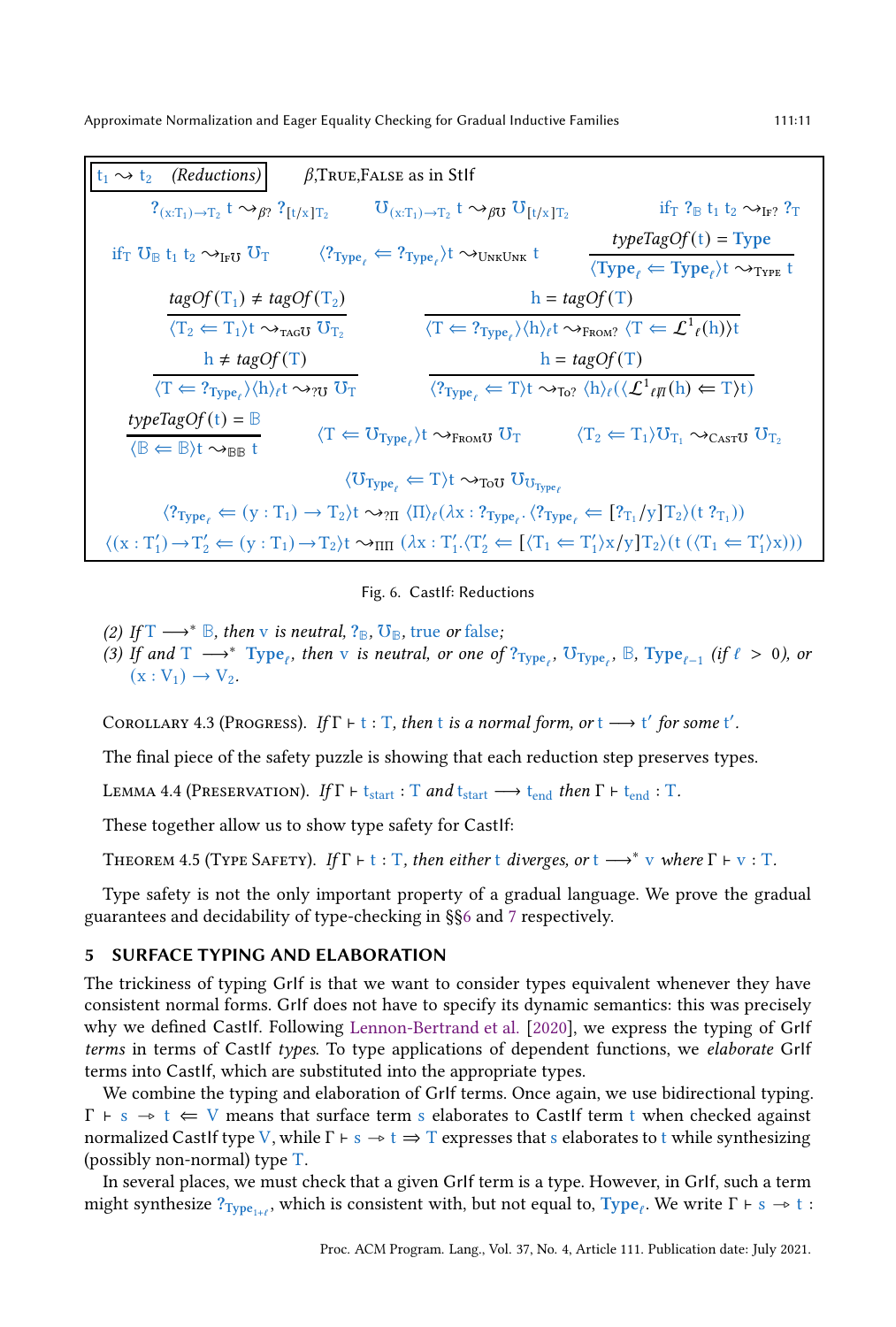<span id="page-11-0"></span>

|                                                                                                   | $\Gamma \vdash s \to t \Rightarrow T$ $\Gamma \vdash s \to t \Leftarrow T$ $\Gamma \vdash S \to T$ : Type $\bigcirc$ (Synthesis, Checking and Level Synthesis)        |                  |                                                                                                                                              |
|---------------------------------------------------------------------------------------------------|-----------------------------------------------------------------------------------------------------------------------------------------------------------------------|------------------|----------------------------------------------------------------------------------------------------------------------------------------------|
|                                                                                                   | EVAR, ETYPE, EBOOL, ETF, ELAM, EIF: straightforward adaptations from Stlf                                                                                             |                  |                                                                                                                                              |
| EAscr (EPI similar)                                                                               | <b>ECONSISTENT</b>                                                                                                                                                    | <b>ECONV</b>     |                                                                                                                                              |
| $\Gamma \vdash S \rightarrow T : Type_{\Rightarrow \ell}$                                         | $\Gamma \vdash s \rightarrow t \Rightarrow T \quad \Gamma \vdash T \Rightarrow \text{Type}_e$                                                                         |                  | $\Gamma \vdash s \rightarrow t \Rightarrow T$                                                                                                |
| $\Gamma \vdash \Gamma \longrightarrow_n^* V : Type_{\ell}$                                        | $\Gamma \vdash T \longrightarrow_n^* V'$ : Type <sub>l</sub>                                                                                                          |                  | $\Gamma \vdash t \Rightarrow \text{Type}_e$                                                                                                  |
| $\Gamma \vdash s \rightarrow t \Leftarrow V$                                                      | $\Gamma$ + V : Type <sub><math>\ell</math></sub> V $\cong$ V'                                                                                                         |                  | $\Gamma \vdash \mathrm{T} \longrightarrow_n^* V : \mathrm{Type}_\ell \quad V \cong V$                                                        |
| $\Gamma \vdash s :: S \rightarrow t \Rightarrow T$                                                | $\Gamma \vdash s \rightarrow \langle V \leftarrow V' \rangle t \leftarrow V$                                                                                          |                  | $\Gamma \vdash s \rightarrow t \Leftarrow V$                                                                                                 |
| <b>ELAMUNK</b>                                                                                    |                                                                                                                                                                       |                  | <b>EUNK</b>                                                                                                                                  |
|                                                                                                   | $(x : ?_{Type_e}) \Gamma \vdash s \rightarrow t \Leftarrow ?_{Type_e}$                                                                                                |                  | $\Gamma \vdash V \Rightarrow \text{Type}_e$                                                                                                  |
|                                                                                                   | $\Gamma \vdash \lambda x. s \rightarrow \langle ?_{Type} \rangle \Leftarrow ?_{Type} \rightarrow ?_{Type} \rangle (\lambda x : ?_{Type} \cdot t) \Leftarrow ?_{Type}$ |                  | $\Gamma \vdash ?_{\text{def}} \rightarrow ?_{\text{V}} \Leftarrow \text{V}$                                                                  |
| <b>EAPPUNK</b>                                                                                    |                                                                                                                                                                       | <b>ELEVEL</b>    |                                                                                                                                              |
|                                                                                                   | $\Gamma \vdash s_0 \rightarrow t_0 \Rightarrow T_0$ $T_0 \rightarrow^* ?_{Type_e}$ $\Gamma \vdash s_1 \rightarrow t_1 \Leftarrow ?_{Type_e}$                          |                  | $\Gamma \vdash S \rightarrow T \Rightarrow T'$ $T \rightarrow^* \text{Type}_e$                                                               |
|                                                                                                   | $\Gamma \vdash s_0 s_1 \rightarrow (\langle ?_{Type} \rightarrow ?_{Type} \in ?_{Type} \rangle t_0) t_1 \Rightarrow ?_{Type}$                                         |                  | $\Gamma \vdash S \rightarrow T : Type_{\Rightarrow \ell}$                                                                                    |
| EAPP                                                                                              |                                                                                                                                                                       |                  |                                                                                                                                              |
| $\Gamma \vdash s_0 \rightarrow t_0 \Rightarrow T_0$ $\Gamma \vdash T_0 \Rightarrow \text{Type}_e$ |                                                                                                                                                                       | <b>EUNKLEVEL</b> |                                                                                                                                              |
|                                                                                                   | $\Gamma \vdash T_0 \longrightarrow_{n}^{*} (X: V_1) \longrightarrow V_2$ $\Gamma \vdash s_1 \rightarrow t_1 \Leftarrow V_1$                                           |                  | $\Gamma \vdash S \rightarrow T \Rightarrow T' \qquad T' \rightarrow^* ?_{Type_{1+\ell}}$                                                     |
| $\Gamma \vdash s_0 s_1 \rightarrow t_0 t_1 \Rightarrow [t_1/x] V_2$                               |                                                                                                                                                                       |                  | $\Gamma \vdash S \rightarrow \langle \text{Type}_\ell \Leftarrow ?_{\text{Type}_{1+\ell}} \rangle \text{T} : \text{Type}_{\Rightarrow \ell}$ |

Fig. 7. GrIf: Elaboration

Type $_{\Rightarrow \ell}$  to check that a term's type is consistent with Type $_\ell$  for some  $\ell$ , with elaboration t, where the level  $\ell$  is synthesized.

The elaboration rules are given in Fig. [7.](#page-11-0) We omit the direct adaptations from StIf, including ELam and EIf which use the type against which they check to generate the elaboration's ascriptions.

In EUNK,  $?_{\odot}$  checks against any type with the correct level. The level ascription is necessary to avoid Girard's paradox [\[Coquand 1986](#page-27-12)]. EConv checks a term against the type it synthesizes, and EConsistent checks a term against a type whose normal form is consistent with its synthesized type. We insert the appropriate cast to give the elaborated term the correct type. EConv is redundant compared with EConsistent, but can be seen as an optimization since it generates no casts. EApp works like SApp, but substitutes the elaboration of the argument to obtain the correct return type. The rules EAppUnk and ELamUnk account for the fact that functions may have type  $?_{Type_{\ell}}$ , since it is consistent with function types. They insert the appropriate casts to ?  $\rightarrow$  ? in their elaborations. Likewise, EAsc ${\rm r}$  checks that the ascription's type is consistent with  ${\rm Type}_{\ell}$  for some  $\ell$ .

With elaboration defined in terms of CastIf types, we define typing for GrIf terms and types:

$$
\cdot \vdash S \rightarrow T : Type_{\Rightarrow \ell} \quad \cdot \vdash s \rightarrow t \Leftarrow T
$$
  

$$
\cdot \vdash s : S
$$

A GrIf term is well typed if its type elaborates at some level, and the term elaborates and checks against the elaborated type. The rules of Fig. [3](#page-7-1) hold as lemmas for this relation, with the minor modification that types are elaborated before they are added to the type environment.

The key property of elaboration is that it produces well typed CastIf expressions.

LEMMA 5.1 (ELABORATION PRESERVES TYPING). If  $\Gamma \vdash s \rightarrow t \Leftarrow T$  or  $\Gamma \vdash s \rightarrow t \Rightarrow T$ , then  $\Gamma \vdash t \Leftarrow T$ . Likewise, if  $\Gamma \vdash S \rightarrow T : Type_{\Rightarrow \ell}$ , then  $\Gamma \vdash T \Leftarrow Type_{\ell}$ .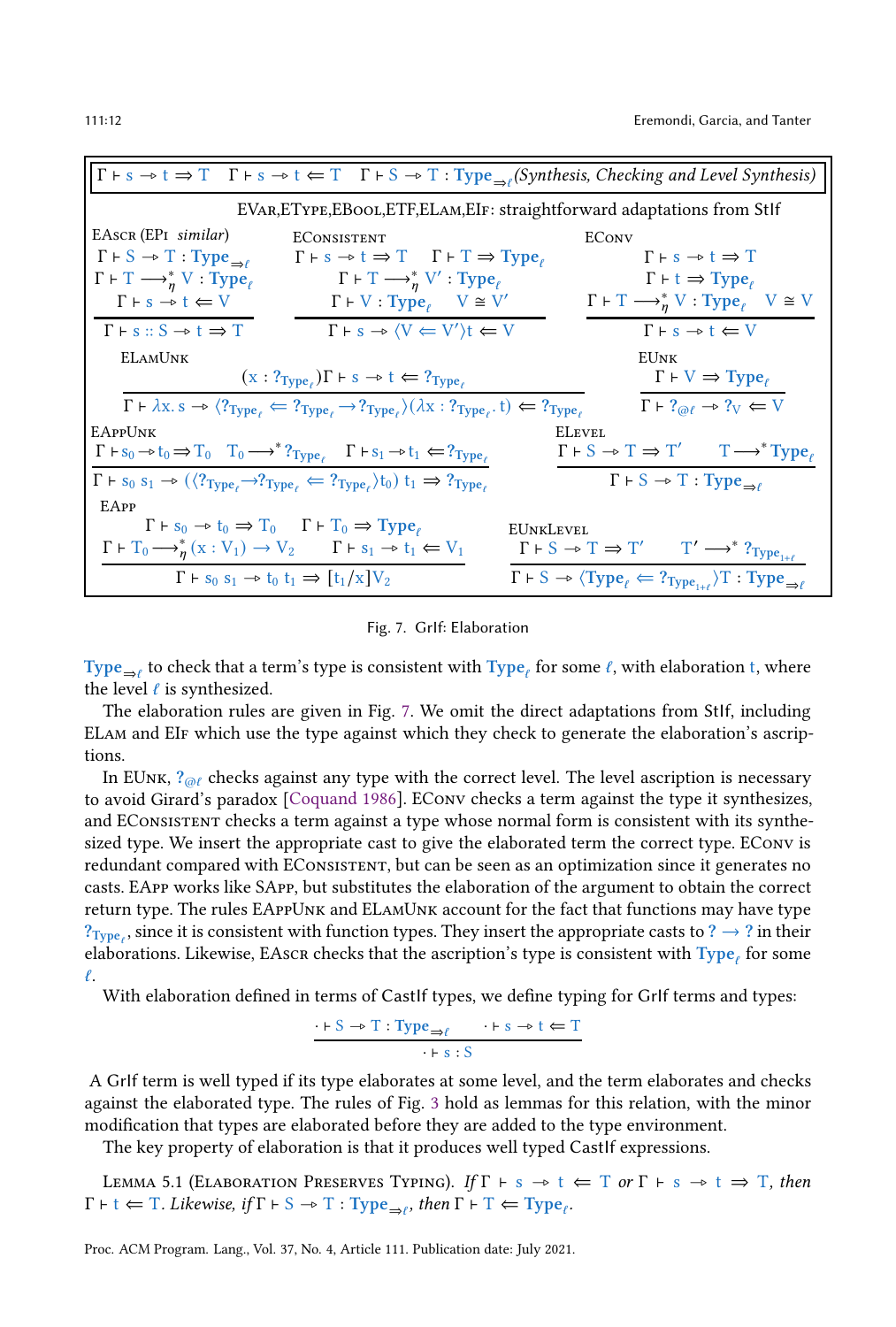We also want StIf to conservatively extend GrIf. There is a trivial embedding of StIf into GrIf, since each syntactic construct of StIf appears in GrIf.

Likewise, there is a direct

embedding of well-typed StIf terms into CastIf. We write  $\lceil t \rceil$  and  $\lfloor t \rfloor$  to denote the embeddings of t from StIf into CastIf and GrIf respectively.

LEMMA 5.2 (CONSERVATIVE EXTENSION OF StIf).  $\cdot \vdash t \Leftarrow \vee \textit{iff} \cdot \vdash [t] : \lfloor \vee \rfloor$ . Moreover, if  $\cdot \vdash t \Leftarrow \vee$ and  $t \longrightarrow_{\eta}^* v : V$  then  $\lfloor t \rfloor \longrightarrow_{\eta}^* \lfloor v \rfloor : \lfloor V \rfloor$ 

In [§7](#page-16-0) we prove strong normalization for CastIf, from which we show decidability of GrIf typing.

LEMMA 5.3 (DECIDABLE TYPE CHECKING). Given s and S, it is decidable whether  $\cdot \vdash s : S$ .

As a final consideration, we describe exact run-time semantics for GrIf programs. Approximate normalization is well-suited to normalizing types, but the actual execution of programs should be exact. Thankfully, exact execution is obtained with simple modifications to CastIf: CLamUnk lets tagged functions refer to their bodies, ?Π is removed, and To? is relaxed to work on function types. The key to decidable type-checking is that elaboration (Fig. [7\)](#page-11-0) and CastIf typing (Fig. [5\)](#page-8-1) still use approximate normalization to normalize types.

## <span id="page-12-0"></span>6 PRECISION, CONSISTENCY, AND THE GRADUAL GUARANTEES

The elaboration from GrIf to CastIf refers to a consistency relation  $\cong$  that extended equality to account for imprecision. However, defining such a relation raises several challenges. There is a delicate balance between ensuring that consistency is decidable, proving the gradual guarantees, and keeping CastIf simple to prove type checking terminates. Our choices must be flexible enough to accommodate the evidence of equality from [§8.](#page-19-0) In this section, we define a precision relation on CastIf terms, and use it to establish the relationship between the syntactic precision of GrIf terms and the consistency of their CastIf types. We begin by explaining the delicate balance between the above criteria, and summarizing our strategy for achieving that balance. We then define precision and consistency relations for CastIf (§[§6.2](#page-13-0) and [6.3\)](#page-14-0) and establish the relationship between them ([§6.4\)](#page-15-0), which yields the gradual guarantees as a corollary.

#### 6.1 Balancing Decidability and the Gradual Guarantees

In most gradually-typed languages, consistency is defined as equality up to occurrences of ?. However, because of the type-term overlap in GrIf and the desire to consider the consistency modulo normalization, elaboration to CastIf uses CastIf types, for which we have a dynamic semantics. But CastIf has casts, which our consistency relation must take into account.

Moreover, in order for the static gradual guarantee (SGG) to hold, there must be an intimate relationship between consistency and precision. For non-dependent gradual types, type precision can be defined in terms of consistency:  $T \subseteq T' \triangleq \forall T''$ .  $T'' \cong T' \Rightarrow T'' \cong T$ . The SGG follows from showing that syntactically precision-related terms have precision-related types. However, dependent types break this approach: types may contain terms, so we need a precision relation for arbitrary terms, that a priori preserves consistency as precision is lost. Rules like EConsistent normalize terms, so precision-related terms must relate to precision-related values i.e. the dynamic gradual guarantee (DGG) must hold. EApp uses elaborated terms in the synthesized types, so precision-related GrIf terms must have related elaborations.

However, the syntactic approach does not scale to gradual dependent types, particularly when we need to treat terms as evidence of equality, and compose that evidence. Consider  $(1 + x) \sqcap_T (1 + y)$ , the composition of  $1 + x$  and  $1 + y$ . For this to be valid evidence that  $1 + x$  and  $1 + y$  are consistent, it should be more precise than either, but this does not hold with syntactic precision. Precision must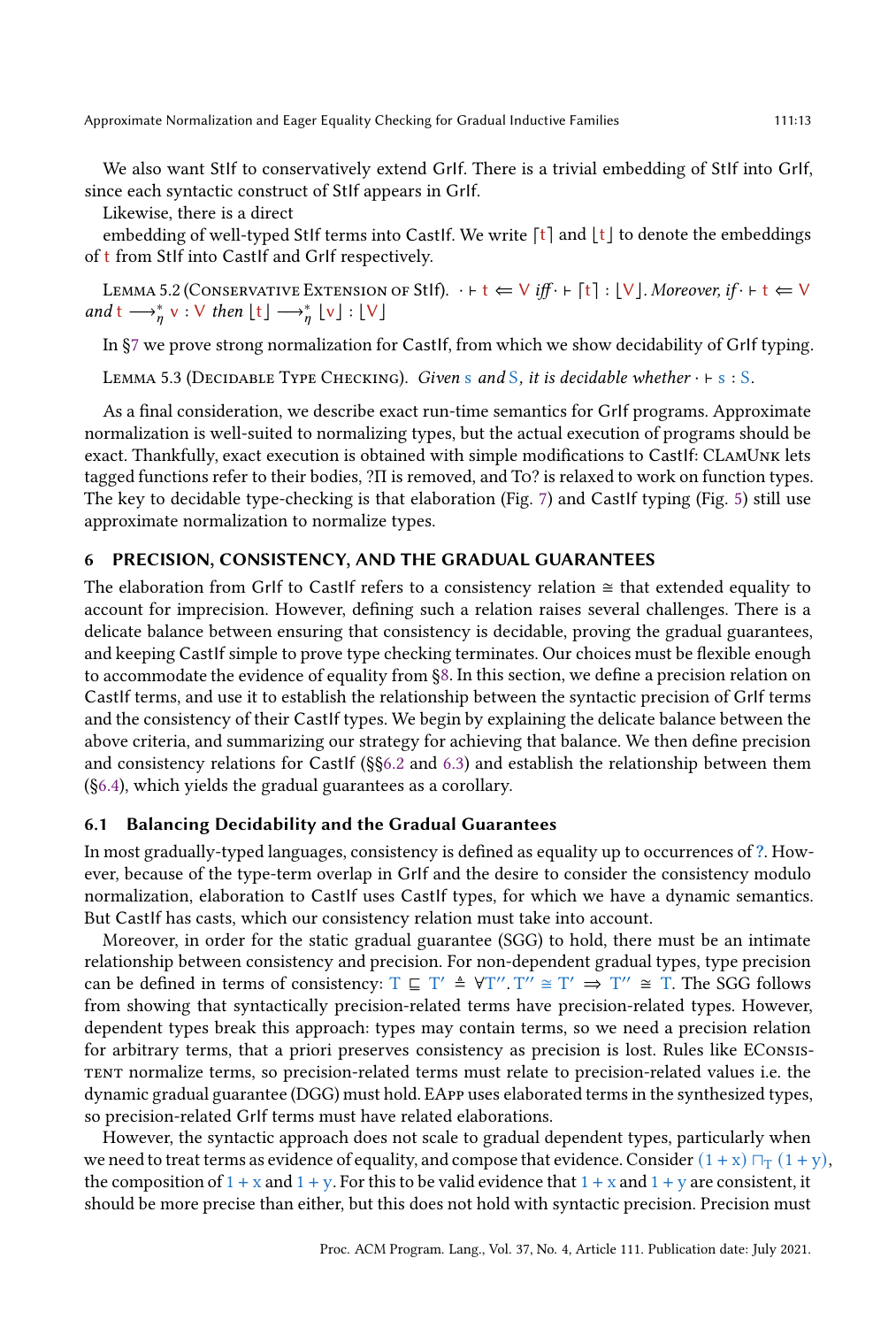<span id="page-13-1"></span>

|                                                                       | $\Gamma \vdash t_1 \sqsubseteq^C t_2$ (Algebraic Precision: Generating and Structural Rules)                                                  |                                                           |                                        |                                                                                                                                                            |
|-----------------------------------------------------------------------|-----------------------------------------------------------------------------------------------------------------------------------------------|-----------------------------------------------------------|----------------------------------------|------------------------------------------------------------------------------------------------------------------------------------------------------------|
|                                                                       |                                                                                                                                               | PRECCONGAPP                                               |                                        |                                                                                                                                                            |
| PRECGENUNK                                                            | PRECGENERR                                                                                                                                    | $\Gamma \vdash t_1 \Rightarrow^* (x:V_1) \rightarrow V_2$ |                                        | $\Gamma \vdash t'_1 \Rightarrow^* (x:V_1) \rightarrow V_2$                                                                                                 |
| $\Gamma \vdash t \Rightarrow^* V$                                     | $\Gamma \vdash \top \longrightarrow_{\eta}^* V$                                                                                               | $[t_2/x]V_2 \longrightarrow^* T$                          |                                        | $[t'_2/x]V_2 \longrightarrow^* T'$                                                                                                                         |
| $\Gamma \vdash \Gamma \longrightarrow_n^* V$                          | $\Gamma \vdash t \Rightarrow^* V$                                                                                                             |                                                           | $\Gamma \vdash t_1 \sqsubseteq^C t'_1$ | $\Gamma$ + $t_2 \sqsubseteq^C t'_2$                                                                                                                        |
| $\Gamma$ + t $\sqsubseteq^C$ ? <sub>T</sub>                           | $\Gamma \vdash U_{\Gamma} \sqsubseteq^C t$                                                                                                    |                                                           |                                        | $\Gamma \vdash \langle T' \Leftarrow T \rangle (t_1 t_2) \sqsubseteq^C t'_1 t'_2$                                                                          |
| PRECCONGPI                                                            |                                                                                                                                               |                                                           |                                        | <b>PRECCONGCAST</b>                                                                                                                                        |
|                                                                       | $\Gamma \vdash T_1 \sqsubseteq^C T_1'$ $(x : T_1')\Gamma \vdash [\langle T_1 \Leftarrow T_1' \rangle \times \langle X]T_2 \sqsubseteq^C T_2'$ |                                                           |                                        | $\Gamma$ + t $\Gamma^C$ t'                                                                                                                                 |
|                                                                       | $\Gamma \vdash (x : T_1) \rightarrow T_2 \sqsubseteq^C (x : T'_1) \rightarrow T'_2$                                                           |                                                           |                                        | $\Gamma \vdash \langle T_2 \Leftarrow T_1 \rangle t \sqsubseteq^C \langle T_2 \Leftarrow T_1 \rangle t'$                                                   |
| PRECCONGLAM                                                           | PRECCONGTAG                                                                                                                                   |                                                           | PRECCONGIF                             |                                                                                                                                                            |
| $(x: T)\Gamma \vdash t_1 \sqsubseteq^C t_2$                           | $\Gamma$ + $t_1 \sqsubseteq^C t_2$                                                                                                            |                                                           |                                        | $\Gamma$ + $t_1 \sqsubseteq^C t'_1$ $\Gamma$ + $t_2 \sqsubseteq^C t'_2$ $\Gamma$ + $t_3 \sqsubseteq^C t'_3$                                                |
| $\Gamma \vdash \lambda x$ :T. $t_1 \sqsubseteq^C \lambda x$ :T. $t_2$ | $\Gamma \vdash \langle h \rangle_{\ell} t_1 \sqsubseteq^C \langle h \rangle_{\ell} t_2$                                                       |                                                           |                                        | $\Gamma$ + if <sub>T</sub> t <sub>1</sub> t <sub>2</sub> t <sub>3</sub> $\sqsubseteq^C$ if <sub>T</sub> t <sub>1</sub> ' t <sub>2</sub> ' t <sub>3</sub> ' |

Fig. 8. Algebraic Precision for CastIf: Generating and Structural Rules

reflect the *behavioral* property that the composition is more precise for *any*  $x$  and  $y$ . Similarly, we need some behavioral properties of casts to show that elaboration is monotone in the elaborated term. However, precision cannot include all behavioral properties: if precision relates all observationally equivalent terms, then all observationally equivalent terms should be consistent, which would either make consistency undecidable or too coarse to exclude distinct static terms.

We design a new precision relation to compare cast-calculus terms, called *algebraic precision* because, in addition to the usual syntactic rules, it has axioms describing the behavior of casts and compositions. We show that the elaborations of syntactic precision-related terms are related by algebraic precision. These in turn evaluate to precision-related terms i.e. the dynamic gradual guarantee. Reducing a term's algebraic precision keeps it consistent with everything the original term was consistent with, which lets us prove the static gradual guarantee.

Moreover, algebraic precision provides a principled framework for reasoning about the precision of casts. The return type of a dependent function application depends on the value of its argument, so terms related by syntactic precision may not have the same type. With algebraic precision such terms are compared by casting one to the type of the other: the algebraic laws establish a Galois connection between these casts, so precision holds regardless of which term we cast.

#### <span id="page-13-0"></span>6.2 Precision

Figures [8](#page-13-1) and [9](#page-14-1) define algebraic precision by generating rules, structural rules, and axioms. We use  $\Rightarrow^*$  as a shorthand for synthesizing then normalizing a type.  $?_T$  and  $\sigma$ <sub>T</sub> are the least and greatest terms with type T (PrecGenUnk, PrecGenErr). PrecCongLam, PrecCongTag and PrecCongIf are straightforward structural rules. PrecCongCast, allows precision related terms for casts of the same source and destination type. Casts with different sources are compared with the axiomatic rules below. In PrecCongApp, reducing the precision of the argument may reduce the precision of the application's type, so we compare the result of application after casting to the less precise type. PrecCongPi performs a similar cast, since the bound variables may have different types.

The axiomatic rules provide the essential properties for precision. PrecAxUpDown and PrecAxDownUp establish a Galois connection for casts between precision-related types. Casting to a more precise type, then back, produces the original term, but (possibly) more precise, since new errors may have been introduced, or ascribed type information made more precise. Conversely,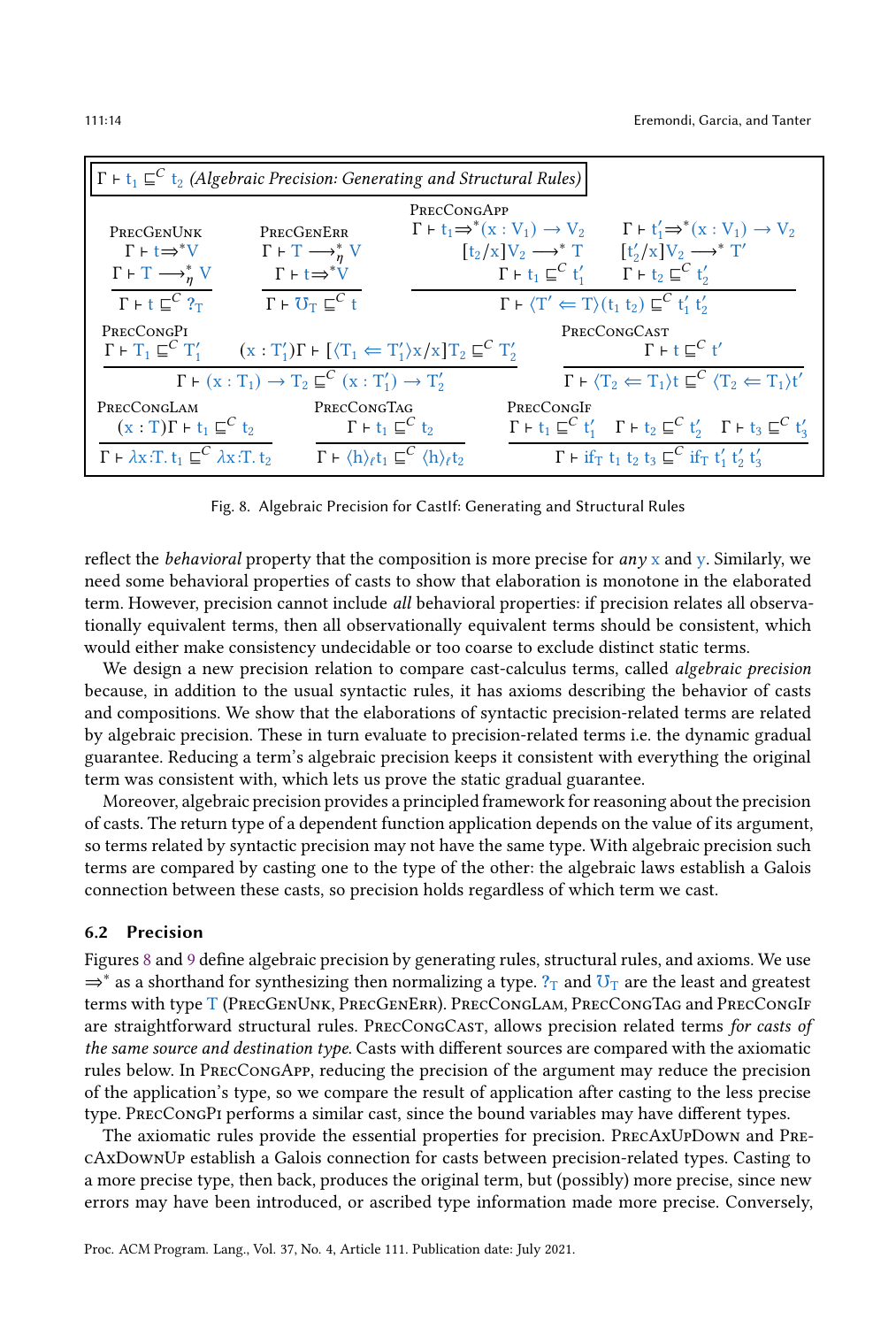<span id="page-14-1"></span>

|                                                                    | $\Gamma$ + $t_1 \subseteq^C t_2$ (Algebraic Precision, axiomatic rules) $\Gamma$ + $t_1 \subseteq^{C*} t_2$ (Precision Modulo Normalization)                                                              |                                                                                                                                                                         |                                                                                                         |
|--------------------------------------------------------------------|-----------------------------------------------------------------------------------------------------------------------------------------------------------------------------------------------------------|-------------------------------------------------------------------------------------------------------------------------------------------------------------------------|---------------------------------------------------------------------------------------------------------|
| PRECAXREFL                                                         | PRECAXETA                                                                                                                                                                                                 |                                                                                                                                                                         |                                                                                                         |
| $t\sqsubset^C t$                                                   | $\Gamma \vdash \langle (x : T'_1) \rightarrow T'_2 \Leftarrow (x : T_1) \rightarrow T_2 \rangle t \sqsubseteq^C \lambda x. \langle T'_2 \Leftarrow T_2 \rangle (t \langle T_1 \Leftarrow T'_1 \rangle x)$ |                                                                                                                                                                         |                                                                                                         |
| PRECAXCASTBOT                                                      | PRECAXTRANS<br>$\Gamma \vdash t_1 \sqsubseteq^C t_2$ $\Gamma \vdash t_2 \sqsubseteq^C t_3$                                                                                                                | PRECAXUPDOWN                                                                                                                                                            | $\Gamma \vdash T_1 \sqsubseteq^{C*} T_2$                                                                |
| $\langle T_2 \leftarrow T_1 \rangle U_{T_1} \sqsubseteq^C U_{T_2}$ | $\Gamma \vdash t_1 \sqsubseteq^C t_3$                                                                                                                                                                     |                                                                                                                                                                         | $\Gamma \vdash t \sqsubseteq^C \langle T_1 \Leftarrow T_2 \rangle \langle T_2 \Leftarrow T_1 \rangle t$ |
| PRECAXDOWNUP<br>$\Gamma \vdash T_1 \sqsubseteq^{C*} T_2$           |                                                                                                                                                                                                           | PRECAXINTERMED<br>$\Gamma \vdash T_1 \sqsubseteq^{C*} T_2$                                                                                                              |                                                                                                         |
|                                                                    | $\Gamma \vdash \langle T_2 \Leftarrow T_1 \rangle \langle T_1 \Leftarrow T_2 \rangle t \sqsubseteq^C t$                                                                                                   | $\Gamma \vdash \langle T' \Leftarrow T_1 \rangle \langle T_1 \Leftarrow T \rangle t \sqsubseteq^C \langle T' \Leftarrow T_2 \rangle \langle T_2 \Leftarrow T \rangle t$ |                                                                                                         |
| PRECAXCOMPOSEUP                                                    | $\Gamma \vdash T_1 \sqsubseteq^{C*} T_2 \sqsubseteq^{C*} T_3$                                                                                                                                             | PRECNORM                                                                                                                                                                | $T_1 \longrightarrow^* V_1$ $T_2 \longrightarrow^* V_2$ $V_1 \sqsubseteq^C V_2$                         |
|                                                                    | $\Gamma \vdash \langle T_3 \leftarrow T_2 \rangle \langle T_2 \leftarrow T_1 \rangle t \sqsupseteq \sqsubseteq^C \langle T_3 \leftarrow T_1 \rangle t$                                                    |                                                                                                                                                                         | $\Gamma \vdash T_1 \sqsubseteq^{C*} T_2$                                                                |

Fig. 9. Algebraic Precision for CastIf: Axioms and Normalization

casting to a less precise type may lose precision due to an approximation. In both cases, types must be normalized before comparing for precision.

We also have rules establishing the well-behavedness of precision and casts. Rules PRECAXREFL and PrecAxTrans provide reflexivity and transitivity, which would otherwise be violated by the addition of axioms.

PrecAxCompose asserts that casting through an intermediate type is equivalent to casting directly, so long as all casts are upcasts. Similarly, PrecAxIntermed asserts that casting through an intermediate type is monotone with respect to that intermediate type, regardless of the source and destination.

PRECAXCASTBOT asserts that  $\overline{U}$  is inescapable: we cannot take  $\overline{U}$  at one type and get a nonerror term by casting it to a different type, so  $U$  actually behaves like a dynamic error. Finally, PRECAXETA relates a cast between function types to the  $\eta$ -expanded version where the argument and result are cast separately.

Figure [10](#page-15-1) gives some rules admitted by axiomatic precision, which help to show why our axioms ensure the well-behavedness of casts. For example, The rules PRECADADJR and PRECADADJL establish that, when comparing terms of different types, it does not matter whether we cast the more or less precise term. PrecAdTrivialCast shows that casting from a type to itself produces an equi-precise result, and PRECADISOCAST shows that casts between equi-precise types form an isomorphism (up to equi-precision).

#### <span id="page-14-0"></span>6.3 Consistency

Figure [11](#page-15-2) defines consistency, specifying how we compare terms in the ECONSISTENT elaboration rule. The rules come in three varieties. First, we have structural rules for each syntactic construct (except casts). Then, we have the Cs $\tau$ Unk rules: because we have an explicit error term  $U$ , we want it to be inconsistent with all types, including itself. So we cannot allow all types to be consistent with ?, but must check that each part is. These rules directly mirror the structural rules.

U is not consistent with any terms, even itself. Finally, we have CsTCAsTL, CsTCAsTR, CsTTAGL and CsTTAGR, which ignore casts when comparing for precision.

Our consistency relation is big enough and small enough: we exclude all non-equal static types, but reduce precision without compromising existing consistencies that hold.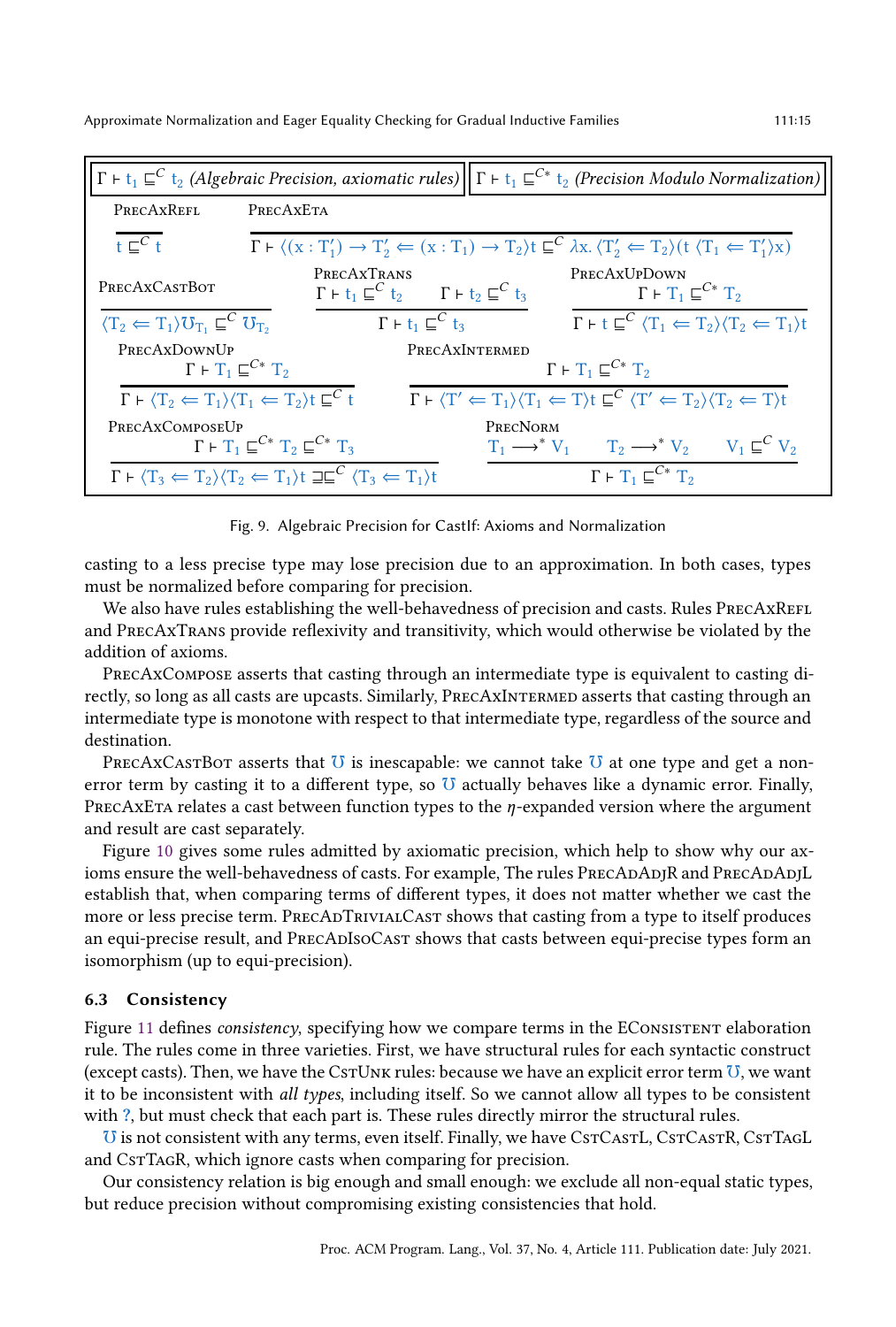<span id="page-15-1"></span>

| $t_1 \subseteq^C t_2$ (Algebraic Precision: Admissible Rules)                                                                                                              |                                                                                                                      |
|----------------------------------------------------------------------------------------------------------------------------------------------------------------------------|----------------------------------------------------------------------------------------------------------------------|
| PRECADADIR                                                                                                                                                                 | PRECADADIL                                                                                                           |
| $\Gamma \vdash T_1 \sqsubseteq^{C^*} T_2$ $\Gamma \vdash t_1 \sqsubseteq^{C} \langle T_1 \Leftarrow T_2 \rangle t_2$                                                       | $\Gamma \vdash T_1 \sqsubseteq^{C^*} T_2$ $\Gamma \vdash \langle T_2 \Leftarrow T_1 \rangle t_1 \sqsubseteq^{C} t_2$ |
| $\Gamma \vdash \langle T_2 \leftarrow T_1 \rangle t_1 \sqsubseteq^C t_2$                                                                                                   | $\Gamma \vdash t_1 \sqsubseteq^C \langle T_1 \leftarrow T_2 \rangle t_2$                                             |
| PRECADCOMPOSEDOWN                                                                                                                                                          | <b>PRECADISOCAST</b>                                                                                                 |
| $\Gamma$ + $T_1 \square^{C*}$ $T_2 \square^{C*}$ $T_3$                                                                                                                     | $\Gamma \vdash T_1 \sqsupseteq \sqsubseteq^{C*} T_2$                                                                 |
| $\Gamma \vdash \langle T_1 \leftarrow T_2 \rangle \langle T_2 \leftarrow T_3 \rangle t \sqsupseteq \sqsubseteq^C \langle T_1 \leftarrow T_3 \rangle t$                     | $\Gamma$ + $\Gamma$ $\equiv$ $\Gamma$ $(T_1 \leftarrow T_2)(T_2 \leftarrow T_1)t$                                    |
| <b>PRECADTRIVIALCAST</b>                                                                                                                                                   |                                                                                                                      |
| .<br>$\Gamma$ + $\Gamma \equiv C$ $\langle T \leftarrow T \rangle t$                                                                                                       |                                                                                                                      |
| PRECADSIMPLEAPP                                                                                                                                                            |                                                                                                                      |
| $\Gamma \vdash t_1 \Rightarrow^* V_1 \to V_2$ $\Gamma \vdash t_1' \Rightarrow^* V_1 \to V_2$ $\Gamma \vdash t_1 \sqsubseteq^C t_1'$ $\Gamma \vdash t_2 \sqsubseteq^C t_2'$ |                                                                                                                      |
| $\Gamma$ + $t_1$ $t_2 \sqsubseteq^C t'_1 t'_2$                                                                                                                             |                                                                                                                      |

Fig. 10. Some Admissible Rules Algebraic Precision

<span id="page-15-2"></span>

| $v_1 \cong v_2$ (Value Consistency)                                                 |                                           |                                                                                                   |       | CSTCASTR, CSTTAGR defined symmetrically                                        |                                                        |
|-------------------------------------------------------------------------------------|-------------------------------------------|---------------------------------------------------------------------------------------------------|-------|--------------------------------------------------------------------------------|--------------------------------------------------------|
| <b>CSTUNKBASE</b><br>v is one of $?_{V}$ , x,<br>Type <sub>f</sub> , B, true, false | <b>CSTUNKFLIP</b><br>$?_{V} \cong V$      | <b>CSTUNKPI</b><br>$?_{V} \cong V_{1}$ $?_{V} \cong V_{2}$                                        |       | CSTIJNKLAM<br>$?_{V_1} \cong V$                                                | <b>CSTUNKAPP</b><br>$?_{V} \cong N$<br>$?_{V} \cong V$ |
| $?V \cong V$                                                                        | $v \approx ?_V$                           | $?V \cong (X:V_1) \rightarrow V_2$                                                                |       | $?_{V_1} \cong \lambda x : V. v$                                               | $?_{V} \cong N_{V}$                                    |
| CSTUNKIF<br>$?_{\mathbb{R}} \cong N$<br>$?V \cong V_1$ $?V \cong V_2$               | <b>CSTBASE</b><br>vis one of $?_{V}$ , x, | $Type_{\ell}$ , B, true, false                                                                    | CSTIF | $V_1 \cong V_1'$<br>$V_2 \cong V'_2$ $V_3 \cong V'_3$                          | <b>CSTAPP</b><br>$N \cong N'$<br>$v \cong v'$          |
| $?V \cong$ if $V_1 V_2 V_3$                                                         | $v \cong v$                               |                                                                                                   |       | if <sub>V</sub> $v_1$ $v_2$ $v_3 \cong$ if <sub>V'</sub> $v'_1$ $v'_2$ $v'_3$  | $N v \cong N' v'$                                      |
| C <sub>ST</sub> P <sub>I</sub><br>$V_1 \cong V'_1$ $V_2 \cong V'_2$                 | C <sub>S</sub> TL <sub>AM</sub>           | $V_1 \cong V_2$                                                                                   |       | C <sub>s</sub> T <sub>C</sub> A <sub>s</sub> T <sub>L</sub><br>$V_1 \cong V_2$ | CstT <sub>AGL</sub><br>$V_1 \cong V_2$                 |
| $(x:V_1) \rightarrow V_2 \cong (x:V'_1) \rightarrow V'_2$                           |                                           | $\lambda$ x : V <sub>1</sub> , v <sub>1</sub> $\cong \lambda$ x : V <sub>2</sub> , v <sub>2</sub> |       | $V_1 \cong \langle V_2 \leftarrow V_1 \rangle_{V_2}$                           | $v_1 \cong \langle h \rangle_{\ell} v_2$               |

Fig. 11. Consistency for CastIf

LEMMA 6.1 (CONSISTENCY OF STATIC TERMS IMPLIES  $\alpha$ -Equivalence). If  $\lfloor v \rfloor \cong \lfloor v' \rfloor$  then  $v =_{\alpha} v'$ .

LEMMA 6.2 (REDUCING  $\subseteq^C$  PRESERVES  $\cong$ ). If  $v_1 \cong v_2$ ,  $\Gamma \vdash v_1 \sqsubseteq^C v'_1$  and  $v_2 \sqsubseteq^C v'_2$  then  $v'_1 \cong v'_1$ .

## <span id="page-15-0"></span>6.4 Showing the Normalization Guarantee

We have axiomatized precision, but we still must show that those axioms are meaningful. We establish the validity of our axioms by showing that the precision properties established syntactically reflect the precision properties of the values to which they normalize. The proposition takes the form of the dynamic gradual guarantee, so we call it the Normalization Gradual Guarantee.

<span id="page-15-3"></span>Theorem 6.3 (Normalization Gradual Guarantee). If  $\Gamma \vdash t_1 : V$ ,  $\Gamma \vdash t_2 : V$  and  $\Gamma \vdash t_1 \sqsubseteq^C t_2$ , then

 $\Gamma \vdash t_1 \longrightarrow^*_{\eta} v_1 : V, \Gamma \vdash t_2 \longrightarrow^*_{\eta} v_2 : V, \text{ and } \Gamma \vdash v_1 \sqsubseteq^C v_2 \text{ for some } v_1, v_2.$ 

Proc. ACM Program. Lang., Vol. 37, No. 4, Article 111. Publication date: July 2021.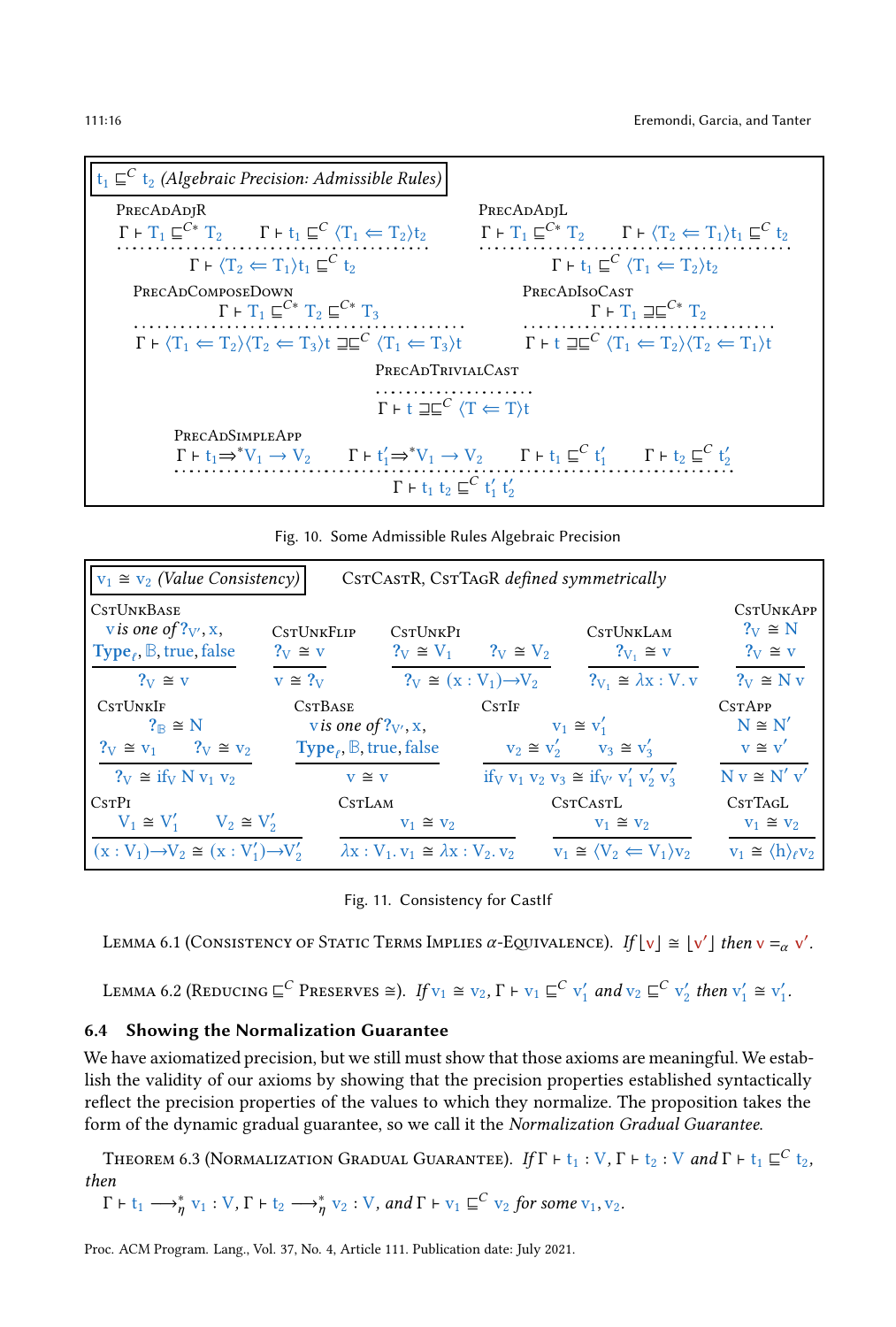The last definition we need before stating the SGG is what precision means for GrIf. Normally, this is defined by lifting t  $\subseteq$  ? across each constructor, but we must account for the level ascriptions on ?, which we do by defining precision in terms of well-typed substitutions.

Definition 6.4 (Precision for GrIf). Suppose  $\mathcal{D}$  ::  $\Gamma \vdash [s'/x]$ s  $\rightarrow t \Leftarrow T$  and  $\mathcal{D}'$  is a sub-derivation of  $\mathcal{D}$ , where  $\mathcal{D}'$  ::  $\Gamma' \Gamma \vdash s' \rightarrow t' \Rightarrow T'$  or  $\mathcal{D}'$  ::  $\Gamma' \Gamma \vdash s' \rightarrow t' \Leftarrow T'$ .

We say that  $\Gamma \vdash [s'/x] s \sqsubseteq_1^S [?_{@l}/x] s \text{ if } \Gamma \vdash T' : \text{Type}_l.$ 

Then  $\subseteq^S_-$  is the transitive reflexive closure of  $\subseteq^S_{1-}$ .

We now state the elaboration gradual guarantee, which relates surface term precision to elaboration synthesis and checking. The SGG and DGG follow as corollaries. The proof is omitted for space, but works by induction, using Theorem [6.3](#page-15-3) to relate types' normalizations, and using the axioms of algebraic precision to relate terms with casts. The proof never makes use of the assumption that To? does not operate on function types, so the results apply to CastIf's exact semantics  $(85)$ .

COROLLARY 6.5 (SGG FOR GrIf). If  $\vdash s : S$  and  $s \sqsubseteq^S s'$ , then  $\vdash s' : S$ .

COROLLARY 6.6 ((SEMANTIC) DGG FOR Castlf). Suppose  $\cdot$   $\vdash$  t: T and  $\cdot$  : t' : T, where  $\cdot$   $\vdash$  t  $\sqsubseteq^C$  t'. Then for any context  $\gamma : T \to \mathbb{B}$ ,  $\gamma$  t  $\longrightarrow^*$  v and  $\gamma$  t' $\longrightarrow^*$  v', where  $\cdot \vdash$  v  $\sqsubseteq^C$  v'.

## <span id="page-16-0"></span>7 TRANSLATING CASTIF TO STIR

The final important property of CastIf's approximate normalization is that each term terminates, so we know type-checking is decidable. The ultimate result of this section is:

THEOREM 7.1 (STRONG APPROXIMATE NORMALIZATION). If  $\Gamma \vdash t : V$ , then  $t \longrightarrow^* v$  for some v.

We show this using a syntactic model in the sense advocated by Boulier et al. [2017]: each Castlf term is translated into a term from a variant of static CIC such that every CastIf reduction step corresponds to at least one step in the static language, ensuring that no term reduces infinitely.

The syntactic model is useful for more than just strong normalization. It allows us to understand the dynamic semantics of CastIf through a well-known static language. Moreover, it suggests an implementation strategy: terms can be normalized by first elaborating from GrIf to CastIf ([§5\)](#page-10-0), then translating the CastIf term to an existing language, such as Agda or Idris.

We translate CastIf terms to StIR, a predicative variant of CIC extended with inductive-recursive types. While inductive-recursive types have been studied extensively in the context of Martin-Löf Type Theory, it is usually presented with a typed normalization relation. Conversely, CIC has an untyped reduction semantics by which we can easily show a simulation of CastIf's reduction steps. The model uses a similar technique as [Lennon-Bertrand et al.\[2020\]](#page-27-5), but it serves as the foundation for our novel approach to equality ([§8\)](#page-19-0).

We use Agda-like syntax for readability.

#### 7.1 Supporting Definitions

#### Type Definitions.

To translate from CastIf to StIR, we define and use several types and functions. In Fig. [12,](#page-17-0) we define GBool to represent CastIf booleans,  $GUnk_\ell$  for  $?_{Type_\ell}$ , and Err for U. Additionally, we define an inductive-recursive *universe à la Tarski*: a datatype  $Code_\ell$  whose elements describe the structure of types, and a function  $El_{\ell}$  interpreting those descriptions back into types.

The idea is that, while StIR has no type-case operator, Code is a regular data type that we can pattern match against. El<sub> $\ell$ </sub> turns these descriptions of types into actual types, but because types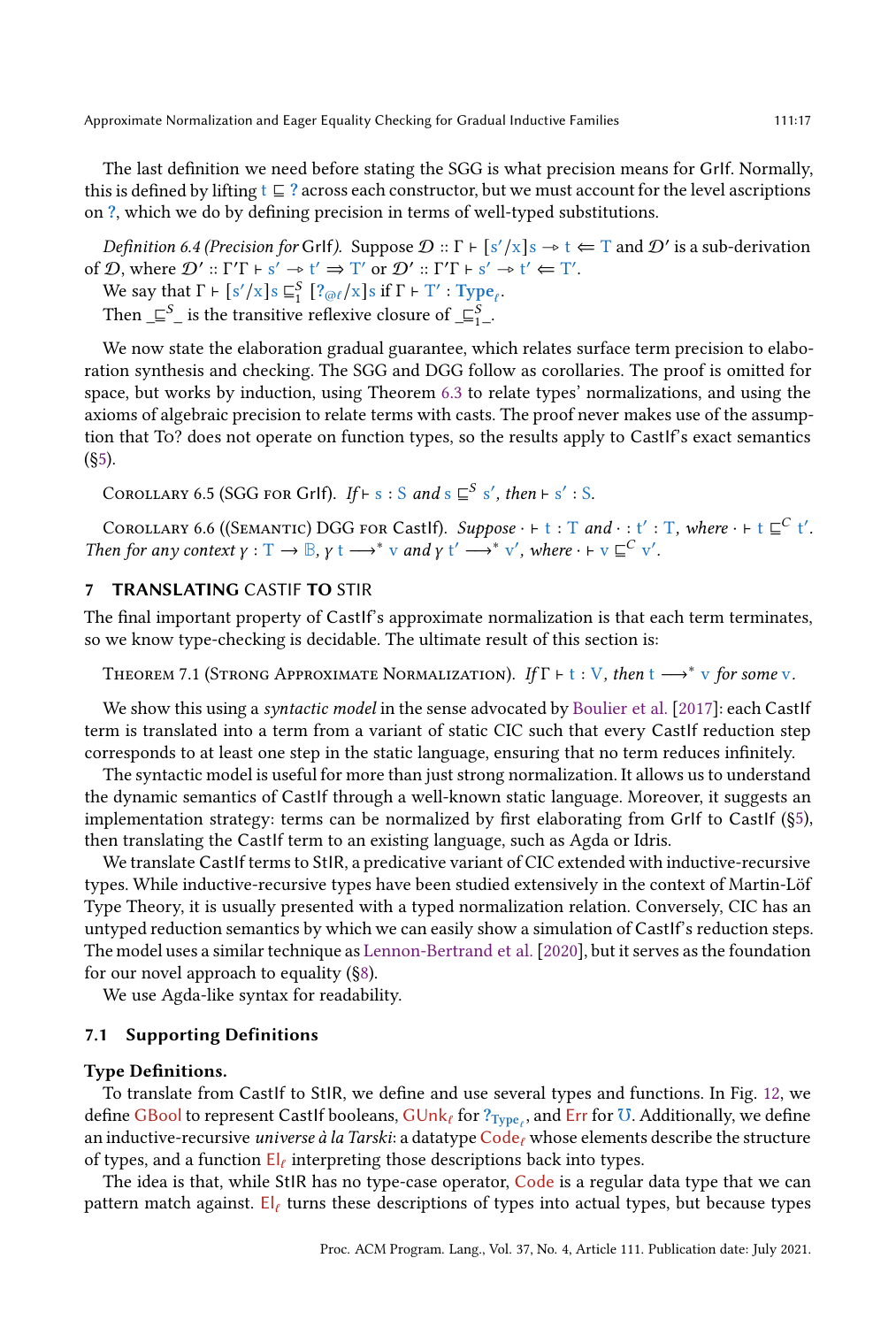<span id="page-17-0"></span>

| data GBool: Type where                                      |                                                    |                                                   |
|-------------------------------------------------------------|----------------------------------------------------|---------------------------------------------------|
| <b>BUnk: GBool</b>                                          | data Code, where                                   |                                                   |
| BErr: GBool                                                 | CUnk:Code                                          | $El_{\ell} : Code_{\ell} \rightarrow Type_{\ell}$ |
| <b>BTrue: GBool</b>                                         | $CErr : Code_{\ell}$                               | $El_{\ell}$ CUnk = GUnk $_{\ell}$                 |
| <b>BFalse: GBool</b>                                        | $CType:Code_{\ell}$                                | $El_{\ell}$ CErr = GErr $_{\ell}$                 |
| data $\mathsf{GUnk}_\ell : \mathsf{Type}_{\ell}$ where      | $CPi : (c : Code_{\ell}) \rightarrow$              | $El_{\ell}$ CType = Code $_{\ell-1}$              |
| UUnk: GUnk                                                  | $((x: Ele c) \rightarrow Codee) \rightarrow Codee$ | $El_{\ell}$ (CPi dom cod) =                       |
| UErr: GUnk                                                  | $CBool:Code_\ell$                                  | $(x : Elf$ dom) $\rightarrow Elf$ (cod x)         |
| $UBool: GBool \rightarrow GUnk_{\ell}$                      | data $GErr_{\ell}$ : Type, where                   | $El$ <sub>c</sub> CBool = GBool                   |
| $UFun: (1 \rightarrow GUnk_{\ell}) \rightarrow GUnk_{\ell}$ | Err : GET                                          |                                                   |
| $UCode:Code_{\ell-1} \rightarrow GUnk_{\ell}$               |                                                    |                                                   |



```
⊤ : (c : Code_{\ell}) \rightarrow El_{\ell}T_{\text{Clink}} = \text{UUnk}T_{\text{CErr}} = \text{Err}T_{CTvpe} = CUnkT(CPi_{\text{dom cod}}) = (x : T_{\text{dom}}) \longrightarrow T_{\text{cod } x} is \perp CErr Err = true
T_{\text{CBool}} = \text{BUnk}\bot : (c : Code<sub>ℓ</sub>) \rightarrow El<sub>ℓ</sub>
\perp<sub>CUnk</sub> = UErr
\perp<sub>CErr</sub> = Err
\perp<sub>CType</sub> = CErr
\perp(CPi dom cod) = (x : \perp_{\text{dom}}) \longrightarrow \perp_{\text{cod}} x is\perp CBool = false
\perp<sub>CBool</sub> = BErr
                                                            is⊥ : (c : Code<sub>ℓ</sub>) \rightarrow El<sub>ℓ</sub> \rightarrow B
                                                             is⊥ CUnk UErr = true
                                                            is⊥ CUnk _ = false
                                                           is⊥ CErr _ = false
                                                           is⊥ CType CErr = true
                                                          is⊥ CType _ = false
                                                           is⊥ (CPi dom cod) f = is \perp (cod \top_{dom}) (f \top_{dom})is⊥ CBool BErr = true
                                                                                                                                                g \mid f : (c : Code_{\ell}) \rightarrow GBool \rightarrowEl_{\ell} c \rightarrow El_{\ell} c \rightarrow El_{\ell} cgIf c GTrue t_1 t_2 = t_1gIf c GFalse t_1 t_2 = t_2gIf c BUnk t_1 t_2 = T_cgIf c BErr t<sub>1</sub> t<sub>2</sub> = \perp<sub>c</sub>
```
Fig. 13. Top, bottom, bottom-checking and gradual conditionals

may depend on values, the definition of the inductive type Code refers to the recursive function  $E|_{\ell}$ that matches on Code values (thus the name inductive-recursive type). This technique is standard for dependent type introspection [Boulier et al. 2017; [Lennon-Bertrand et al. 2020](#page-27-5)]. As a notational shorthand in Fig. [12,](#page-17-0) we assume that  $Code_{\ell-1}$  is empty when  $\ell$  is 0. Note that  $GUnk_{\ell}$  only depends on the definition of  $\bar{\rm Code_\ell}$  from strictly lower universe levels: just as  $?\tau_{\rm \bar{y}pe_0}$  cannot contain values from  $\text{Type}_\ell$ ,  $\text{GUnk}_0$  does not embed  $\text{Code}_\ell$ .

?, U and Error Detection. Castlf has ? and U for every type. We account for this by denoting special top and bottom elements for each code's interpretation. Additionally, several reduction rules explicitly check if a term is  $U$ , so we need a way to check if a term is the translation of one that is  $\eta$ -equivalent to U. We define such functions (Fig. [13\)](#page-17-1), named ⊤, ⊥ and is⊥ respectively.

One subtlety arises when deciding whether a function is equivalent to  $\overline{U}$ . The term  $\overline{U_{(x:T_1\rightarrow T_2)}}$  is  $\eta$ -equivalent to  $\lambda$ x.  $\mathbf{U}_{T_2}$ , which eliminates the need to check if each function is  $\mathbf{U}$  before applying. However, given an arbitrary function, how can we determine whether it produces  $U$  on all inputs? The key is monotonicity: [§6](#page-12-0) shows that CastIf functions are monotone with respect to their input. So a function is equivalent to  $U$  if and only if it produces  $U$  when given ? as input.

Casts and Conditionals:. In addition to representing CastIf values, we also need to represent computation. Applications are represented by applications. We need not handle ? or U specially, since they are *η*-expanded in ⊤ and ⊥. So the  $\beta$ ,  $\beta$ ? and  $\beta$ U rules are handled.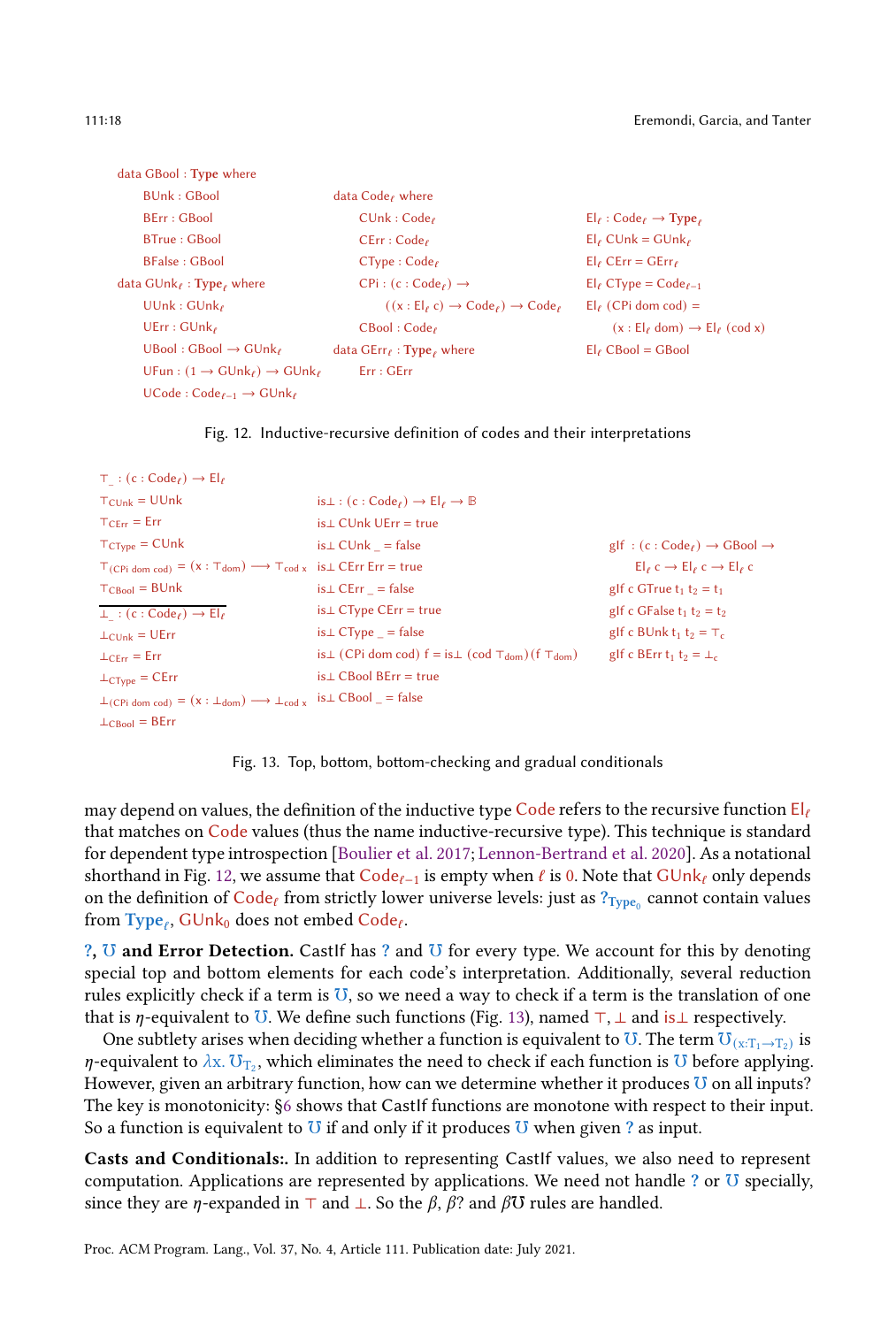```
cast : (c_1 c_2 : Code_{\ell}) \rightarrow El_{\ell} c_1 \rightarrow El_{\ell} c_2cast c<sub>1</sub> c<sub>2</sub> x | is\perp c<sub>1</sub> x = \perp<sub>c<sub>2</sub></sub> (CASTU)
\text{cast } \text{CErr } \text{c}_2 \times = \perp_{\text{c}_2} (\text{FromU})cast c_1 CErr x = Err (ToU)
cast (CPi dom cod) Unk f =
      UFun(𝜆x. cast (cod ⊤dom)CUnk(f ⊤dom)) (?Π)
cast CBool Unk b = UBool b (To?)
cast CType Unk c = UCode c (To?)
cast Unk (CPi dom cod) (UFunf) =
      \lambdax. cast CUnk (cod x) (f (cast dom CUnk)) (FROM?)
                                                                                  ...continued
                                                                                  cast Unk CBool (UBool b) = b (From?)
                                                                                  cast Unk CType (UCode c) = c (From?)
                                                                                  cast (CPi dom1 cod1) (CPi dom2 cod2) f =\lambdax. cast (cod1 x') (cod2 x) (f x') (ΠΠ)
                                                                                         where x' = \text{cast dom2 dom1 } xcast CType CType c = c (TYPETYPE)
                                                                                  cast CBool CBool b = b (BB)
                                                                                  cast CUnk CUnk d = d(?)cast_{\_ \_ \equiv} = err c_2 \ otherwise (TAGU, ?U)
```


<span id="page-18-1"></span>

| $\mathcal{T}$ $[(x : T_1) \rightarrow T_2] = CPi \mathcal{T}[T_1]$ $(\lambda x. \mathcal{T}[T_2])$                                                                                                      | $\mathcal{T}$ $\mathbb{B}$ $\mathbb{R}$ = CBool                                    | $\mathcal{T}[\mathbf{x}] = \mathbf{x}$                                                                        |
|---------------------------------------------------------------------------------------------------------------------------------------------------------------------------------------------------------|------------------------------------------------------------------------------------|---------------------------------------------------------------------------------------------------------------|
| $\mathcal{T} \llbracket \langle T_2 \leftarrow T_1 \rangle t \rrbracket = \text{cast } \mathcal{T} \llbracket T_1 \rrbracket \mathcal{T} \llbracket T_2 \rrbracket \mathcal{T} \llbracket t \rrbracket$ | $\mathcal{T}$   true] = BTrue                                                      | $\mathcal{T}(\Pi)_{\ell}$ t $\Vert = G$ Fun $\mathcal{T}[\Vert t \Vert]$                                      |
| $\mathcal{T}[\langle \text{Type} \rangle_{\ell}]\mathbb{T}$ = GCode $\mathcal{T}[\![\mathbb{T}]\!]$                                                                                                     | $\mathcal{T}$ [false] = BFalse                                                     | $\mathcal{T}[\langle \mathbb{B} \rangle_t] = \text{GBool} \mathcal{T}[t]$                                     |
| $\mathcal{T}$ $\mathbf{Type}_{\ell}$ = CType                                                                                                                                                            | $\mathcal{T}[\mathbb{R}_{\mathrm{T}}]=\top_{\mathcal{T}[\mathbb{R}]}$              | $\mathcal{T}[\lambda \mathbf{x} : \mathbf{T}, \mathbf{t}] = \lambda \mathbf{x} \cdot \mathcal{T}[\mathbf{t}]$ |
| $\mathcal{T}$ [if <sub>T</sub> t <sub>1</sub> t <sub>2</sub> t <sub>3</sub> ] = g f $\mathcal{T}$ [T] $\mathcal{T}$ [t <sub>1</sub> ] $\mathcal{T}$ [t <sub>2</sub> ] $\mathcal{T}$ [t <sub>3</sub> ]   | $\mathcal{T}[\![\mathbf{U}_\mathrm{T}]\!] = \perp_{\mathcal{T}[\![\mathbf{T}]\!]}$ | $\mathcal{T}[[t_1 t_2]] = \mathcal{T}[[t_1]] \mathcal{T}[[t_2]]$                                              |

Fig. 15. Translation from CastIf into StIR

To handle conditionals, we define a pattern matching function gIf (Fig. [13\)](#page-17-1), which acts like a normal conditional, but takes a code for the result type, which is given to  $\top$  or  $\bot$  if the scrutinee is BUnk or BErr. The cases correspond to IfTrue, IfFalse, If? and If℧.

CastIf allows casts between arbitrary types, so we define casts between the interpretations of arbitrary codes by pattern matching on the given codes (Fig. [14\)](#page-18-0). The cases directly correspond to the cast reduction rules of Fig. [6,](#page-10-1) although we break To? and From? into separate rules for each tag.

### 7.2 The Translation

Our supporting definitions make it straightforward to define the full translation (Fig. [15\)](#page-18-1). The translation is compositional, and CastIf has enough type ascriptions that the translation need not be type- directed. Functions are translated to functions, and other types are translated into the types from Fig. [12.](#page-17-0) We translate ? and  $\overline{U}$  using top and  $\bot$ , and use cast to translate casts.

To show that the result of translation is terminating, we need to know that it is well typed in StIR. The explicitness of our cast calculus makes this easy to show: each type translates to a well-typed code, and each term translates to an element of the interpretation of its type's translation.

Lemma 7.2 (Translated Type Preservation). The following hold:

- If  $\Gamma \vdash V : Type_{\ell}$ , then  $\mathcal{T}[\![\Gamma]\!] \vdash \mathcal{T}[\![V]\!] : Code_{\ell}$
- If  $\Gamma$   $\vdash$  t : V, then  $\mathcal{T}[\![\Gamma]\!]$  +  $\mathcal{T}[\![t]\!]$  :  $\mathsf{El}_\ell \mathcal{T}[\![\mathrm{V}]\!]$

The main property we need for the termination of CastIf terms is simulation: each CastIf step corresponds to one or more StIR steps. This bounds the number of steps a CastIf term takes, so combined with progress and preservation, we deduce strong normalization.

LEMMA 7.3 (SIMULATION). If  $\Gamma \vdash t : V$  and  $t \longrightarrow t'$ , then  $t'$  is  $\overline{U}$  or  $\mathcal{T}[\![t]\!] \longrightarrow^+ \mathcal{T}[\![t']\!]$ .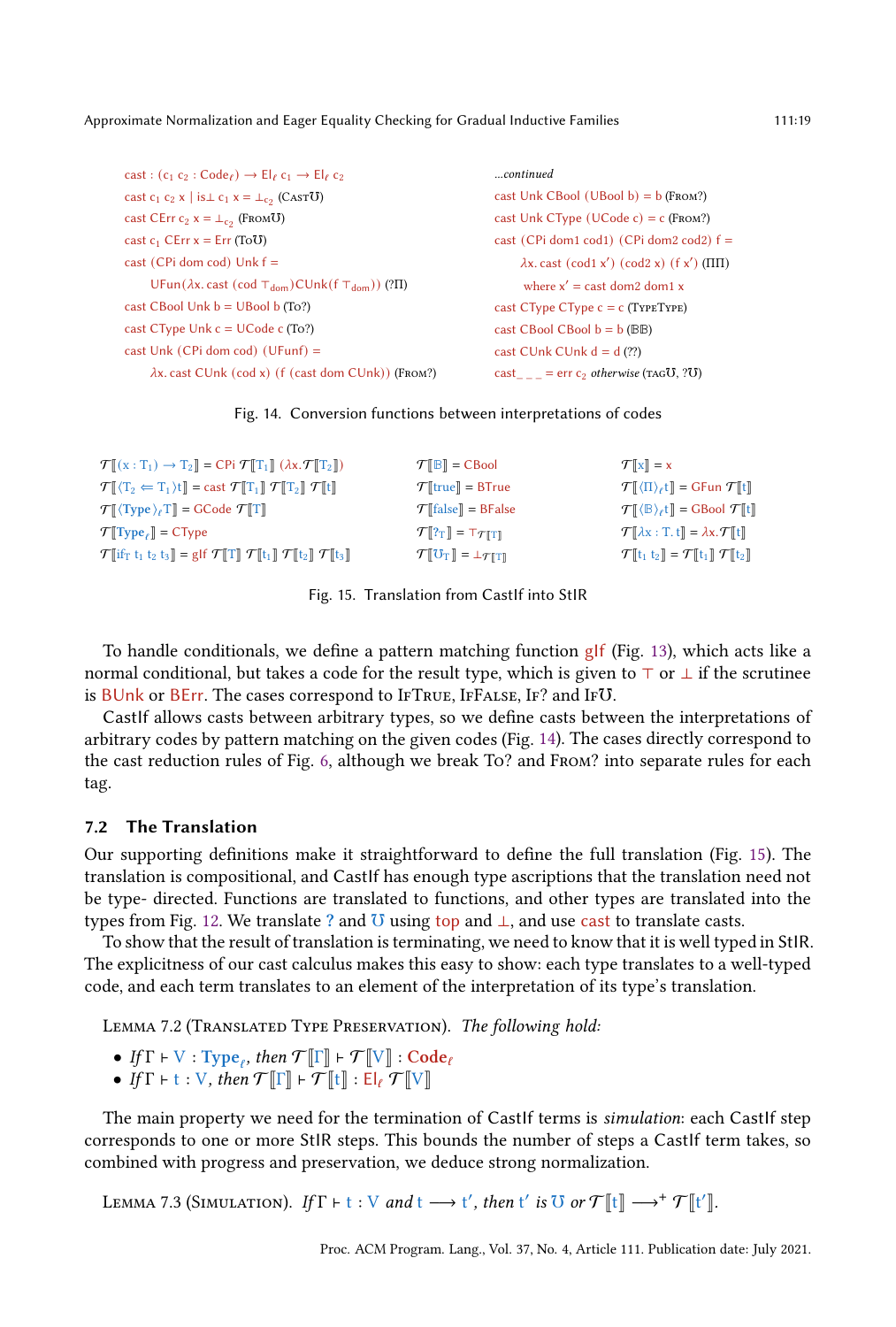<span id="page-19-1"></span>

| $\mathcal{V}$ [CPi v <sub>c1</sub> ( $\lambda$ x. v <sub>c2</sub> )] = (x : $\mathcal{V}$ [v <sub>c1</sub> ]]) $\rightarrow \mathcal{V}$ [v <sub>c2</sub> ]                                                                                                                                                                                                                                                                                                                                                                                                                                                                                 |                                                                                                                                                                                                                                                                                         |                                                                                                                                                                                                 |
|---------------------------------------------------------------------------------------------------------------------------------------------------------------------------------------------------------------------------------------------------------------------------------------------------------------------------------------------------------------------------------------------------------------------------------------------------------------------------------------------------------------------------------------------------------------------------------------------------------------------------------------------|-----------------------------------------------------------------------------------------------------------------------------------------------------------------------------------------------------------------------------------------------------------------------------------------|-------------------------------------------------------------------------------------------------------------------------------------------------------------------------------------------------|
| $\mathcal{V}$ [CPi $v_{c1}$ N] = $(x : \mathcal{V}$ [ $v_{c1}$ ]) $\rightarrow \mathcal{V}$ [N] x<br>$\mathcal{V}[[\mathbf{x}:V_1] \rightarrow V_2] = (\mathbf{x}: \mathcal{V}[[\mathbf{c}_1]]) \rightarrow \mathcal{V}[[\mathbf{c}_2]]$<br>$\mathcal{V}[\![\text{glf}\;v_c\;N\;v_1\;v_2]\!] = \text{if}_{\mathcal{V}[\![v_c]\!]} \mathcal{V}[\![N]\!] \mathcal{V}[\![v_1]\!] \mathcal{V}[\![v_2]\!]$<br>$\mathcal{V}$ [cast v <sub>c1</sub> v <sub>c<sub>2</sub></sub> v] = $\langle \mathcal{V}$ [v <sub>c2</sub> ] $\Leftarrow \mathcal{V}$ [v <sub>c1</sub> ] $\rangle \mathcal{V}$ [v]<br>where one of $v_{c1}$ , $v_{c2}$ , v neutral | $\mathcal{V}$ $\mathbf{x}$ = x<br>$\mathcal{V}$ [Code <sub><math>\ell</math></sub> ] = Type <sub><math>\ell</math></sub><br>$V$ [CType] = Type <sub><math>\ell</math></sub><br>$\mathcal{V}$ [CBool] = B<br>$\mathcal{V}$ [GBool] = B                                                   | $\mathcal{V}[\lambda(\mathbf{x}:V), \mathbf{t}] = \lambda(\mathbf{x}:V[V])\mathbf{v}.V[V]$<br>$V[\text{BTrue}]$ = true<br>$V[\text{BFalse}] = \text{false}$<br>$V[\text{BUnk}] = ?_{\text{B}}$  |
| $\mathcal{V}[\![\text{UUnk}:\text{GUnk}_\ell]\!] = ?_{\text{Type}_\ell}$<br>$V[\![\text{UErr}: \text{GUnk}_{\ell}]\!] = \text{U}_{\text{Type}_{\ell}}$<br>$\mathcal{V}$ [UFun v : GUnk $_{\ell}$ ] = $\langle \Pi \rangle_{\ell} \mathcal{V}$ [v]<br>$\mathcal{V}$ [UBool v : GUnk $_{\ell}$ ] = $\langle \mathbb{B} \rangle_{\ell} \mathcal{V}$ [v]<br>$\mathcal{V}$ [UCode v : GUnk $_{\ell}$ ] = $\langle \text{Type}_{\ell} \rangle_{\ell} \mathcal{V}$ [v]                                                                                                                                                                             | $\mathcal{V}$ [CErr : Code <sub><math>\ell</math></sub> ] = $\mathrm{U_{Type}}_{\ell}$<br>$V$ [CErr <sub>e</sub> ]] = $U_{Type_e}$<br>$\mathcal{V}$ [CUnk : Code <sub><math>\ell</math></sub> ] = ? <sub>Type<math>_{\ell}</math></sub><br>$V[\text{GUnk}_\ell] = ?_{\text{Type}_\ell}$ | $V[\text{BErr}] = \mathbf{U}_{\text{B}}$<br>$\mathcal{V}[\mathsf{T}_{\mathsf{N}}] = ?_{\mathcal{V}[\mathsf{N}]}$<br>$V[\mathbb{L}_N] = U_{V[\![N]\!]}$<br>$V[N\mathbf{v}] = V[N] V[\mathbf{v}]$ |

Fig. 16. Back-translation from StIR into CastIf

#### 7.3 Values and the Back-Translation

In addition to showing strong normalization, we can view our translation as a form of compilation. The translation of a CastIf term reduces in a similar enough way to the original term that we recover its evaluation from the evaluation of the translation.

To achieve this, we define a *back-translation* (Fig. [16\)](#page-19-1) from StIR to CastIf. One difficulty in defining such a translation is handling neutral terms, since not all pattern matches in StIR correspond to matches in CastIf. However, we take advantage of how CastIf cannot pattern match on Type, so any match on a value of type Code<sub>ℓ</sub> was produced by  $\top$ ,  $\bot$ , cast or **El**. Another challenge is in handling codes: since  $\mathcal{T}[\hspace{-1.5pt}[ ]\hspace{1.5pt}]$  produces calls to  $\text{El}_\ell$ , evaluating the resulting StIR term produces a type. So we translate both types and codes from StIR into CastIf types.

The back-translation is given in Fig. [16.](#page-19-1) as a partial function from StIR values to CastIf values. For readability, we write the neutral forms of pattern matches in terms of the functions generating those matches, with the understanding that the actual StIR values would have the function names replaced with their bodies. For example, the rule producing if actually checks that the argument is of the form match t<sub>1</sub> with{GTrue  $\Rightarrow$  t<sub>2</sub>; GFalse  $\Rightarrow$  t<sub>3</sub>; GUnk  $\Rightarrow$  ⊤<sub>c</sub>; GErr  $\Rightarrow$  ⊥<sub>c</sub>}. Likewise, we assume the back-translation has access to a full typing derivation for the StIR term, so that functions may be ascribed with their argument types,  $?_{Type}$  may be ascribed with the proper level, etc. For brevity, we omit the derivation from the definition.

The important property of back-translation is that it respects CastIf's evaluation: translating a value, then back-translating, yields the original value. As a corollary, we obtain the algorithm for computing approximate normal forms by executing StIR terms.

LEMMA 7.4 (VALUE BACK-TRANSLATION CORRECTNESS). If  $\Gamma \vdash v : V'$  then  $V[\![\mathcal{T}[[v]]\!]V' = v$ .

COROLLARY 7.5 (NORM. BY TRANSLATION). If  $\Gamma \vdash t : V$ , then  $t \longrightarrow^* V[[v]]$  where  $\mathcal{T}[[t]] \longrightarrow^* v$ .

#### <span id="page-19-0"></span>8 ADDING PROPOSITIONAL EQUALITY AND INDUCTIVE TYPES

GrIf and CastIf are too minimal to be practically useful, but they lay the foundation on which we build a more fully-featured gradual dependently typed language. To handle arbitrary user-defined inductive type families, the key is specifying a gradual representation for propositional equality, since this can be used to represent constructors' constraints on index values.

We present GrEq and CastEq, which extend GrIf and CastIf repsectively with support for propositional equality. We add types and constructors for evidence-based propositional consistency, which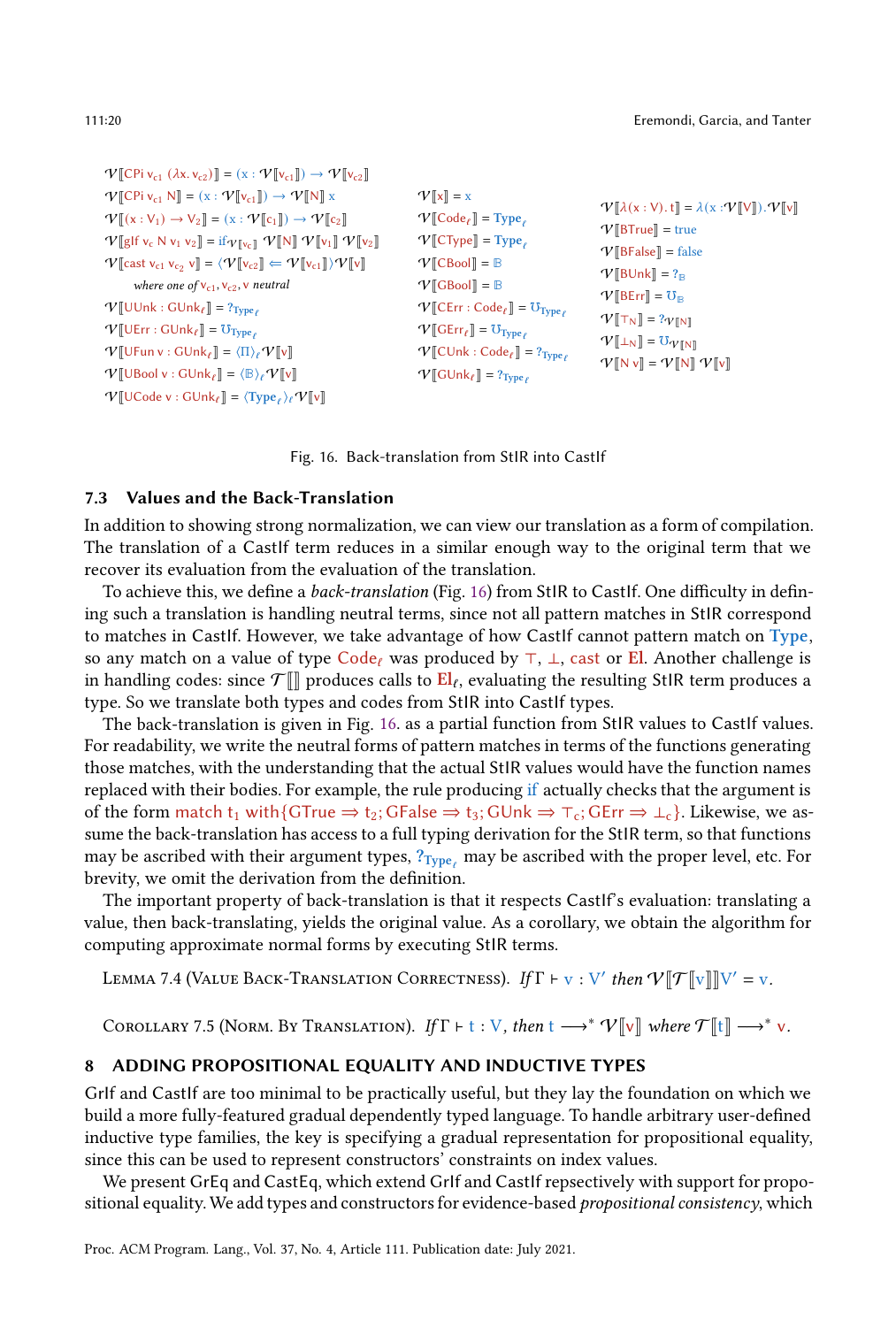extends propositional equality to accommodate imprecision among gradual dependent types. We also introduce explicit composition expressions for evidence, so that composing two pieces of evidence is a syntactic construct within CastEq itself. Our previous proofs of safety, strong normalization, and the gradual guarantees are all easily modified to encompass these new language features. Once equality is added, inductive families are implemented in terms of propositional consistency.

## 8.1 Overview of Propositional Consistency

Thus far, we have alluded to dynamic checks that ensure gradual type safety. But what do those checks actually entail? We affix a tag to values of type ?, denoting the top-level type constructor. When casting from ? to a more precise type, we fail if the stored tag does not match the target type.

However, for indexed type families, the type constructor does not provide all the information we need. Knowing that a value is a Vec does not say if it is safe to convert from Vec Float ? to Vec Float 1. So we must also track constraints on the type indices.

#### Tracking Index Consistency.

Consider how our incorrect sort from [§1](#page-0-0) operates on the list [3.3, 3.3] : Vec Float 2. In the simplytyped version, sort partitions the tail into [] and [], sorts each partition, and produces the incorrect result [3.3]. We can detect this by tracking the equations induced by constraints on type indices. The calls filter  $(> 3.3)$  [3.3] and filter  $(> 3.3)$  [3.3] each produce  $[]$  : Vec Float 0, which is cast to Vec Float ? to match the return type of filter. Critically, we remember that the original length was  $0:$  Vec elaborates to a CastInd inductive type, where there is an extra field storing  $0$  as evidence that 0 is consistent with ?. Then, Cons 3.3  $[$  = [3.3] : Vec Float  $(1 + ?)$ , but we compose this with the evidence on  $\lceil \rceil$  to get 1 as witness between the consistency of  $1 + ?$  and  $1 + 0$ . The error is discovered when we cast from Vec Float  $(1 + ?)$  to Vec Float 2, the return type specified by the given signature. During this cast, we compose the target index 2 with 1, the evidence on [3.3], which fails when the distinct precise values 1 and 2 compose to  $U$ .

Abstracting Out Propositional Consistency. While it is easy to compare and compose members of **N**, not all compositions are so simple. We need a representation of evidence that captures plausible equalities between any two gradual values of the same type. Since inductive families may be indexed by any type, we need a general way of tracking indices and composing evidence. This is precisely the purpose of propositional consistency: just as the static refl : t  $\equiv_T t$  witnesses propositional equality of two terms, in GrInd  $\text{refl}_{t+t_1\cong t_2}: t_1\cong_\text{T} t_2$  witnesses that  $t_1$  and  $t_2$  could plausibly be equal, given their imprecision. t is a term which is as precise as both  $t_1$  and  $t_2$ . If t is not  $\overline{U}$ , then we cannot immediately conclude that  $t_1$  and  $t_2$  are inconsistent.

GrEq has a propositional equality type with the usual constructors, but this elaborates to propositional consistency, so that the equalities can be tracked during normalization. We elaborate refl with the initial evidence  $t_1 \Box_T t_2$ . As the notation suggests, this is the precision greatest lowerbound of  $t_1$  and  $t_2$ , so it is the least precise evidence for the consistency of  $t_1$  and  $t_2$ .

Once we have propositional consistency, we can handle inductive families. Elaboration uses a known technique where all inductive families are turned into parameterized inductive types, so that each constructor has the same return type, but takes equality proofs as arguments to constrain the indices [\[Chapman et al. 2010](#page-26-2); [McBride 2000\]](#page-27-13).

For example, Vec is represented as

```
data Vec : (X : Type) \rightarrow (n : N) \rightarrow Type where
       Nil : n \cong_{\mathbb{N}} 0 \to \text{Vec } X n | Cons : (m : \text{Nat}) \to X \to \text{Vec } X m > n \cong_{\mathbb{N}} 1 + m \to \text{Vec } X n
```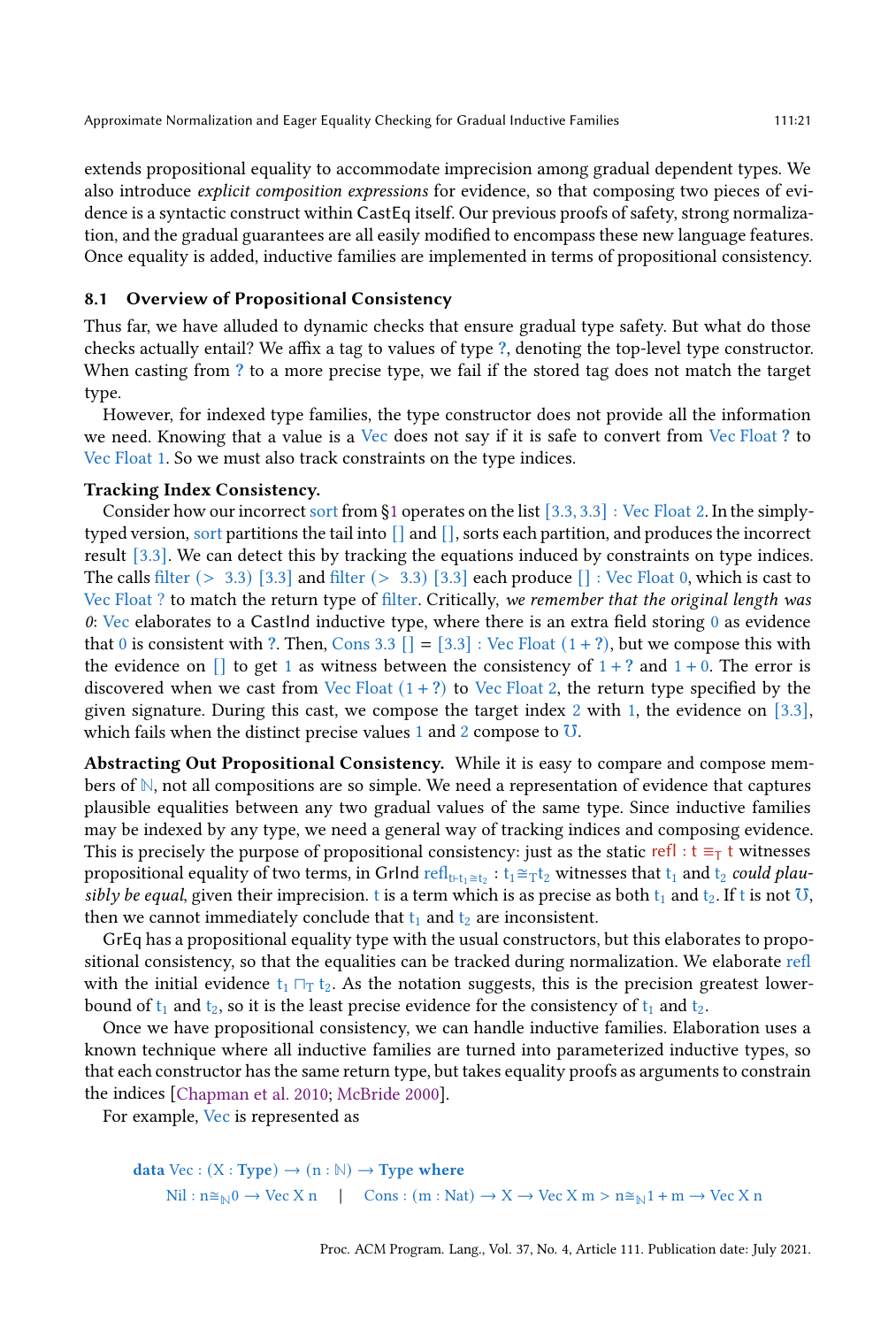| $\left\vert \Gamma \vdash t : T \right\vert$ (CastEq typing, new rules)                                                                                                                                          |                                                                                                                                                   |                                                |  |
|------------------------------------------------------------------------------------------------------------------------------------------------------------------------------------------------------------------|---------------------------------------------------------------------------------------------------------------------------------------------------|------------------------------------------------|--|
| <b>CEO</b>                                                                                                                                                                                                       | <b>CREFL</b>                                                                                                                                      | CC <sub>OMP</sub>                              |  |
| $\Gamma \vdash \Gamma \Rightarrow \text{Type}_e$                                                                                                                                                                 | $\Gamma \vdash t_1 \Rightarrow T \qquad \Gamma \vdash t_2 \Leftarrow T \qquad \Gamma \vdash t_3 \Leftarrow T$                                     | $\Gamma \vdash t_1 \Rightarrow T$              |  |
| $\Gamma \vdash t_1 \Leftarrow T \qquad \Gamma \vdash t_2 \Leftarrow T$                                                                                                                                           | $\Gamma \vdash t_1 \sqsubseteq^C t_2$ $\Gamma \vdash t_1 \sqsubseteq^C t_3$                                                                       | $\Gamma \vdash t_2 \Leftarrow T$               |  |
| $\Gamma \vdash t_1 \cong_T t_2 \Rightarrow \text{Type}_e$                                                                                                                                                        | $\Gamma$ + refl <sub>t1+t<sub>2</sub><math>\cong</math>t<sub>3</sub> <math>\Rightarrow</math> t<sub>2</sub><math>\cong</math>Tt<sub>3</sub></sub> | $\Gamma \vdash t_1 \sqcap_T t_2 \Rightarrow T$ |  |
| <b>CSUBST</b>                                                                                                                                                                                                    |                                                                                                                                                   |                                                |  |
| $\Gamma \vdash \text{subst} \Rightarrow (X : \text{Type}_e) \rightarrow (X_P : X \rightarrow \text{Type}_e) \rightarrow (y : X) \rightarrow (z : X) \rightarrow X_P y \rightarrow y \cong_X z \rightarrow X_P z$ |                                                                                                                                                   |                                                |  |

## Dealing with Neutrals.

The subtlety of defining propositional consistency, and the related composition operator, lies with neutral terms. When we cast between propositional consistency types, we must compose the evidence to ensure monotonicity. But the terms we are composing might have variables. Consider  $(\lambda x y. x)$   $\Box_{N\rightarrow N\rightarrow N} (\lambda x y. y)$ . This expression cannot produce an error, as we would need to compare variables for equality, but languages like CIC do not have such reflection capabilities, so such comparisons cannot be directly included in a syntactic model. If it does not produce an error, then the expression is evidence that  $\lambda x$  y. x and  $\lambda x$  y. y are propositionally consistent, despite being non-equal static terms.

Our approach is to make syntactic consistency stronger than propositional consistency. When comparing terms for consistency during type-checking,  $x$  and  $y$  must be inconsistent, so that we conservatively extend CIC. Conversely, composition is lazy, so neutral terms are consistent with all other terms of the same type. When values are provided for variables, we can evaluate further and possibly produce an error. For our example,  $(\lambda x y. x) \square_{\mathbb{N} \to \mathbb{N}} (\lambda x y. y)$  reduces to  $\lambda x y. (x \square_{\mathbb{N}} y)$ .

## 8.2 GrInd and CastEq: Adding Propositional Consistency

GrEq extends GrIf with the usual propositional equality type constructor  $\equiv$  and proof term refl, plus an elimination principle subst, so the complexity of propositional consistency is hidden from the surface language. CastEq, conversely, extends CastIf with propositional consistency, to which GrEq's propositional equality elaborates, and an explicit composition operator. Evidence ought to be viewed as a separate language from terms: evidence represents a slice of the plausible equalities that could hold between two gradual terms. Composition is only needed for terms representing evidence, but all CastEq features are present in the evidence language, so we do not distinguish it from CastEq.

## t +<mark>:=</mark> t<sub>1</sub>≅ $\tau$ t<sub>2</sub> | refl<sub>t1</sub>⊦t<sub>2</sub>≅t<sub>3</sub> | subst | t<sub>1</sub>  $\sqcap_T$  t<sub>2</sub>

The introduction form is  $\text{refl}_{t_1+t_2\cong t_3}$ , where  $t_1$  is *evidence* of consistency between  $t_2$  and  $t_3$ . The composition  $t_1, t_2$ : T as  $t_1 \sqcap_T t_2$  computes a *precision lower bound* of  $t_1$  and  $t_2$ , an invariant we formalize below. Normals, neutrals and term heads (omitted) are like in CastIf. The term  $t_1 \sqcap_T t_2$ is neutral if either  $t_1$  or  $t_2$  is, unless one is ? or  $\overline{U}$ , in which case we can reduce.

For typing, the interesting rule is CREFL, where  $\text{refl}_{t_1+t_2\cong t_3}$  synthesizes  $t_2{\cong_T}t_3$  so long as  $t_1$  is at least as precise as both  $t_2$  and  $t_3$ , and all three have the same type.

Apart from that,  $\cong$  and subst are typed the same as their static counterparts, and t<sub>1</sub>  $\Box$ T t<sub>2</sub> has type T so long as its inputs do.

Semantics. CastEq extends CastIf with two new computational forms and a new type family within which we can cast, so we introduce new reduction rules (Fig. [17\)](#page-22-0). The first reductions we need are for eliminating via subst. A J reduction transports a value across an equality by casting it through the evidence type, which ensures monotonicity, as New and Ahmed [2018] observed.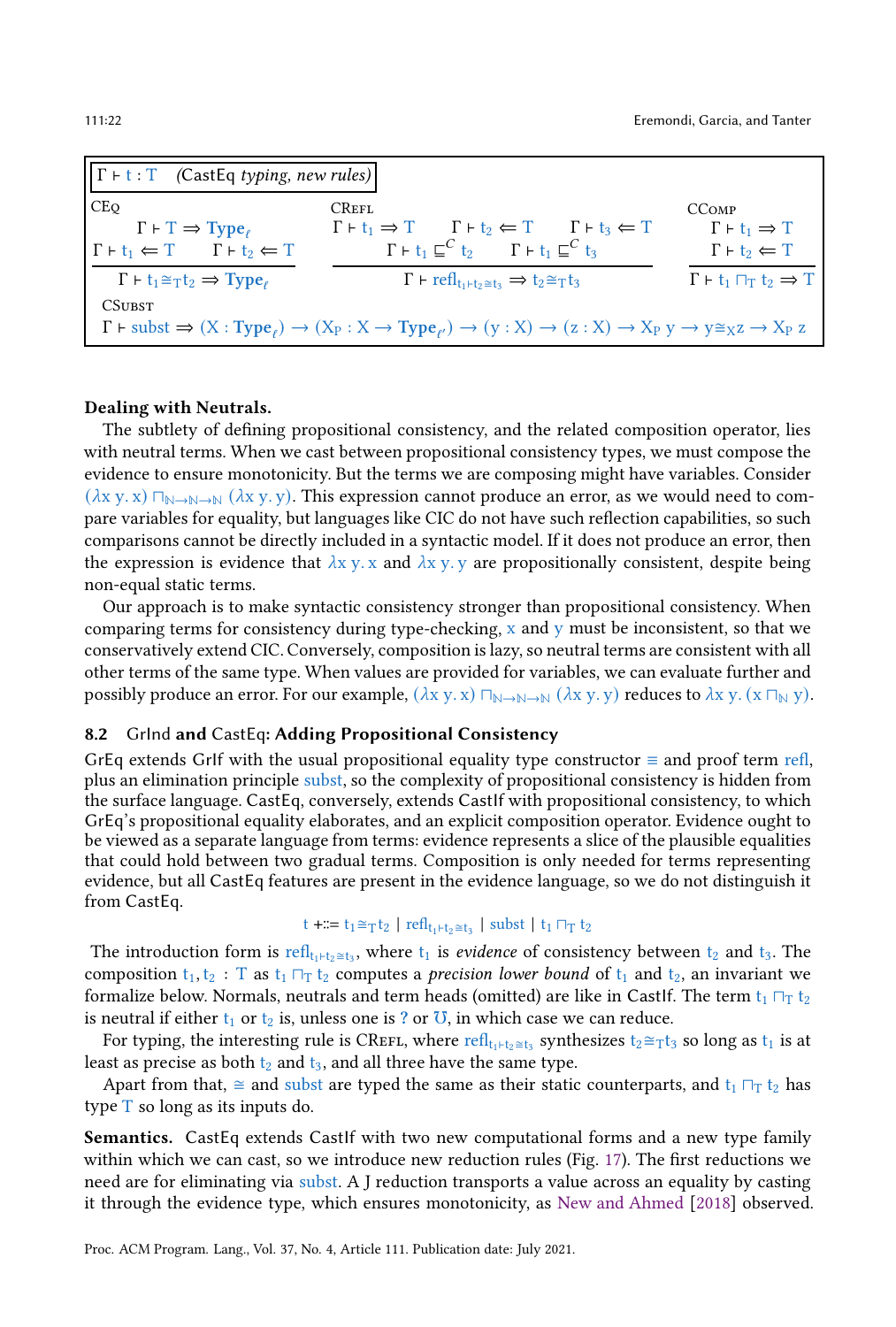<span id="page-22-0"></span> $t_1$   $\rightsquigarrow$   $t_2$  (CastEq *Reduction*))  $\Box$  structural rules omitted,  $\Box$ OR and  $\Box$ ?R defined symmetrically subst T T<sub>P</sub> t<sub>1</sub> t<sub>2</sub> t<sub>Pt1</sub> refl<sub>tev</sub> $\vdash$ t<sub>1</sub>  $\cong$  t<sub>2</sub>  $\leadsto$  T<sub>P</sub> t<sub>ev</sub>) $\langle$ T<sub>P</sub> t<sub>ev</sub>  $\Leftarrow$  T<sub>P</sub> t<sub>1</sub>) t<sub>Pt1</sub> where t<sub>ev</sub>  $\cong$  t<sub>ev</sub> subst T T<sub>P</sub> t<sub>1</sub> t<sub>2</sub> t<sub>Pt1</sub>  $?_{t_1 \cong \tau t_2} \rightarrow_T \langle T_P t_2 \leftarrow T_P (t_1 \sqcap_T t_2) \rangle \langle T_P (t_1 \sqcap_T t_2) \leftarrow T_P t_1 \rangle t_{Pt1}$  $t_{ev} \not\equiv t_{ev}$  $\frac{f_{ev} + f_{ev}}{f}$ <br>
subst T T<sub>P</sub> t<sub>1</sub> t<sub>2</sub> t'' t<sub>ev</sub>  $\leadsto_{JU} U_{(T_P t_2)}$   $(\lambda x : T, t_1) \sqcap_{(x:T) \to T'} (\lambda x : T, t_2) \leadsto_{\sqcap \lambda} \lambda (x : T), t_1 \sqcap_{T'} t_2$  $\langle t'_1 \cong_{T'} t'_2 \Leftarrow t_1 \cong_T t_2 \rangle$ refl<sub>tev</sub><sub>tt $_1 \cong t_2 \leadsto_{\text{EQ}} \text{refl}_{t'_1 \sqcap_{T'} t'_2 \sqcap_{T'} \langle T' \Leftarrow T \rangle t_{ev} + t'_1 \cong t'_2}$ </sub>  $tagOf(t_1) \neq tagOf(t_2)$  $t_1$   $\sqcap_T t_2 \leadsto_{\sqcap \text{HeADU}} U_T$  $?$ t  $?$ T $\sqcap$ t  $\sim$   $\pi$   $\sqcap$  t  $\sim$   $\pi$ U $_{\text{UL}}$   $\text{U}_{\text{T}}$  refl $_{\mathsf{t}_1 \cong \mathsf{t}_2}$   $\sqcap_{\mathsf{t}_1 \cong \mathsf{t}_1}$   $\qquad$   $\qquad$   $\qquad$   $\qquad$   $\qquad$   $\qquad$   $\qquad$   $\qquad$   $\qquad$   $\qquad$   $\qquad$   $\qquad$   $\qquad$   $\qquad$   $\qquad$   $\qquad$   $\qquad$   $\q$  $T'' = T \sqcap_{Type_{\ell}} T'$  $t_1 \cong_T t_2 \sqcap_{\text{Type}_\ell} t'_1 \cong_{T'} t'_2 \rightsquigarrow_{\text{DEQ}} \langle T'' \Leftarrow T \rangle t_1 \sqcap_{T''} \langle T'' \Leftarrow T' \rangle t'_1 \cong_{T''} \langle T'' \Leftarrow T \rangle t_2 \sqcap_{T''} \langle T'' \Leftarrow T' \rangle t'_2$  $T_3 = [\langle T_1 \leftarrow T_1 \sqcap_{Type_\ell} T_1' \rangle x / x] T_2 \qquad T_3' = [\langle T_1' \leftarrow T_1 \sqcap_{Type_\ell} T_1' \rangle x / x] T_2'$  $(x: T_1 \rightarrow T_2) \sqcap_{Type_{\ell}} (x: T'_1) \rightarrow T'_2 \rightarrow_{\sqcap \Pi} (x: T_1 \sqcap_{Type_{\ell}} T'_1) \rightarrow (T_3 \sqcap_{Type_{\ell}} T'_3)$ 

Fig. 17. Additional Reduction Rules for CastEq

Rule J does the same when given ?, but casts through the meet of the start and target type. So  $?_{t_1 \cong \tau t_2}$  behaves like refl $_{t_1 ∩ \tau t_2 \vdash t_1 \cong t_2}$ . In JU, applying subst to U produces U at the target type.

Second, we need rules for casting between equality types (Eq), which rely heavily on the meet. When we cast refl<sub>t⊩t1</sub> $\leq$  to t'<sub>1</sub> $\cong$ <sub>T</sub>t'<sub>2</sub>, there is no guarantee that t'<sub>1</sub> and t'<sub>2</sub> are consistent or that t is valid evidence for  $t'_1$  and  $t'_2$ . So we cast our evidence into the target type, then compose with the endpoints of the target equality to ensure we satisfy the precision requirement of CREFL. So even if  $t'_1$  and  $t'_2$  are consistent, we will produce  $\sigma$  if they are not consistent with the evidence t.

To give an example, suppose we have refl<sub>true⊦true≅true</sub> : true≅true. We could cast this to true≅false, but then refl<sub>true⊢true≅false</sub> would not be well typed at this type. So we compose with true  $\Box_B$  false, which normalizes to refl<sub>U<sub>D</sub>⊳true≅false.</sub>

Finally, we have reductions for composition. Composing with  $\overline{U}$  produces  $\overline{U}$  ( $\Box$  $\overline{U}$ L, $\Box$  $\overline{U}$ R), and ? acts as an identity ( $\Box$ ?L, $\Box$ ?R). Functions compose by composing their bodies, and refl<sub>⊢≅</sub> composes by composing the evidence with which it is ascribed. Terms with different  $tagOf$  values compose to **U** in ⊓TagU. Rules ⊓Π and ⊓Eq work like structural rules, but because of type dependencies, adds casts to preserve typing. The remaining meet rules (omitted) are structural rules for terms with the same  $tagOf$ : we apply the constructor to the meet of the arguments.

In addition to our reductions, we add two  $\eta$ -laws. First, we have  $?_{t_1\cong_Tt_2}\longrightarrow_\eta \mathrm{refl}_{t_1\sqcap_Tt_2+t_1\cong t_2}$ , which avoids having subst produce ? any time it is given ?, so potential equalities are dynamically tracked even if ? is provided in place of refl. Second, we have  $\mathrm{refl}_{\mathrm{U}_T \mapsto 1 \cong t_2} \longrightarrow_{\eta} \mathrm{U}_{t_1 \cong \tau t_2}$ : if  $\mathrm{U}$  is the only term we know is more precise than  $t_1$  and  $t_2$ , then we have failed to show they could be equal.

Elaboration. GrEq elaborates to CastEq much like GrIf does to CastIf (Fig. [18\)](#page-23-0). Equality is elaborated directly (EEQ). A proof term refl is elaborated by taking composing the equated terms. We also check that the terms are syntactically consistent, to avoid accepting fully static terms like refl :  $x \equiv y$ . Like with functions, we have an extra rule EREFLUNK that generates refl with ? evidence when the target type is ?, since this is consistent with an equality type.

In EREFL, since the meet was used as the initial evidence of consistency, if our elaboration is to be type preserving, the meet must always be a lower-bound of its inputs. For neutral terms, this means we add axioms to precision.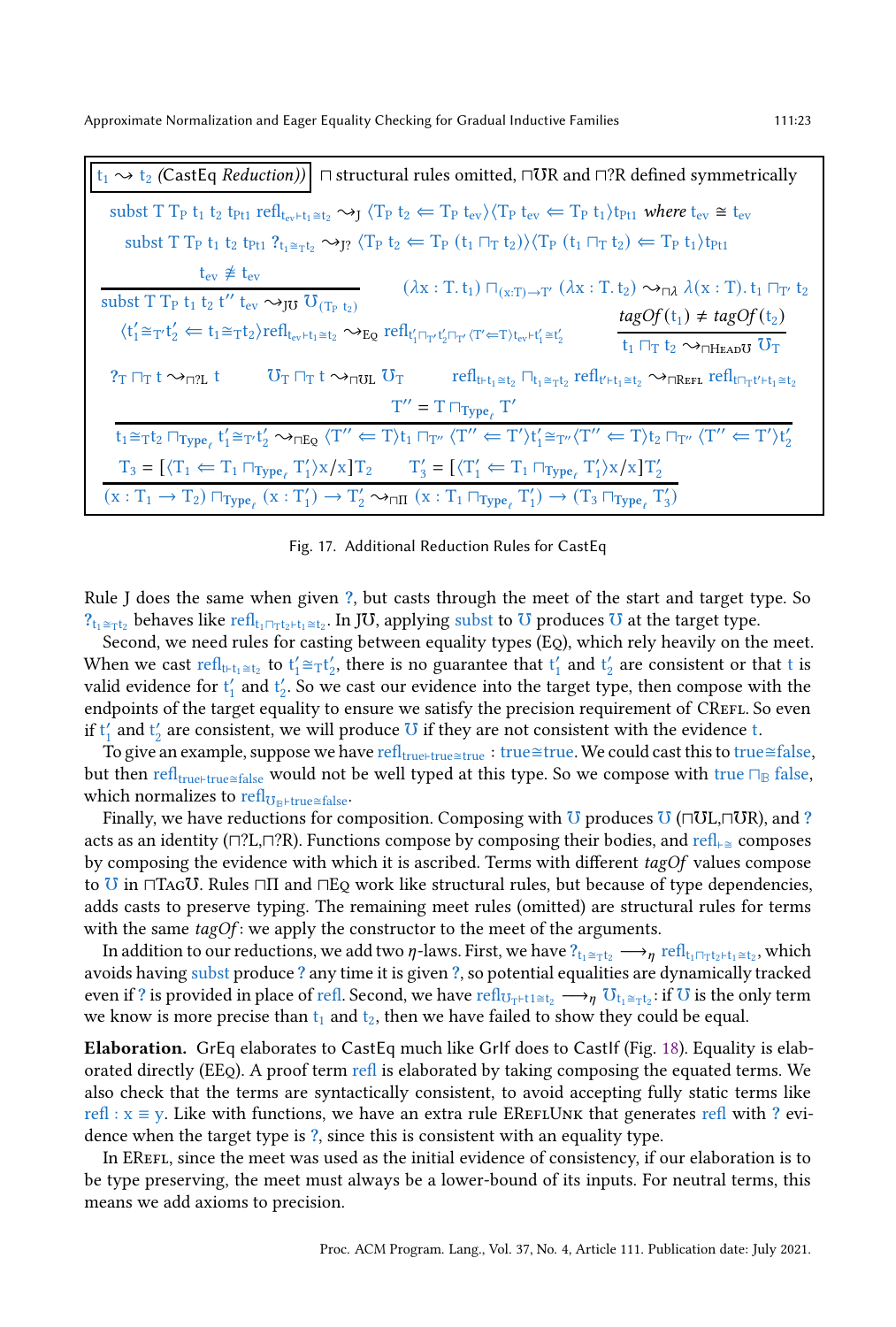<span id="page-23-0"></span>

| $\Gamma \vdash s \rightarrow t \Rightarrow T   \Gamma \vdash s \rightarrow t \Leftarrow T$ (GrEq elaboration) EEQ omitted |                                                                                                                                          |                                                                           |                                                                                                                                                                                              |  |  |
|---------------------------------------------------------------------------------------------------------------------------|------------------------------------------------------------------------------------------------------------------------------------------|---------------------------------------------------------------------------|----------------------------------------------------------------------------------------------------------------------------------------------------------------------------------------------|--|--|
| <b>EREFL</b>                                                                                                              |                                                                                                                                          |                                                                           |                                                                                                                                                                                              |  |  |
| $\Gamma \vdash t_2 \Leftarrow T$ $\Gamma \vdash t_2 \longrightarrow_n^* v_2$ $t_1 \cong t_2$                              | $\Gamma \vdash t_1 \Leftarrow T$ $\Gamma \vdash t_1 \longrightarrow_n^* v_1$                                                             | <b>EREFLUNK</b>                                                           |                                                                                                                                                                                              |  |  |
|                                                                                                                           | $\Gamma \vdash \text{refl} \rightarrow \text{refl}_{t_1 \sqcap_{\text{T}} t_2 \vdash t_1 \cong t_2} \Leftarrow t_1 \cong_{\text{T}} t_2$ |                                                                           | $\text{refl} \rightarrow \langle \text{Eq} \rangle_{\ell} \text{refl}_{?_{\text{Type}_\ell} \vdash ?_{? \text{Type}_\ell} \cong ?_{? \text{Type}_\ell}} \Leftarrow ?_{\text{Type}_\ell}$     |  |  |
| $\Gamma \vdash t_1 \sqsubseteq^C t_2$ (CastEq precision) $v_1 \cong v_2$ (CastEq consistency)                             |                                                                                                                                          |                                                                           |                                                                                                                                                                                              |  |  |
| CSTUNKEQ, CSTUNKSUBST, CSTUNKREFL, CSTMEETR omitted                                                                       |                                                                                                                                          |                                                                           |                                                                                                                                                                                              |  |  |
| PRECCONGEQ<br>$\Gamma \vdash T \sqsubseteq^C T'$ $\Gamma \vdash \langle T' \Leftarrow T \rangle t_1 \sqsubseteq^C t_1'$   |                                                                                                                                          | PRECAXGREATEST<br>$\Gamma \vdash \mathrm{t}_3 \sqsubseteq^C \mathrm{t}_1$ | PRECCONGREFL                                                                                                                                                                                 |  |  |
| $\Gamma \vdash \langle T' \Leftarrow T \rangle t_2 \sqsubseteq^C t'_2$                                                    |                                                                                                                                          | $\Gamma \vdash t_3 \sqsubseteq^C t_2$                                     | $\Gamma$ + t $\sqsubseteq^C$ t'                                                                                                                                                              |  |  |
| $\Gamma$ + $t_1 \cong_T t_2 \sqsubseteq^C t'_1 \cong_T t'_2$                                                              |                                                                                                                                          |                                                                           | $\Gamma \vdash t_3 \sqsubseteq^C t_1 \sqcap_{\tau} t_2 \qquad \Gamma \vdash \text{refl}_{t \vdash t_1 \cong t_2} \sqsubseteq^C \text{refl}_{t' \vdash t_1 \cong t_2}$                        |  |  |
| PRECAXBOUND<br>$i \in \{1, 2\}$                                                                                           | PRECAXTHROUGH                                                                                                                            |                                                                           |                                                                                                                                                                                              |  |  |
| $\Gamma$ + $t_1$ $\Box$ $\Gamma$ $t_2$ $\sqsubseteq$ <sup>C</sup> $t_i$                                                   |                                                                                                                                          |                                                                           | $\Gamma \vdash \langle T_2 \leftarrow T_1 \rangle t \sqsupseteq \sqsubseteq^C \langle T_2 \leftarrow T_1 \sqcap_{Type_e} T_2 \rangle \langle T_1 \sqcap_{Type_e} T_2 \leftarrow T_1 \rangle$ |  |  |
| CstEo                                                                                                                     | <b>CSTSUBST</b>                                                                                                                          | <b>CSTREFL</b>                                                            | <b>CSTMEETL</b>                                                                                                                                                                              |  |  |
| $v_1 \cong v'_1$ $v_2 \cong v'_2$                                                                                         |                                                                                                                                          | $t \approx t'$                                                            | $t_1 \cong t_3$ $t_2 \cong t_3$                                                                                                                                                              |  |  |
| $v_1 \cong_V v_2 \cong v_1' \cong_V v_2'$                                                                                 | $subst \cong subst$                                                                                                                      | $refl_{t+t_1 \cong t_2} \cong refl_{t'+t'_1 \cong t'_2}$                  | $t_1 \Box T$ $t_2 \cong t_3$                                                                                                                                                                 |  |  |

Fig. 18. GrEq and CastEq: New Elaboration, Precision, and Consistency Rules

| $ \Gamma \vdash t_1 \sqsubseteq^C t_2$ (CastEq precision, new admissible rules)       |                                                                                                                                                                         |                                                                  |  |  |
|---------------------------------------------------------------------------------------|-------------------------------------------------------------------------------------------------------------------------------------------------------------------------|------------------------------------------------------------------|--|--|
| PRECADMEET<br>$\Gamma$ + $t_1 \sqsubseteq^C t'_1$ $\Gamma$ + $t_2 \sqsubseteq^C t'_2$ | PRECADINTERMED<br>$\Gamma \vdash T_1 \sqsubseteq^{C*} T_2$                                                                                                              |                                                                  |  |  |
| $\Gamma \vdash t_1 \sqcap_T t_2 \sqsubseteq^C t'_1 \sqcap_T t'_2$                     | $\Gamma \vdash \langle T' \leftarrow T_1 \rangle \langle T_1 \leftarrow T \rangle t \sqsubseteq^C \langle T' \leftarrow T_2 \rangle \langle T_2 \leftarrow T \rangle t$ |                                                                  |  |  |
| PRECADCOMMUT                                                                          | PRECADABSORB<br>$\Gamma \vdash t_1 \sqsubseteq^C t_2$                                                                                                                   | PRECADIDEM                                                       |  |  |
| $\Gamma \vdash t_1 \sqcap_T t_2 \sqsupseteq \sqsubseteq^C t_2 \sqcap_T t_1$           | $\Gamma$ + $t_1$ $\Box$ $\Gamma$ $t_2$ $\Box$ $\Box$ $\Box$ $\Gamma$ $t_1$                                                                                              | $\Gamma$ + t $\sqcap_{\Gamma}$ t $\sqsupseteq \sqsubseteq^{C}$ t |  |  |

Fig. 19. Precision: Admissible Rules for CastEq

Precision. In Fig. [18](#page-23-0) we define the laws for algebraic precision. PRECAxBOUND establishes that  $t_1$   $\Box$ <sub>T</sub>  $t_2$  is a lower bound for  $t_1$  and  $t_2$  at type T, and PRECAxGREATEST establishes that it is the greatest such lower bound. PrecAxThrough establishes that casting between two types is equivalent to casting through their meet, making PRECAXINTERMED redundant.

Our new syntactic forms also require structural rules. PRECCONGREFL compares by evidence ascriptions, and PrecCongEq compares the equated terms after being cast into the type of the (potentially) more precise equality, similar to how PrecCongPi works (Fig. [9\)](#page-14-1). From these rules, we can define all the properties that are expected of a preorder's meet operator.

Consistency. Consistency must account for our new syntactic forms (Fig. [18\)](#page-23-0). For equality, we add the necessary structural rules, along with the CsTUNK rules for consistency with ?. For the meet,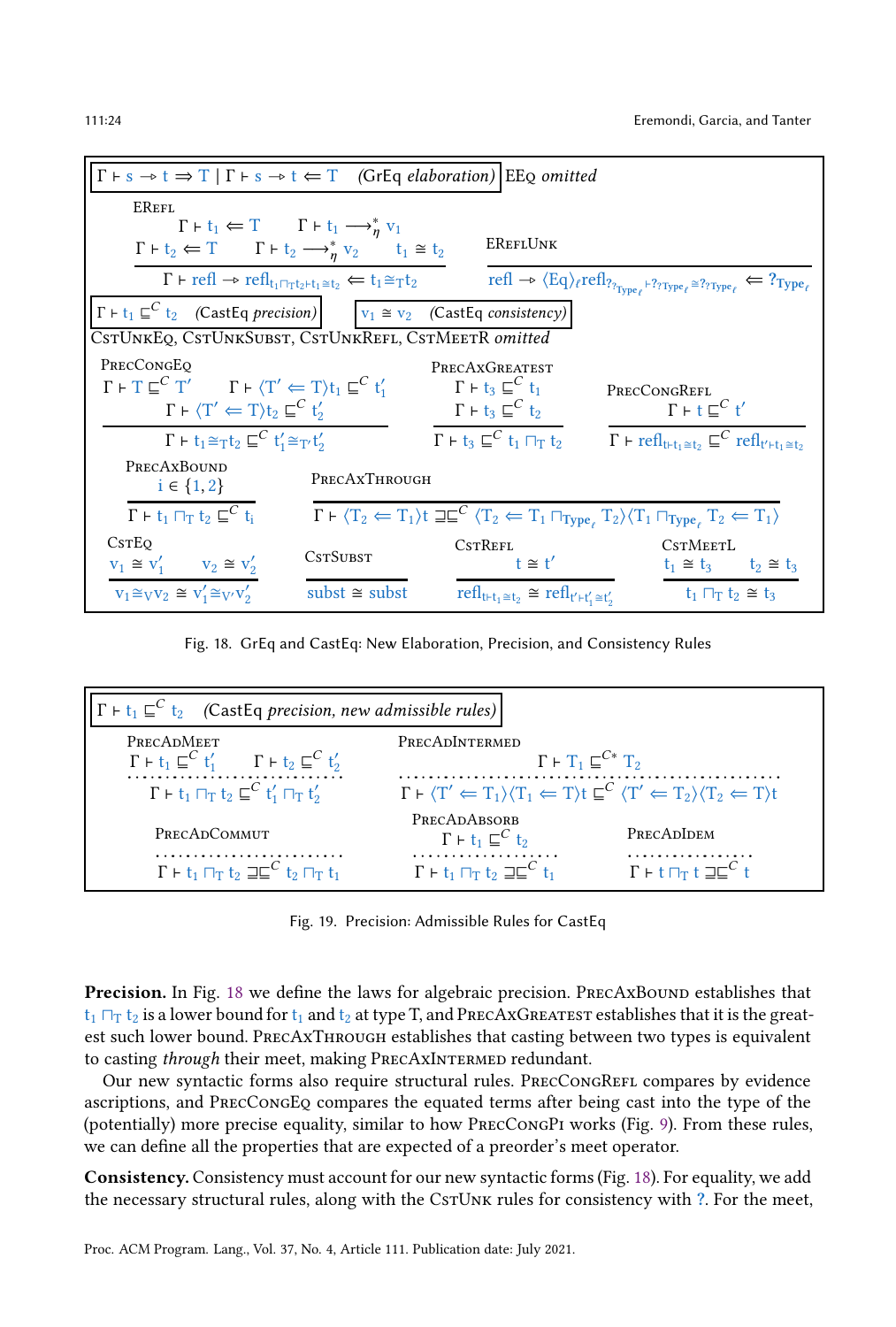we need to make sure upward-closure still holds. The precision rules PRECAXBOUND and PRECAX-GREATEST mean that the composition  $t_1 \sqcap_T t_2$  is only consistent with terms that are consistent with both  $t_1$  and  $t_2$  (CstMeetL, CstMeetR).

#### Syntactic Model.

Extending our syntactic model to include equality is once again easy. Just as we wrote a function cast :  $(c_1 c_2 : Code_\ell) \to El_\ell c_1 \to El_\ell c_2$ , we write a function

comp :  $(c : Code_\ell) \to (x y : El_\ell c) \to El_\ell c$ , which directly implements the reductions for  $\sqcap$  in StIR. New Code and Unk variants are added for  $\cong$ , and the cast case between equality codes are implemented using comp. The type and eliminator for propositional equality/consistency are:

data  $GEq(c:Code_\ell)(x \, y : El_\ell c) : Type$  where  $| GRef| : (z : El_\ell c) \rightarrow GEq$  c x y  $\text{gSubst}: (\text{c}: \text{Code}_{\ell}) \to (\text{P}: \text{El}_{\ell} \text{ c} \to \text{Code}_{\ell'}) \to (\text{x} \text{ y}: \text{El}_{\ell} \text{ c}) \to \text{El}_{\ell'} (\text{P} \text{ x}) \to \text{GEq} \text{ c} \text{ x } \text{ y} \to \text{El}_{\ell'} (\text{P} \text{ y})$ 

We allow any term to act as evidence in GRefl: CREFL requires that evidence be more precise than the equated terms, but this restriction is for monotonicity, not safety. The function gSubst casts through the evidence in the given  $GEq$  argument like the J reduction rule.

## <span id="page-24-0"></span>8.3 GrInd: Realizing Inductive Families with Propositional Consistency

We now have everything we need to extend GrEq with inductive types to create GrInd. Having added propositional equality, most of the work is done, since a *family* of types can be turned into a single parameterized inductive type whose constructors use equality proofs to constrain the possible values of indices Likewise, by expressing CastEq casts in terms of type tags, our formalism easily accommodates a fixed set of user-defined types.

Inductive types in CIC are notoriously expansive in their formal notation, so we focus on giving the intuition behind the formalization. We refer the reader to [\[Paulin-Mohring 2015\]](#page-27-8) or [\[Dybjer](#page-27-14) [1994](#page-27-14)] for a standard reference on the formalism behind static inductive types.

$$
s + \mathbb{I} = C \overline{s} \mid D \overline{s} \mid \text{ind}_{C} x s. \overline{D \overline{y} \mapsto s} \qquad t + \mathbb{I} = C \overline{t} \mid D \overline{t} \mid \text{ind}_{C} x t. \overline{D \overline{y} \mapsto t}
$$

A GrInd inductive type is declared by specifying a type constructor  $C$  with (possibly dependent) typing  $C : (x : S) \to Type_{\ell}$ , along with some fixed number of data constructors  $D_1 \dots D_n$  typed as  $D_i : (y : S) \to C$  s. In CastInd, the syntax is the same, but the return of each constructor is C x. We follow [Lennon-Bertrand et al.](#page-27-5) [\[2020\]](#page-27-5) use an induction form ind that pattern-matches on the given value, but binds a name for self-reference in each branch. Termination is guaranteed with an external structural recursion check, that is standard and orthogonal to our work. Typing ind as a checking form (omitted) helps reduce the number of type ascriptions required, compared to the usual CIC presentation. Likewise, precision and consistency differ only in the addition of new structural rules.

The typing rules for gradual inductives (omitted) are identical to their static counterparts: the difficulty is handled by using propositional equality for index constraints.

## Elaboration.

Inductive families are transformed into inductive types with equality constraints during elaboration via the standard translation. Any time a type constructor gives a specific expression s for an index, either of a recursive argument in the return type, the expression is replaced with a fresh parameter x, and an argument of type  $x \approx t$  is added to the constructor. Likewise, the eliminator for an inductive family elaborates to the eliminator for the corresponding constrained inductive type, but rewrites the goal type using subst.

The last thing we consider is the elaboration of constructors. We could elaborate GrInd constructors directly into CastInd constructors, adding the initial evidence to refl. However, this is too lazy to obtain the dynamic-checking behavior discussed in our introduction. In the example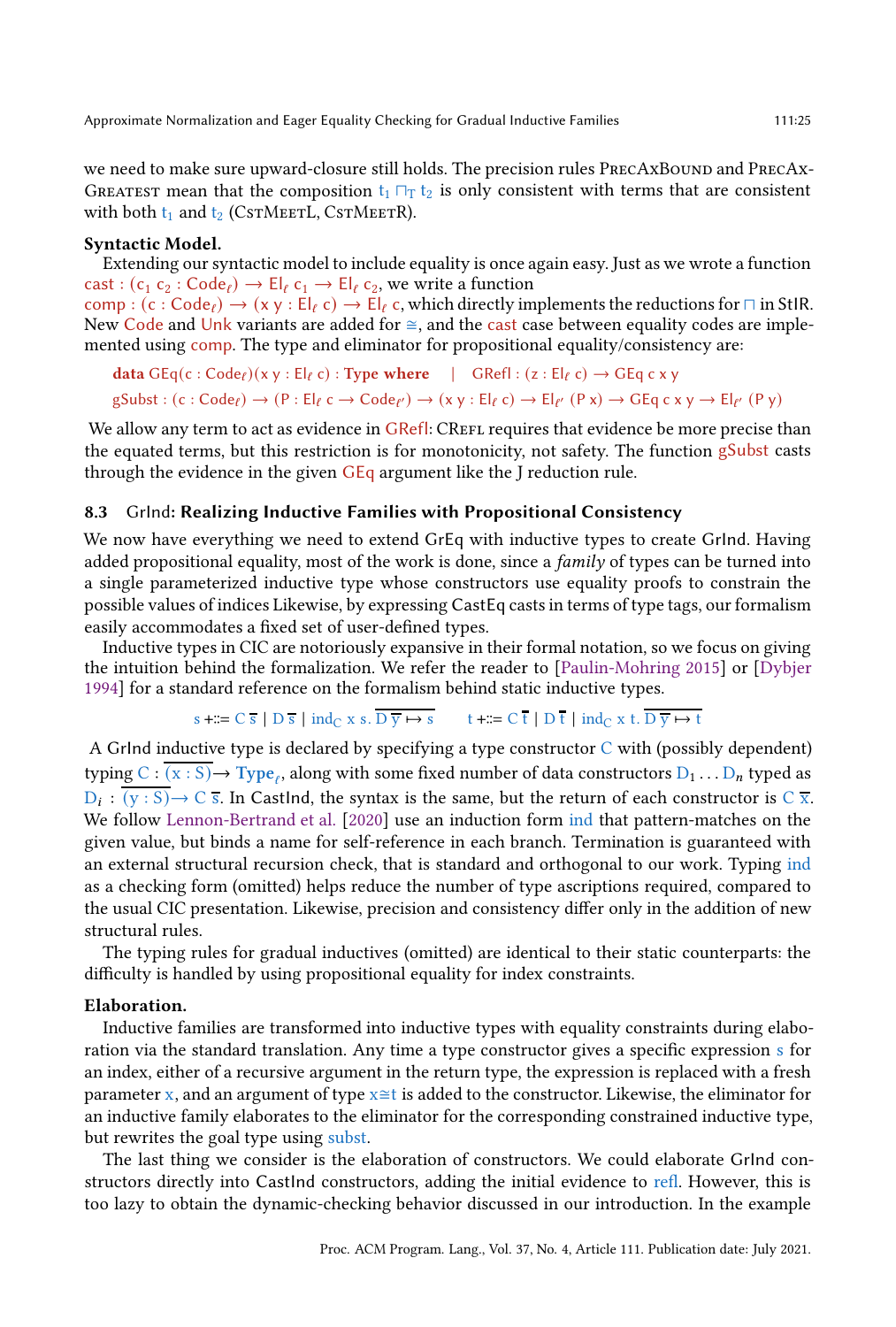we gave above, we could Nil with evidence refl<sub>0⊩0≅?</sub>, and Cons 3.3 Nil with evidence refl<sub>1+?⊢1+?≅1+?</sub>. This is well typed according to the definition of Vec' using  $\cong$ , but it does not eagerly find the error, because we have a length-2 of propositional consistencies that we have not composed.

We solve this issue by inserting an extra composition into the elaboration of data constructors. Every elaborated constructor carries evidence of consistency between the actual index and the return index of the constructor. Each constructor's elaboration accesses this evidence for each inductive argument, use subst to lift it to a propositional consistency on the return index, and compose it with the index specified by the constructor. For our Vec example, Nil has evidence refl<sub>0⊦0≅?</sub>. Cons is used at type Float  $\rightarrow$  Vec Float ?  $\rightarrow$  Vec Float (1+?), so we elaborate with evidence refl<sub>1+?⊢1+?</sup>≥1+?. Evidence from Nil is lifted by subst to refl<sub>1+1+?≥1+?</sub>, and composed with the</sub> initial evidence to produce refl<sub>1⊦1+?</sub> $\equiv$ <sub>1+?</sub>. Then composition fails when we cast to Vec Float 2. In the case where the inductive argument is not a member of the inductive type but a function producing a member of the inductive type, we can supply ? for all arguments bound function image's evidence.

#### Semantics.

The interesting part of adding inductive types is handling casts between these types, but again, the work is done for us by propositional equality. We define the singular cast rule between inductive types:  $\langle C \overline{t_2} \leftarrow C \overline{t_1} \rangle(D \overline{t}) \rightsquigarrow_{CTOR} D \langle \overline{[t_2/x]}T \leftarrow \overline{[t_1/x]}T \rangle t$  where  $D : \overline{(y : T)} \rightarrow C \overline{x}$ . That is, we cast between different parameterizations of an inductive type by casting each field of a constructor to a type with the new parameters replacing the old ones. Index conversions are handled by casts on  $\cong$  types.

All other casts are handled by the existing rules, which are generic in the type tags involved. Likewise, the (omitted) rules for reducing  $ind_C$  are nearly indentical to the static form, since elaboration inserts all the necessary casts. Applying ind to ? or  $U$  produces ? or  $U$  respectively.

Like with subst, we add a check that the term under elimination is self-consistent, which ensures that if the evidence of index consistency ever becomes  $U$  for a member of an inductive type, that value behaves as ℧.

Finally, we add an  $\eta$  rule that  $\Gamma \vdash D$   $\overline{t} \longrightarrow_{\eta} U_{\Gamma}' : C$   $\overline{t'}$  whenever  $t_i \longrightarrow_{\eta} U_{\Gamma}$ . So casts between types with incompatible indices produce  $U$  immediately, unlike GCIC [\[Lennon-Bertrand et al. 2020\]](#page-27-5) where inconsistencies are only discovered during elimination.

The above semantic features are easily incorporated in our syntactic model, for any fixed set of inductive types. We add constructors to Code and Unk and add cases to cast and meet. For each inductive type C, we define a static type GC, with C's constructors plus  $D_{\text{C}Unk}$  and  $D_{\text{C}Err}$  denoting ? and  $U$  respectively. Since the structure of GC and C are the same,  $ind_C$  is easily represented by the elimination of inductive datatypes in StIR.

#### 9 DISCUSSION

Related Work. GrInd builds on long line of work mixing dynamic and static enforcement of specifications, most prominently GDTL [\[Eremondi et al. 2019\]](#page-27-4) and GCIC [\[Lennon-Bertrand et al.](#page-27-5) [2020\]](#page-27-5). [Ou et al.](#page-27-15) [\[2004\]](#page-27-15) support mixed static and dynamic checking of boolean-valued properties. Similarly, [Tanter and Tabareau](#page-28-0) [\[2015](#page-28-0)] develop a system of casts for Coq, using an unsound axiom to represent type errors. The casts supported subset types i.e. a value paired with a proof that some boolean-valued function returns true for that value, but not general inductive types.

[Osera et al.](#page-27-16) [\[2012\]](#page-27-16) present dependent interoperability for principled mixing of dependently typed and non-dependently typed programs. This was extended by [Dagand et al.](#page-27-17) [\[2016,](#page-27-17) [2018](#page-27-18)], who provide a general mechanism for lifting higher-order programs to the dependently-typed setting.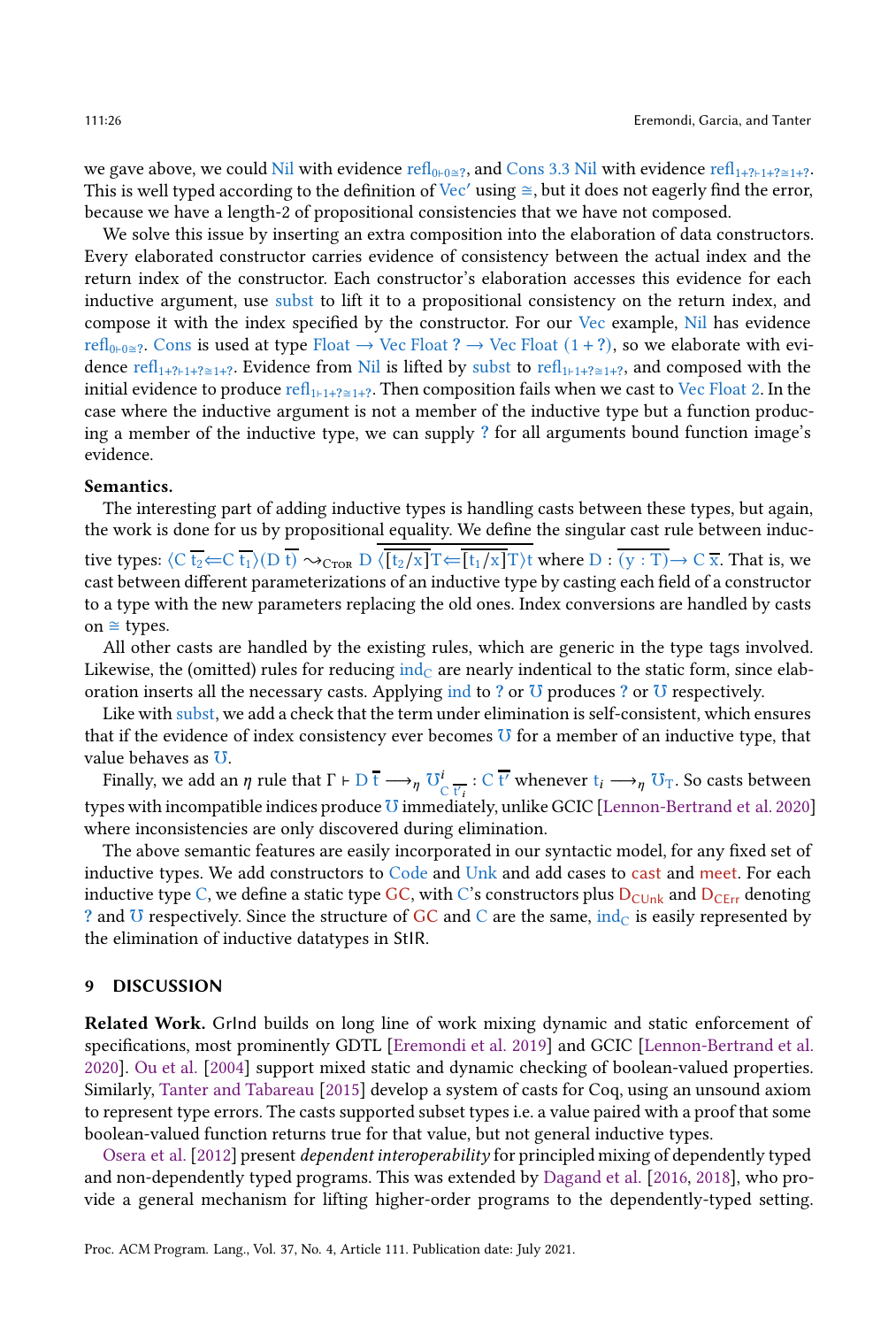All of these approaches presuppose separate simple and dependent versions of types, related by boolean-valued predicates. Our composition of evidence provides similar checks, but by keeping evidence of propositional consistency, we do not need types to be reformulated in terms of subset types or boolean predicates.

Our technique of representing inductive types by codes dates back to at least [\[McBride 2011\]](#page-27-19), and has been used to produce very minimal dependently-typed core languages [\[Chapman et al.](#page-26-2) [2010\]](#page-26-2), to model constructors and eliminators generically [\[Diehl and Sheard 2014\]](#page-27-20), and to model a dependent type-case [Boulier et al. 2017]. The representation of ? and  $U$  we use in inductives types is essentially that of Exceptional Type Theory [\[Pédrot and Tabareau 2018;](#page-27-21) [Pédrot et al. 2019\]](#page-27-22), where extra constructors are added to account for the additional possibilities for each type.

Our notion of algebraic precision bears some resemblance to the embedding-projection pairs that New and Ahmed [2018] use to provide a semantic account of gradual typing. However, the embedding-projection property is too restrictive for approximate normalization, so we are unable to show the same properties that they show in a non-dependently typed setting.

Limitations and Future Work. GrInd shows that when programming with gradual types and inductive families, the programmer can have confidence that their compiler will eventually terminate, and that type errors always reflect true type inconsistencies. Programmers can omit proofs, yet test their programs, and receive feedback on which equalities did or did not hold during execution, specifying those equalities as dependent types.

Our work leaves ample room for future developments. While GrInd supports inductive types, its translation supports an arbitrary but fixed set of inductive types. This is suitable for proofs, but means that the translation can only work on whole programs. Also, the translation currently does not support exact evaluation: while we can adapt the translation to target a non-total language and never approximate, there would be well-typed terms that were not well-typed in the target, since their types have no exact normal-form.

Our algebraic precision relation compares values of the same type, making it stricter than that of [Lennon-Bertrand et al.](#page-27-5) [\[2020\]](#page-27-5) or [Siek et al.](#page-27-3) [\[2015\]](#page-27-3), so there is room to explore whether algebraic precision can be used to reason in more traditional gradual languages. Also, we suspect that the reasoning principles provided by algebraic precision could be used to drive optimizations of gradual types, such as removing unnecessary casts. Both Abstracting Gradual Typing [\[Garcia et al.](#page-27-6) [2016\]](#page-27-6) and our work rely on Galois connections as a key property, which warrants investigation of a deeper connection. Likewise, while we cannot show a full embedding-projection pair for approximate normalization, there may be a stronger property about exact semantics that we can show, which could capture the fact that reducing then increasing precision is never a lossy operation for exact execution.

#### REFERENCES

- <span id="page-26-1"></span>Christopher Anderson and Sophia Drossopoulou. 2003. BabyJ: From Object Based to Class Based Programming via Types. Electronic Notes in Theoretical Computer Science 82, 8 (2003), 53–81. [https://doi.org/10.1016/S1571-0661\(04\)80802-8](https://doi.org/10.1016/S1571-0661(04)80802-8) WOOD2003, Workshop on Object Oriented Developments (Satellite Event of ETAPS 2003).
- Simon Boulier, Pierre-Marie Pédrot, and Nicolas Tabareau. 2017. The next 700 Syntactical Models of Type Theory. In Proceedings of the 6th ACM SIGPLAN Conference on Certified Programs and Proofs (Paris, France) (CPP 2017). Association for Computing Machinery, New York, NY, USA, 182–194. <https://doi.org/10.1145/3018610.3018620>
- <span id="page-26-0"></span>Edwin Brady. 2013. Idris, a general-purpose dependently typed programming language: Design and implementation. Journal of Functional Programming 23, 5 (2013), 552–593. <https://doi.org/10.1017/S095679681300018X>
- <span id="page-26-2"></span>James Chapman, Pierre-Évariste Dagand, Conor McBride, and Peter Morris. 2010. The Gentle Art of Levitation. In Proceedings of the 15th ACM SIGPLAN International Conference on Functional Programming (Baltimore, Maryland, USA) (ICFP '10). ACM, New York, NY, USA, 3–14. <https://doi.org/10.1145/1863543.1863547>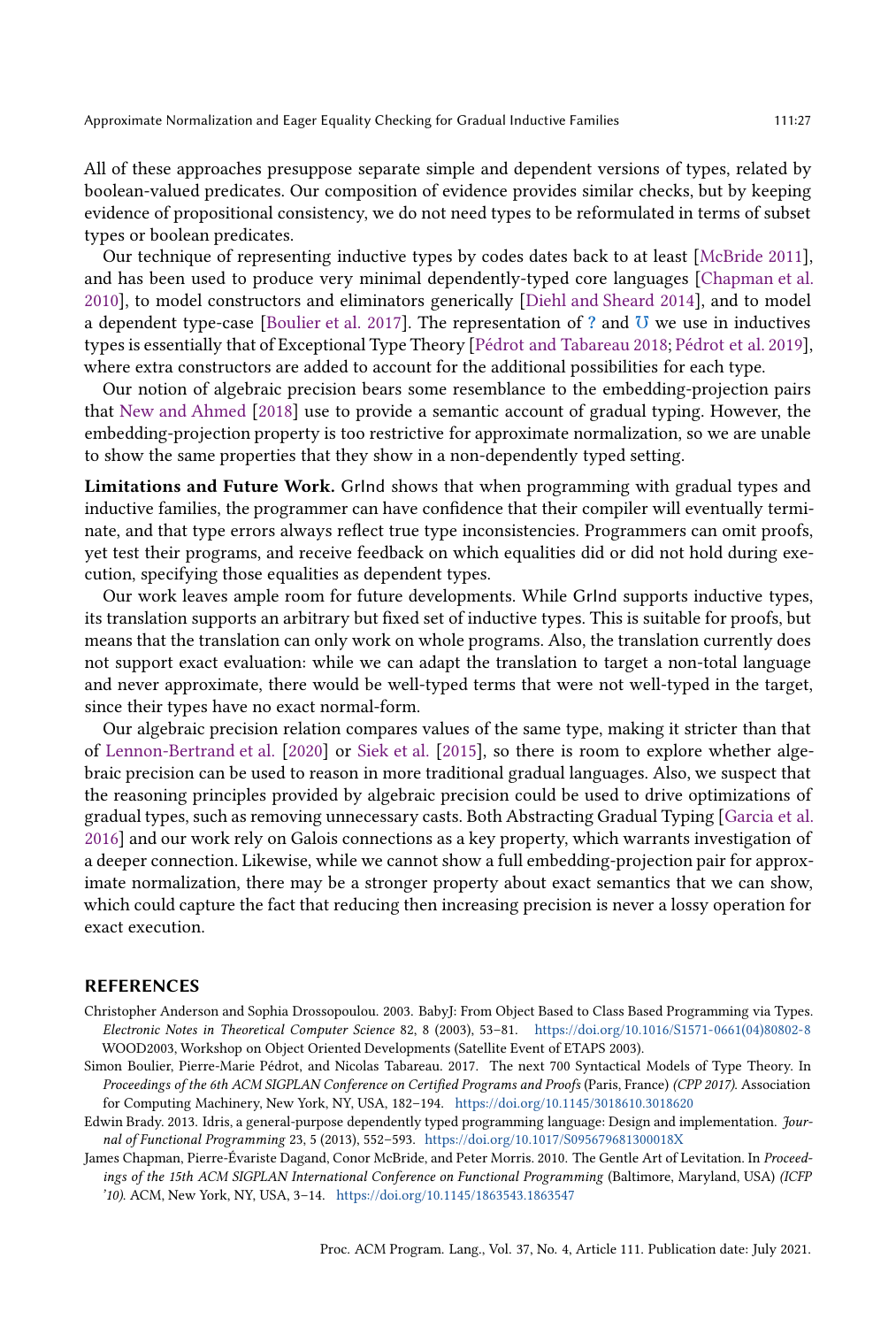- <span id="page-27-12"></span><span id="page-27-0"></span>Thierry Coquand. 1986. An Analysis of Girard's Paradox. In LICS. IEEE Computer Society, 227–236. <http://dblp.uni-trier.de/db/conf/lics/lics86.html#Coquand86>
- <span id="page-27-17"></span>Pierre-Évariste Dagand, Nicolas Tabareau, and Éric Tanter. 2016. Partial Type Equivalences for Verified Dependent Interoperability. In Proceedings of the 21st ACM SIGPLAN Conference on Functional Programming (ICFP 2016). ACM Press, Nara, Japan, 298–310.
- <span id="page-27-18"></span>Pierre-Évariste Dagand, Nicolas Tabareau, and Éric Tanter. 2018. Foundations of dependent interoperability. Journal of Functional Programming 28 (2018), e9. <https://doi.org/10.1017/S0956796818000011>
- <span id="page-27-20"></span>Larry Diehl and Tim Sheard. 2014. Generic Constructors and Eliminatorsfrom Descriptions: Type Theory As a Dependently Typed Internal DSL. In Proceedings of the 10th ACM SIGPLAN Workshop on Generic Programming (Gothenburg, Sweden) (WGP '14). ACM, New York, NY, USA, 3–14. <https://doi.org/10.1145/2633628.2633630>
- <span id="page-27-14"></span>Peter Dybjer. 1994. Inductive families. Formal Aspects of Computing 6, 4 (01 Jul 1994), 440–465. <https://doi.org/10.1007/BF01211308>
- <span id="page-27-9"></span>Peter Dybjer and Anton Setzer. 2003. Induction–recursion and initial algebras. Annals of Pure and Applied Logic 124, 1 (2003), 1 – 47. [https://doi.org/10.1016/S0168-0072\(02\)00096-9](https://doi.org/10.1016/S0168-0072(02)00096-9)
- <span id="page-27-4"></span>Joseph Eremondi, Éric Tanter, and Ronald Garcia. 2019. Approximate Normalization for Gradual Dependent Types. Proc. ACM Program. Lang. 3, ICFP, Article 88 (July 2019), 30 pages. <https://doi.org/10.1145/3341692>
- <span id="page-27-6"></span>Ronald Garcia, Alison M. Clark, and Éric Tanter. 2016. Abstracting Gradual Typing. In Proceedings of the 43rd Annual ACM SIGPLAN-SIGACT Symposium on Principles of Programming Languages (St. Petersburg, FL, USA) (POPL '16). ACM, New York, NY, USA, 429–442. <https://doi.org/10.1145/2837614.2837670>
- <span id="page-27-5"></span>Meven Lennon-Bertrand, Kenji Maillard, Nicolas Tabareau, and Éric Tanter. 2020. Gradualizing the Calculus of Inductive Constructions. arXiv[:2011.10618](https://arxiv.org/abs/2011.10618) [cs.PL]
- <span id="page-27-13"></span>Conor McBride. 2000. Dependently typed functional programs and their proofs. Ph.D. Dissertation. University of Edinburgh, UK. <http://hdl.handle.net/1842/374>
- <span id="page-27-19"></span>Conor McBride. 2011. Ornamental algebras, algebraic ornaments. <http://plv.mpi-sws.org/plerg/papers/mcbride-ornaments-2up.pdf>
- Max S. New and Amal Ahmed. 2018. Graduality from Embedding-Projection Pairs. Proc. ACM Program. Lang. 2, ICFP, Article 73 (July 2018), 30 pages. <https://doi.org/10.1145/3236768>
- <span id="page-27-10"></span>Ulf Norell. 2009. Dependently Typed Programming in Agda. In Proceedings of the 4th International Workshop on Types in Language Design and Implementation (Savannah, GA, USA) (TLDI '09). ACM, New York, NY, USA, 1–2. <https://doi.org/10.1145/1481861.1481862>
- <span id="page-27-16"></span>Peter-Michael Osera, Vilhelm Sjöberg, and Steve Zdancewic. 2012. Dependent Interoperability. In Proceedings of the Sixth Workshop on Programming Languages Meets Program Verification (Philadelphia, Pennsylvania, USA) (PLPV '12). ACM, New York, NY, USA, 3–14. <https://doi.org/10.1145/2103776.2103779>
- <span id="page-27-15"></span>Xinming Ou, Gang Tan, Yitzhak Mandelbaum, and David Walker. 2004. Dynamic Typing with Dependent Types. In Exploring New Frontiers of Theoretical Informatics, Jean-Jacques Levy, Ernst W. Mayr, and John C. Mitchell (Eds.). Springer US, Boston, MA, 437–450.
- <span id="page-27-8"></span>Christine Paulin-Mohring. 2015. Introduction to the Calculus of Inductive Constructions. In All about Proofs, Proofs for All, Bruno Woltzenlogel Paleo and David Delahaye (Eds.). Studies in Logic (Mathematical logic and foundations), Vol. 55. College Publications. <https://hal.inria.fr/hal-01094195>
- <span id="page-27-21"></span>Pierre-Marie Pédrot and Nicolas Tabareau. 2018. Failure is Not an Option. In Programming Languages and Systems, Amal Ahmed (Ed.). Springer International Publishing, Cham, 245–271.
- <span id="page-27-22"></span>Pierre-Marie Pédrot, Nicolas Tabareau, Hans Jacob Fehrmann, and Éric Tanter. 2019. A Reasonably Exceptional Type Theory. Proc. ACM Program. Lang. 3, ICFP, Article 108 (July 2019), 29 pages. <https://doi.org/10.1145/3341712>
- <span id="page-27-11"></span>Benjamin C. Pierce and David N. Turner. 2000. Local Type Inference. ACM Trans. Program. Lang. Syst. 22, 1 (Jan. 2000), 1–44. <https://doi.org/10.1145/345099.345100>
- <span id="page-27-1"></span>T. Ringer, K. Palmskog, I. Sergey, M. Gligoric, and Z. Tatlock. 2019. QED at Large: A Survey of Engineering of Formally Verified Software. now. <https://ieeexplore.ieee.org/document/8824174>
- <span id="page-27-2"></span>Jeremy G. Siek and Walid Taha. 2006. Gradual Typing for Functional Languages. In Scheme and Functional Programming Workshop. 81–92.
- <span id="page-27-3"></span>Jeremy G. Siek, Michael M. Vitousek, Matteo Cimini, and John Tang Boyland. 2015. Refined Criteria for Gradual Typing. In 1st Summit on Advances in Programming Languages (SNAPL 2015) (Leibniz International Proceedings in Informatics (LIPIcs), Vol. 32), Thomas Ball, Rastislav Bodik, Shriram Krishnamurthi, Benjamin S. Lerner, and Greg Morrisett (Eds.). Schloss Dagstuhl–Leibniz-Zentrum fuer Informatik, Dagstuhl, Germany, 274–293. <https://doi.org/10.4230/LIPIcs.SNAPL.2015.274>
- <span id="page-27-7"></span>Jeremy G. Siek and Philip Wadler. 2010. Threesomes, with and Without Blame. In Proceedings of the 37th Annual ACM SIGPLAN-SIGACT Symposium on Principles of Programming Languages (Madrid, Spain) (POPL '10). ACM, New York, NY, USA, 365–376. <https://doi.org/10.1145/1706299.1706342>